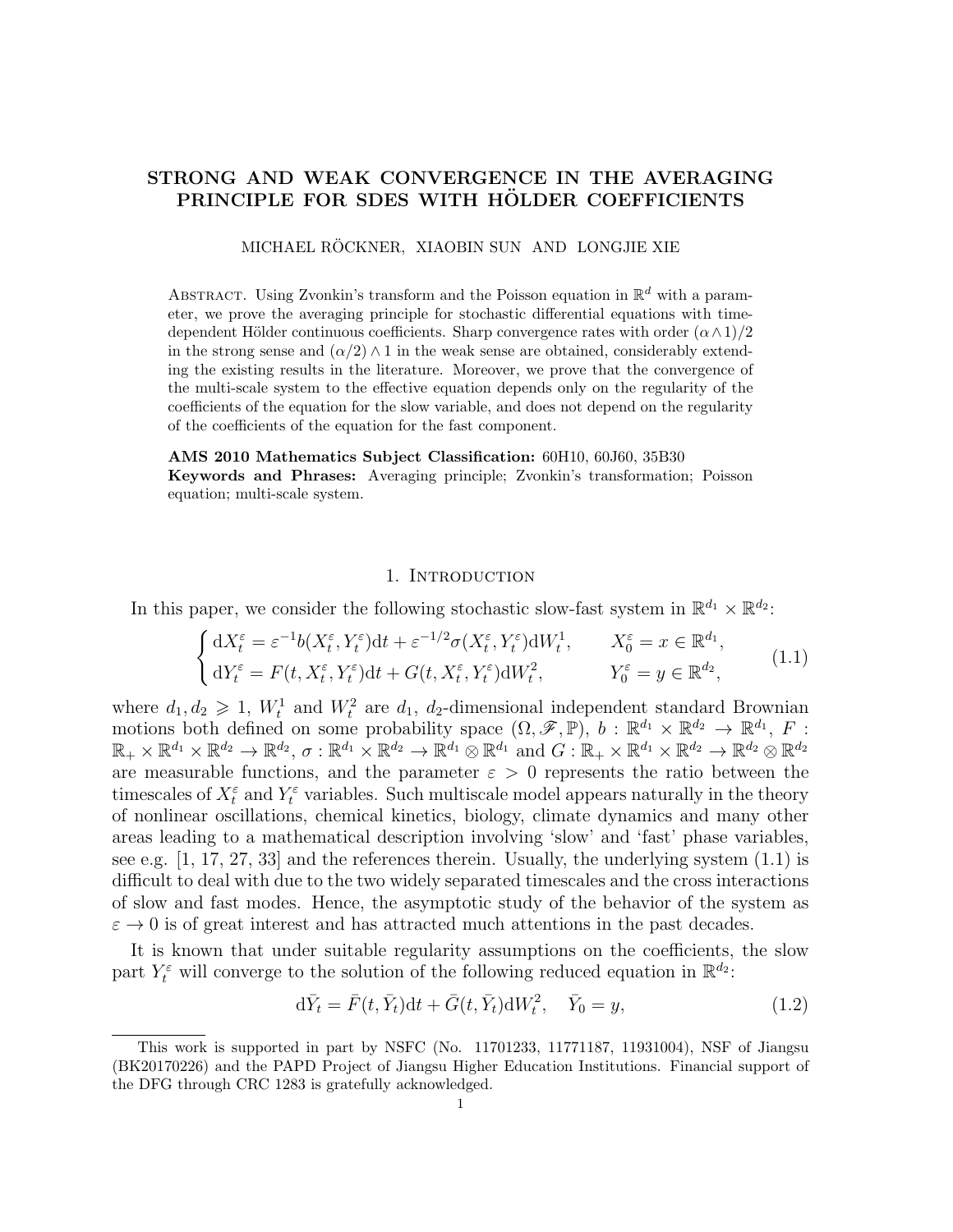where the new averaged coefficients are given by

$$
\bar{F}(t,y) := \int_{\mathbb{R}^{d_1}} F(t,x,y) \mu^y(\mathrm{d}x) \text{ and } \bar{G}(t,y) := \sqrt{\int_{\mathbb{R}^{d_1}} G(t,x,y) G(t,x,y)^* \mu^y(\mathrm{d}x)}. (1.3)
$$

Here  $G^*$  is the transpose of the matrix G, and  $\mu^y(\mathrm{d}x)$  is the unique invariant measure of the transition semigroup of the process  $X_t^y$  $t<sup>y</sup>$ , which is the solution of the following frozen equation:

$$
dX_t^y = b(X_t^y, y)dt + \sigma(X_t^y, y)dW_t^1, \quad X_0^y = x.
$$
\n(1.4)

The effective dynamic (1.2) then captures the evolution of the system (1.1) over a long timescale, which does not depend on the fast variable any more and thus is much simpler than SDE (1.1). This theory, known as the averaging principle, was first developed for deterministic ordinary differential equations (ODEs for short) by Bogolyubov and Krylov [25], and extended to the stochastic differential equations (SDEs for short) by Khasminskii [19]. We refer the readers to the book of Freidlin and Wentzell [13] for a comprehensive overview.

As a rule, the averaging method requires certain smoothness on both the original and the averaged coefficients. Various assumptions have been studied in order to guarantee the above convergence. Note that in the stochastic case, the convergence can be analyzed in two different ways: the strong convergence which provides pathwise asymptotic information for the system, and the weak convergence which gives convergence the laws of the processes. To the best of our knowledge, most of the results in the literature, both for the deterministic case and for the stochastic case, require at least local Lipschitz conditions on all the coefficients of system  $(1.1)$ , see e.g.  $[9, 16, 18, 22, 23, 29]$ . There is only one paper by Veretennikov [36] where weak convergence for the time-independent system  $(1.1)$  was established under the assumptions that the drift coefficient F in the slow equation is bounded and measurable with respect to the y variable, and all the other coefficients are globally Lipschitz continuous. Therefore, it seems that there are no studies of the averaging principle for SDEs which concentrates on Hölder coefficients.

On the other hand, in the papers mentioned above, no order of convergence in terms of  $\varepsilon \to 0$  is provided. But for numerical purposes, it is important to know the rate of convergence of the slow variable to the effective dynamics. The main motivation comes from the well-known Heterogeneous Multi-scale Methods used to approximate the slow component in system (1.1), see e.g. [4, 11]. Moreover, the rate of convergence is also known to be very important for functional limit theorems in probability theory and homogenization, see e.g. [21, 31, 32, 39]. In this direction, the strong convergence with order  $1/2$  and weak convergence with order 1 are known to be optimal, see [15, 20, 30, 34, 42]. As far as we know, all the known results in the literature concerning the rate of convergence require essentially at least  $C_b^2$ -regularity for all the coefficients, and none of them considered the fully coupled cases, i.e., the diffusion coefficient in the slow equation can not depend on the fast term. We also mention that the averaging principle for stochastic partial differential equations and rates of convergence have also been widely studied, we refer to [3, 5, 6, 7, 10, 14] and the references therein.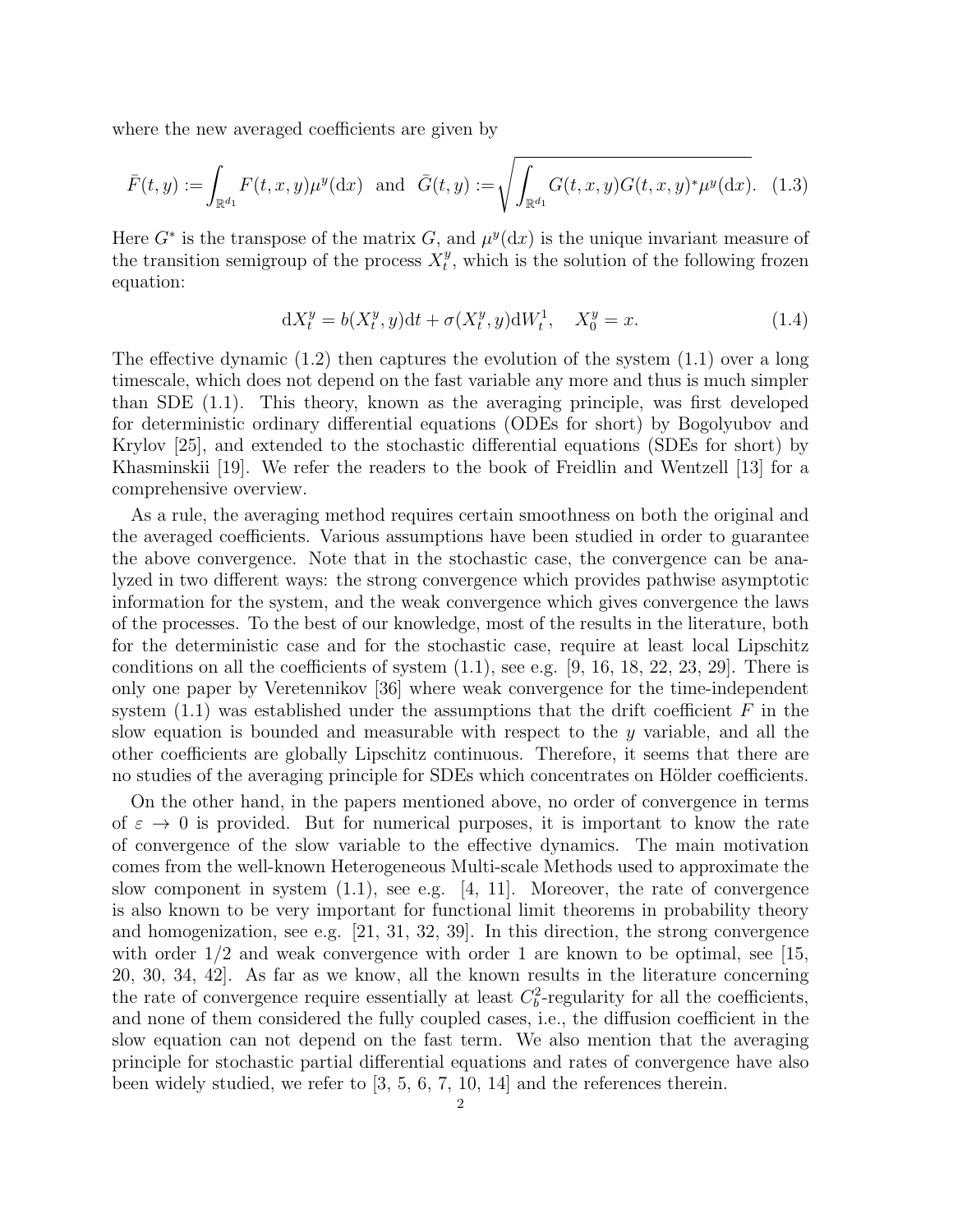The main aim of this work is to develop a very general, robust and unified method for establishing the averaging principle, involving both strong and weak convergence, for the multi-scale system (1.1) with irregular coefficients, which leads to simplifications and extensions of the existing results. Unlike most previous publications, we mainly focus on the "impact of noises" on the averaging principle for system (1.1). More precisely, we shall prove that under the non-degeneracy of the noises, the averaging principle holds for system  $(1.1)$  with only Hölder continuous coefficients, see **Theorem 2.3**. Note that the deterministic system can even be ill-posed under such weak conditions on the coefficients. Moreover, we obtain the strong convergence rate with order  $(\alpha \wedge 1)/2$  and the weak convergence rate in the fully coupled case with order  $(\alpha/2) \wedge 1$ , where  $\alpha > 0$  is the Hölder index of the coefficients with respect to the slow component  $(y$ -variable), see Theorem 2.1 and Theorem 2.5 respectively. In particular, the convergence rates do not depend on the regularity of the coefficients with respect to the fast term  $(x$ -variable), which appear to be a new observation and which we think provides some new insight for understanding the averaging principle. See Remark 2.2 and Remark 2.6 for more detailed comparisons of our results with the previous publications on the subject.

The averaging principle for system (1.1) is also known to be closely related to the behavior of solutions for second-order parabolic and elliptic partial differential equations, see [12, 21, 36] and the references therein. In fact, the infinitesimal operator corresponding to  $(X_t^{\varepsilon}, Y_t^{\varepsilon})$  has the form

$$
\mathscr{L}^\varepsilon := \varepsilon^{-1} \mathscr{L}_0(x, y) + \mathscr{L}_1(x, y),
$$

where

$$
\mathcal{L}_0 := \mathcal{L}_0(x, y) := \sum_{i,j} a_{ij}(x, y) \frac{\partial^2}{\partial x_i \partial x_j} + b(x, y) \cdot \nabla_x, \tag{1.5}
$$

$$
\mathcal{L}_1 := \mathcal{L}_1(x, y) := \sum_{i,j} H_{ij}(t, x, y) \frac{\partial^2}{\partial y_i \partial y_j} + F(t, x, y) \cdot \nabla_y \tag{1.6}
$$

with  $a(x, y) := \sigma(x, y)\sigma(x, y)^*/2$  and  $H(t, x, y) := G(t, x, y)G(t, x, y)^*/2$ . Given a  $T > 0$ , consider the following Cauchy problem in  $[0, T] \times \mathbb{R}^{d_1} \times \mathbb{R}^{d_2}$ :

$$
\begin{cases} \partial_t u^{\varepsilon}(t, x, y) + \mathscr{L}^{\varepsilon} u^{\varepsilon}(t, x, y) = \psi(y), & 0 \leq t < T, \\ u^{\varepsilon}(T, x, y) = \varphi(y). \end{cases}
$$
\n(1.7)

Using Theorem 2.5, we can study the behavior of the solution  $u^{\varepsilon}$  to equation (1.7) as  $\varepsilon \to 0$ . More precisely, we shall prove that  $u^{\varepsilon}(t, x, y)$  converges to the solution  $\bar{u}(t, y)$  of the following reduced Cauchy problem in  $[0, T] \times \mathbb{R}^{d_2}$ :

$$
\begin{cases}\n\partial_t \bar{u}(t, y) + \bar{\mathscr{L}} \bar{u}(t, y) = \psi(y), & 0 \leq t < T, \\
\bar{u}(T, y) = \varphi(y), & (1.8)\n\end{cases}
$$

where  $\psi$  is a bounded measurable function,  $\varphi$  is bounded continuous, and  $\overline{\mathscr{L}}$  is the infinitesimal generator of the effective SDE (1.2), i.e.,

$$
\bar{\mathscr{L}} := \sum_{i,j} \bar{H}_{ij}(t,y) \frac{\partial^2}{\partial y_i \partial y_j} + \bar{F}(t,y) \cdot \nabla_y \tag{1.9}
$$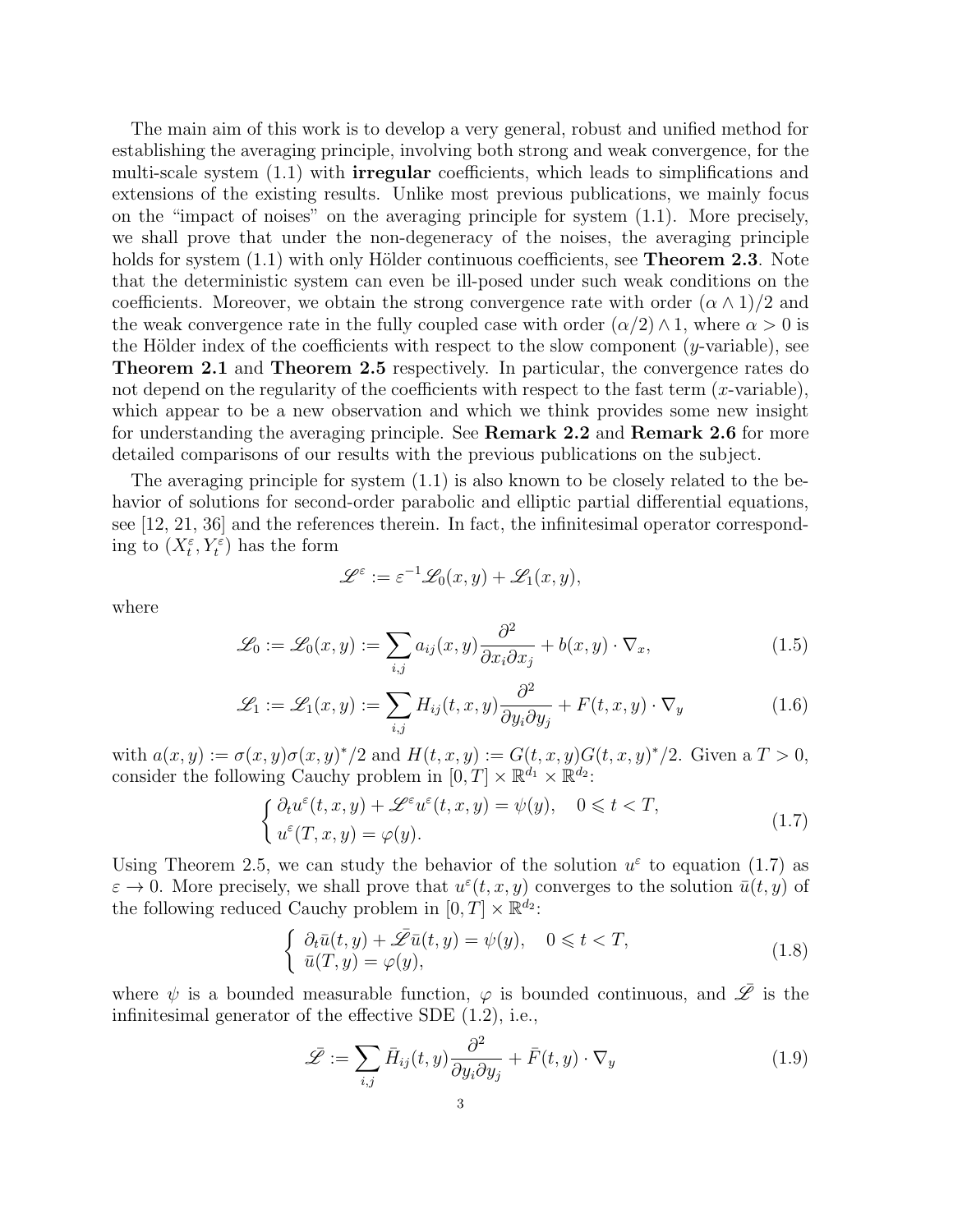with  $\bar{H}(t, y) := \bar{G}(t, y)\bar{G}(t, y)^*/2$ , and  $\bar{F}, \bar{G}$  are as defined in (1.3). The main result in this direction is given by Theorem 2.7.

As mentioned before, the argument that we shall use is rather simple insofar as it does not involve the classical time discretisation procedure, which is commonly used in the literature to prove the averaging principle. Two ingredients are crucial in our proof: Zvonkin's transformation and the Poisson equation in the whole space. First of all, due to the low regularity of the coefficients, we shall use Zvonkin's argument to transform the equation for  $Y_t^{\varepsilon}$  and  $\bar{Y}_t$  into new ones. Such technique was first developed in [44] and is now widely used to study the strong well-posedness for SDEs with singular coefficients, see e.g. [26, 40, 41, 43]. Then we use the Poisson equation with a parameter to prove both the strong and weak convergence for system (1.1). Here we adopt and improve the idea used in [5], where the convergence rate in the averaging principle for SPDEs with smooth coefficients with the fast equation not depending on the slow component was studied. More precisely, we shall study the following Poisson equation in  $\mathbb{R}^{d_1}$ :

$$
\mathcal{L}_0(x, y)u(x, y) = -f(x, y), \quad x \in \mathbb{R}^{d_1},\tag{1.10}
$$

where  $y \in \mathbb{R}^{d_2}$  is a parameter and  $\mathscr{L}_0(x, y)$  is defined by (1.5). We note that there is no boundary condition. When the equation is formulated in a compact set, the corresponding theory is well known. However, equation (1.10) in the whole space  $\mathbb{R}^{d_1}$  has been studied only very recently, and it turns out to be very useful in the theory of the averaging principle, diffusion approximation and other limit theorems, see the series of papers [2, 31, 32, 38]. We shall derive estimates for the solution of (1.10) in terms of explicit conditions on the coefficients as well as the right hand side, see **Theorem 3.1**, which generalizes the results in [31, 32] and is of independent interest.

The paper is organized as follows. In Section 2, we state our main results. Section 3 is devoted to the study of the Poisson equation in the whole space with a parameter. The proofs of strong convergence and weak convergence are given in Section 4 and Section 5, respectively.

To end this section, we introduce some notations. Let  $\mathbb{N} := \{0, 1, \dots\}$  and  $\mathbb{N}^* :=$  $\{1, 2 \cdots\}$ . For  $\beta \in (0, 1)$ , let  $C^{\beta}(\mathbb{R}^d)$  be the usual local Hölder space. For  $\beta \in \mathbb{N}^*$ , without abuse of notation, we denote by  $C^{\beta}(\mathbb{R}^d)$  the space of all functions f whose  $\beta - 1$  order derivative  $\partial^{\beta-1} f$  is Lipschitz continuous. While when  $\beta \in (0, \infty) \setminus \mathbb{N}^*$ ,  $C^{\beta}(\mathbb{R}^d)$  consists of all functions satisfying  $f \in C^{[\beta]}(\mathbb{R}^d)$  and  $\partial^{[\beta]}f \in C^{\beta-[\beta]}(\mathbb{R}^d)$ , where  $[β]$  denotes the largest integer which is smaller than  $β$ . For  $β > 0$ , we denote by  $C<sub>b</sub><sup>β</sup>$  $\mathcal{C}_b^\beta(\mathbb{R}^d)$ the space of all functions  $\tilde{f} \in C^{\beta}(\mathbb{R}^d)$  whose *i*-order derivative  $\partial^i f$  is bounded for any  $0 \leq i \leq (\lbrack \beta \rbrack - 1) \vee 0.$ 

Given a function f and  $\gamma_1, \gamma_2, \gamma_3 \in (0, \infty)$ , we shall consider the following three cases: (i) f is defined on  $\mathbb{R}^{d_1+d_2}$ , i.e., f is a function with variable x and y: we write  $f \in C_h^{\gamma_1,\gamma_2}$ if  $f \in C_b^{\gamma_1}(\mathbb{R}^{d_1}; C_b^{\gamma_2}(\mathbb{R}^{d_2}))$ , and  $f \in C_{loc}^{\gamma_1, \gamma_2}$  means  $f \in C_b^{\gamma_1}(\mathbb{R}^{d_1}; C^{\gamma_2}(\mathbb{R}^{d_2}))$ ;  $\mathcal{C}_b^{\gamma_1}(\mathbb{R}^{d_1}; C_b^{\gamma_2})$  $\mathcal{O}_b^{\gamma_2}(\mathbb{R}^{d_2})$ , and  $f \in C_{loc,y}^{\gamma_1, \gamma_2}$  means  $f \in C_b^{\gamma_1}$  $\mathcal{C}^{\gamma_1}(\mathbb{R}^{d_1}; C^{\gamma_2}(\mathbb{R}^{d_2}));$ 

(ii) f is defined on  $\mathbb{R}_+ \times \mathbb{R}^{d_1+d_2}$ , i.e., f is a function of t, x and y: we write  $f \in C_b^{\gamma_3, \gamma_1, \gamma_2}$ if for every  $t > 0$ ,  $f(t, \cdot, \cdot) \in C_h^{\gamma_1, \gamma_2}$  and for every  $(x, y)$ ,  $f(\cdot, x, y) \in C_h^{\gamma_3}(\mathbb{R}_+)$ ; sim  $b_1^{\gamma_1,\gamma_2}$  and for every  $(x, y), f(\cdot, x, y) \in C_b^{\gamma_3}$  $b^{\gamma_3}(\mathbb{R}_+);$  similarly,  $f \in C_{loc,y}^{\gamma_3,\gamma_1,\gamma_2}$  means that  $f(t,\cdot,\cdot) \in C_{loc,y}^{\gamma_1,\gamma_2}$  and  $f(\cdot,x,y) \in C_b^{\gamma_3}$  $\hat{b}^{\gamma_3}(\mathbb{R}_+);$ 

(iii) f is defined on  $\mathbb{R}_+ \times \mathbb{R}^{d_2}$ , i.e., f is a function of t and y: we write  $f \in C_b^{\gamma_3, \gamma_2}$  $\int_b^{\gamma_3,\gamma_2}$  if for every  $t > 0$ ,  $f(t, \cdot) \in C_h^{\gamma_2}$  $b^{\gamma_2}$  and for every  $y \in \mathbb{R}^{d_2}$ ,  $f(\cdot, y) \in C_b^{\gamma_3}$  $\int_b^{\gamma_3}(\mathbb{R}_+).$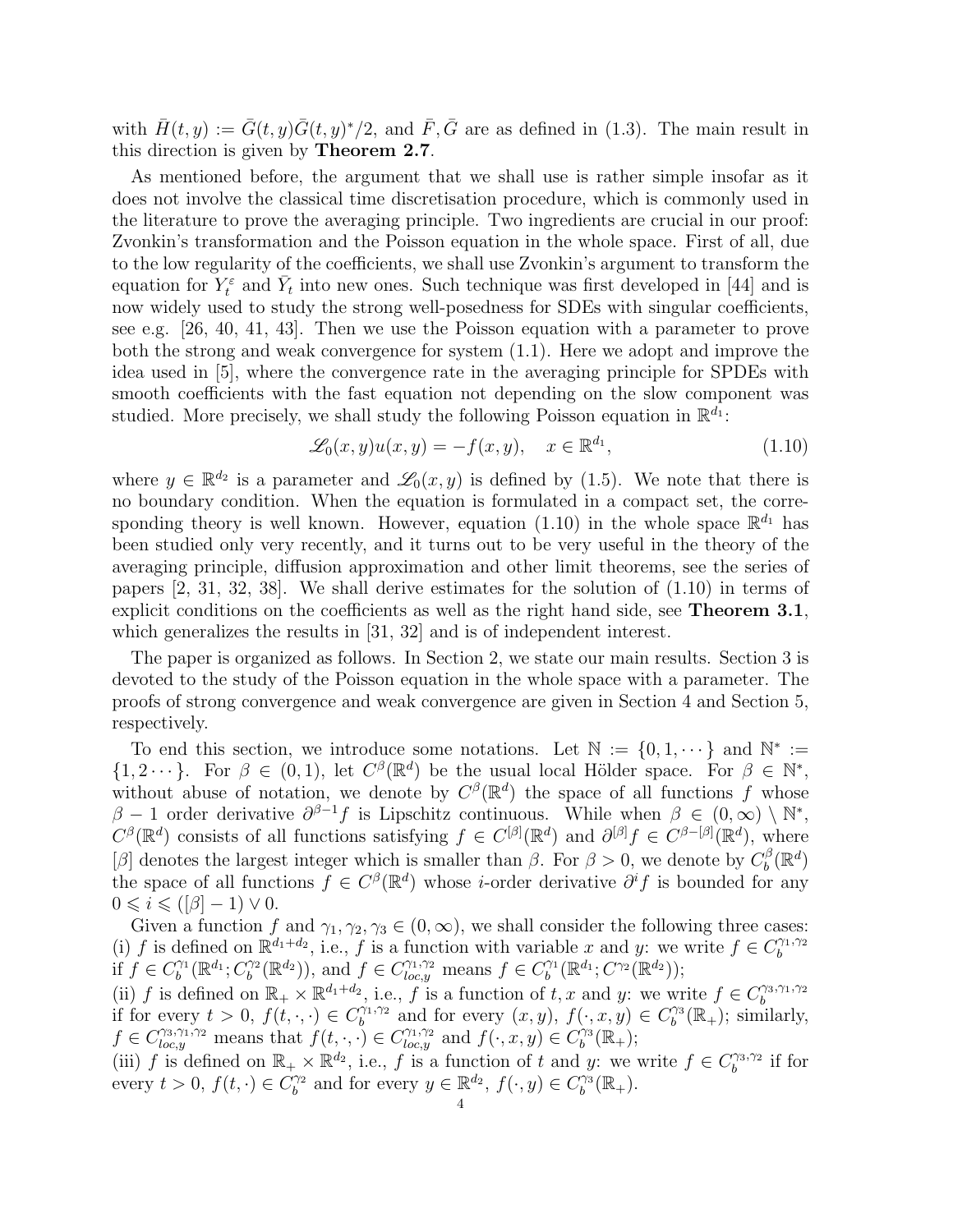#### 2. Assumptions and main results

Let us first introduce some basic assumptions. We shall assume the following nondegeneracy conditions on the diffusion coefficients:

(H $\sigma$ ): The coefficient  $a = \sigma \sigma^*$  is non-degenerate in x uniformly with respect to y, i.e., there exists a  $\lambda > 1$  such that for any  $x \in \mathbb{R}^{d_1}$  and  $y \in \mathbb{R}^{d_2}$ ,

$$
\lambda^{-1}|\xi|^2 \leqslant a^{ij}(x,y)\xi_i\xi_j \leqslant \lambda|\xi|^2, \quad \forall \xi \in \mathbb{R}^{d_1}.
$$

 $(H_G)$ : The coefficient  $H = GG^*$  is non-degenerate in y uniformly with respect to  $(t, x)$ , i.e., there exists a  $\lambda > 1$  such that for any  $(t, x) \in \mathbb{R}_+ \times \mathbb{R}^{d_1}$  and  $y \in \mathbb{R}^{d_2}$ ,

$$
\lambda^{-1}|\xi|^2 \leqslant H^{ij}(t,x,y)\xi_i\xi_j \leqslant \lambda |\xi|^2, \quad \forall \xi \in \mathbb{R}^{d_2}.
$$

For the existence of an invariant measure for the frozen SDE (1.4), we assume the following very weak recurrence condition (see [32, 37]):

(Hb): 
$$
\lim_{|x|\to\infty} \sup_y \langle x, b(x,y) \rangle = -\infty.
$$

Below, we state our main results concerning the strong and weak convergence for the averaging principle for system (1.1) separately.

2.1. Strong convergence. The following is the first main result of this paper.

**Theorem 2.1.** Let  $(H\sigma)$ - $(H_G)$ - $(H_b)$  hold, and let

$$
G(t, x, y) \equiv G(t, y). \tag{2.1}
$$

Assume that  $\sigma \in C_h^{1,1}$  $b^{1,1}, b \in C_b^{\delta,\alpha}$  $b^{\delta,\alpha}$  and  $F \in C_b^{\alpha/2,\delta,\alpha}$  $b_0^{\alpha/2,\delta,\alpha}, G \in C_b^{\alpha/2,1}$  with  $0 < \delta, \alpha \leq 1$ . Then we have for any  $T > 0$ ,

$$
\sup_{t \in [0,T]} \mathbb{E}|Y_t^{\varepsilon} - \bar{Y}_t|^2 \leqslant C_T \, \varepsilon^{\alpha \wedge 1},\tag{2.2}
$$

where  $C_T > 0$  is a constant independent of  $\delta$ .

We point out that under our assumptions, the strong well-posedness for system  $(1.1)$ was obtained by [35] or [43, Theorem 1.3], and the invariant measure  $\mu^{y}(dx)$  for SDE (1.4) exists and is unique, see [40, Theorem 1.2] or [41, Theorem 2.9]. Meanwhile, we shall show that the averaged drift  $\bar{F}$  defined in (1.3) is also Hölder continuous, i.e.,  $\bar{F} \in C_b^{\alpha/2,\alpha}$  $\frac{\partial}{\partial b}^{(\alpha/2,\alpha)}$  (see Lemma 4.1 below). Thus, there exists a unique strong solution  $\bar{Y}_t$  to SDE (1.2).

Let us list some important comments to explain our result.

**Remark 2.2.** We first point out that the independence of G with respect to the x-variable in assumption  $(2.1)$  is necessary. Otherwise, the strong convergence for SDE  $(1.1)$  may not be true, cf. [30, 36].

(1) [Singular coefficients]. We do not make any Lipschitz-type assumptions on the drift coefficients b and F. This is due to the regularization effect of the non-degenerate noises. Note that if  $\sigma = 0$  or  $G = 0$ , the system (1.1) may even be ill-posed with only Hölder coefficients.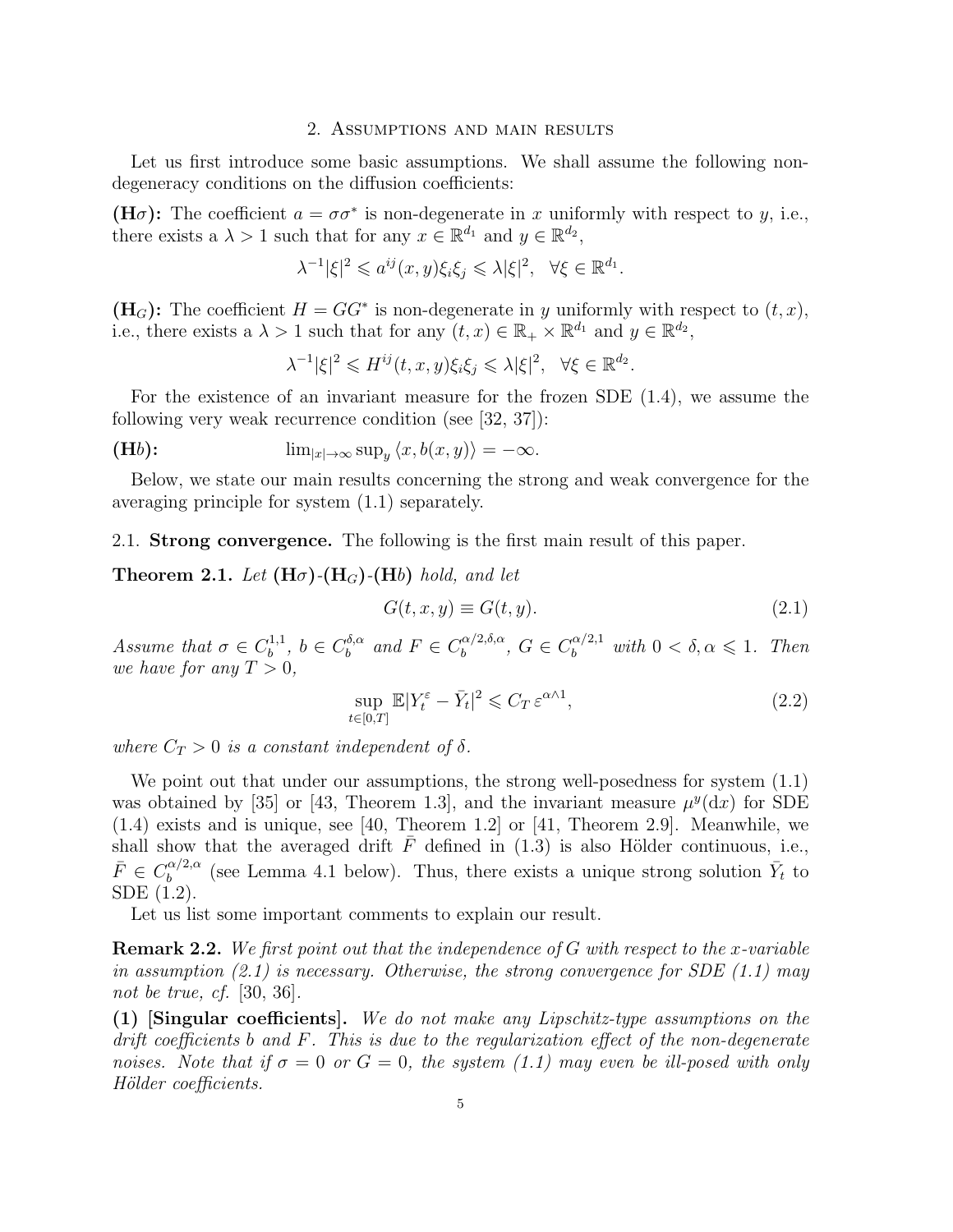(2) [Sharp order]. Taking  $\alpha = 1$  in (2.2), we can obtain the strong convergence with order 1/2. Thus we get the optimal rate under much weaker regularity conditions both on the diffusion and the drift coefficients than the known results in the literature. Meanwhile, when  $0 < \alpha < 1$ , we also get that the averaging principle holds with a strong convergence rate  $\alpha/2$ , which to the best of our knowledge is new. Moreover, we allow the coefficients to be time-dependent, which appears to have not been studied before in estimating the rate of convergence.

(3) [Dependence of convergence]. Note that the convergence rate  $(\alpha \wedge 1)/2$  does not depend on the index  $\delta$ . This suggests that the convergence in the averaging principle replies only on the regularity of the coefficients with respect to the y (slow) variable, and does not depend on the regularity with respect to the x (fast) variable, which we think provides some new insight for understanding the averaging principle.

By a localization technique as in [41, Corollary 2.6], we can drop the boundness condition on the coefficients with respect to the slow variable.

**Theorem 2.3.** Let  $(H\sigma)$ - $(H_G)$ - $(H_b)$  hold, and let

 $G(t, x, y) \equiv G(t, y).$ 

Assume  $\sigma \in C^{1,1}_{loc,y}$ ,  $G \in C^{\alpha/2,1}_{loc,y}$  and  $b \in C^{\delta,\alpha}_{loc,y}$ ,  $F \in C^{\alpha/2,\delta,\alpha}_{loc,y}$  with  $0 < \delta, \alpha \leq 1$ , and that the following moment estimate holds:

(H<sup>M</sup>) For any  $T > 0$ , there exists a  $\beta > 2$  such that

$$
\sup_{\varepsilon \in (0,\varepsilon_0)} \mathbb{E} \Big[ \sup_{t \in [0,T]} (|Y_t^{\varepsilon}|^{\beta} + |\bar{Y}_t|^{\beta}) \Big] \leqslant C < \infty,
$$

where  $\varepsilon_0 > 0$  and  $C > 0$  is a constant depending on T, |x|, |y|, where x, y are the initial conditions in (1.1).

Then we have for any  $T > 0$ ,

$$
\lim_{\varepsilon \to 0} \sup_{t \in [0,T]} \mathbb{E} |Y_t^{\varepsilon} - \bar{Y}_t|^2 = 0.
$$

Remark 2.4. Local conditions imposed on the coefficients allow functions to have certain growth at infinity. The advantage of Theorem 2.3 lies in that, we only need to show the a priori moment estimate  $(H^M)$  in order to guarantee the strong convergence in the averaging principle for  $SDE(1.1)$  with only local Hölder continuous drifts.

2.2. Weak convergence. In the above results, the assumptions  $\sigma \in C_b^{1,1}$  $b^{1,1}$  and  $G \in C_b^{\alpha/2,1}$ b are mainly needed to ensure the strong well-posedness for system (1.1). Now, we state our main result concerning the weak convergence of system (1.1) under weaker conditions on the diffusion coefficients.

**Theorem 2.5** (Weak convergence). Let  $(H\sigma)$ - $(H_G)$ - $(H_b)$  hold true. Assume that  $\sigma, b \in$  $C^{\delta,\alpha}_b$  $\delta^{,\alpha}_b$  and  $F,G\in C^{\alpha/2,\delta,\alpha}_b$  with  $0<\delta,\alpha\leqslant 2$ . Then for any  $T>0$  and every  $\varphi\in C^{2+\alpha}_b$  $b^{2+\alpha}(\mathbb{R}^{d_2}),$ we have

$$
\sup_{t \in [0,T]} \left| \mathbb{E}[\varphi(Y_t^{\varepsilon})] - \mathbb{E}[\varphi(Y_t)] \right| \leqslant C_T \, \varepsilon^{(\alpha/2) \wedge 1},\tag{2.3}
$$

where  $C_T > 0$  is a constant independent of  $\delta$ .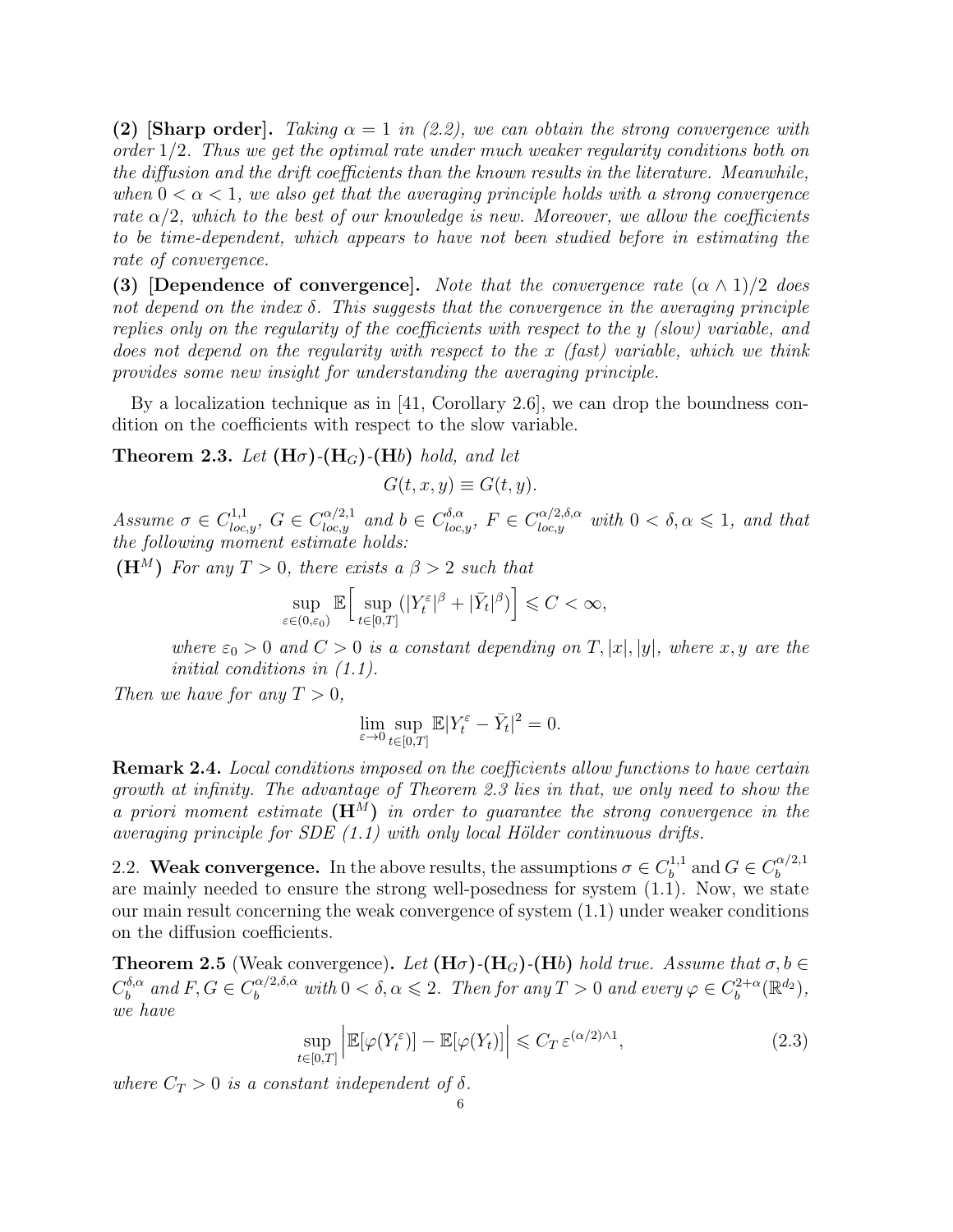We now give some comments to explain the above result.

**Remark 2.6.** Note that here the diffusion coefficient G in the slow equation can also depend on the fast variable x.

(1) [Singular coefficients]. Due to the non-degeneracy of the noises, it is well-known that the system  $(1.1)$  is weakly well-posed under our conditions. This is the main reason why we can assume weaker conditions on the diffusion coefficients to prove the above weak convergence.

(2) [Sharp order]. Taking  $\alpha = 2$  in (2.3), we obtain the optimal weak convergence rate 1. Our result generalizes the known results in the literature by allowing the coefficients to be time-dependent, and more importantly, to be fully coupled, i.e., the diffusion coefficient in the slow equation can depend on the fast variable, which appears to have not been considered before in estimating the rate of convergence. Meanwhile, when  $0 < \alpha < 2$ , we also get that the weak averaging principle holds with convergence rate  $\alpha/2$ , which also appears to be new.

(3) [Dependence of convergence]. As before, the weak convergence relies only on the regularity of all the coefficients with respect to the y (slow) variable, since the rate  $(\alpha/2) \wedge 1$  does not depend on the index  $\delta$ .

As a direct consequence of Theorem 2.5, we have the following result concerning the limit behavior of parabolic equations.

**Theorem 2.7.** Suppose the assumptions in Theorem 2.5 hold,  $\psi$  is bounded measurable and  $\varphi$  is bounded continuous. Let  $u^{\varepsilon}$  be the solution to equation (1.7). Then for every  $t > 0, x \in \mathbb{R}^{d_1}$  and  $y \in \mathbb{R}^{d_2}$ , the limit

$$
\lim_{\varepsilon\to 0}u^\varepsilon(t,x,y)=:u(t,y)
$$

exists, and the function  $u(t, y)$  is the unique solution of the Cauchy problem (1.8).

3. POISSON EQUATION IN  $\mathbb{R}^{d_1}$  with a parameter

This section is devoted to studying the Poisson equation (1.10) in the whole space. We are looking for a solution u for (1.10) which grows at most polynomial in x as  $|x| \to \infty$ , and the main problem addressed here is the regularity of the solution u with respect to the parameter y. Throughout this section, we shall always assume  $(H\sigma)$  and  $(Hb)$  to hold. Let us point out that there is no boundary condition. As a result, the solution turns out to be defined up to an additive constant, since  $\mathscr{L}(x, y)$  = 0. To fix this constant, it is necessary to make the following "centering" assumption on the right-hand side:

$$
\int_{\mathbb{R}^{d_1}} f(x, y) \mu^y(\mathrm{d}x) = 0, \quad \forall y \in \mathbb{R}^{d_2},\tag{3.1}
$$

which is analogous to the centering in the standard Central Limit Theorem, see [31, 32] for more details.

We shall essentially use the strategy implemented in [32], where the fundamental solution was used to study the equation (1.10). More precisely, note that  $\mathscr{L}_0(x, y)$  can be viewed as the infinitesimal generator of the process  $\bar{X}_t^y$  $t^y(x)$ , which is the unique strong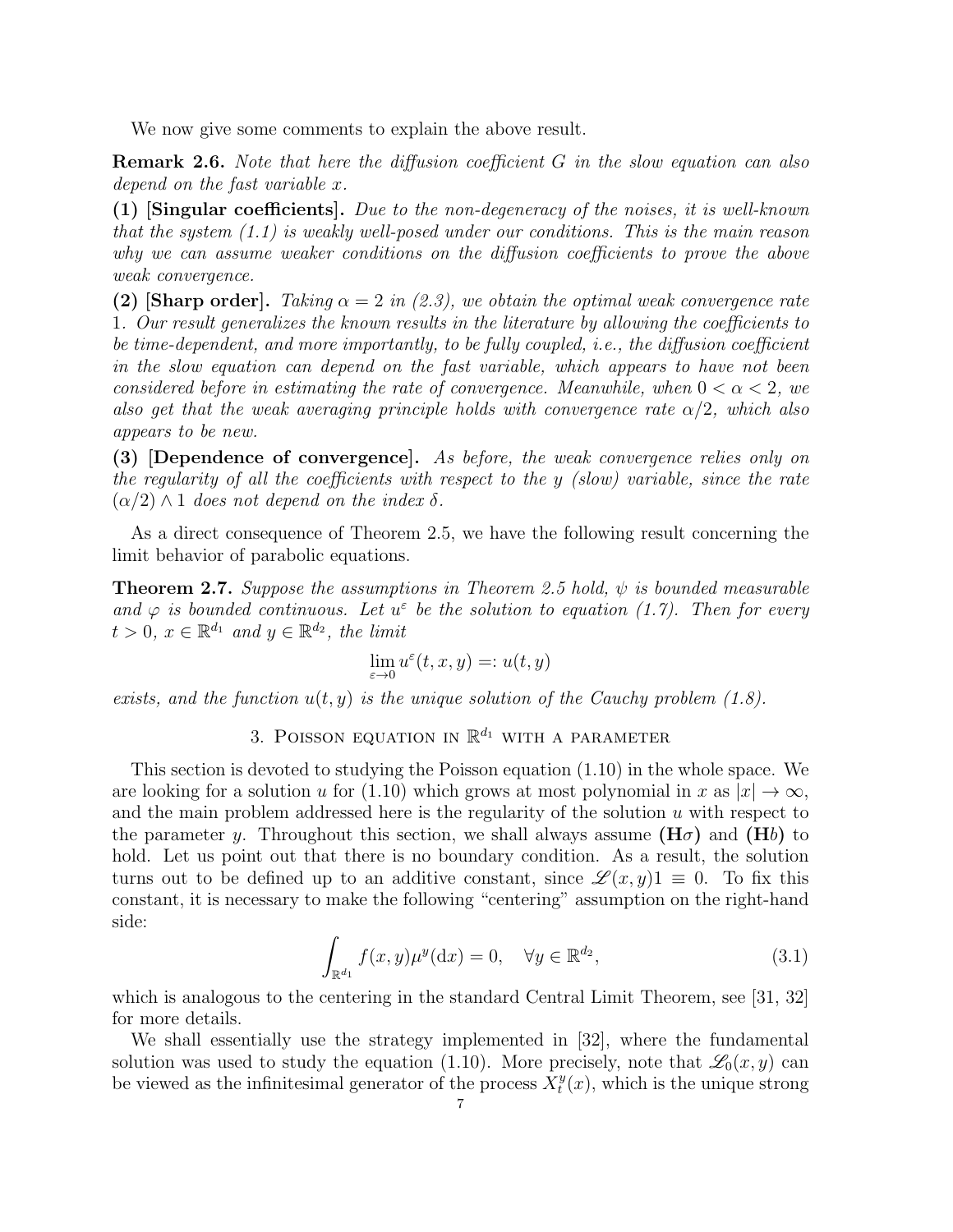solution for the frozen SDE  $(1.4)$ . As a result, the solution u to equation  $(1.10)$  should have the following probabilistic representation:

$$
u(x,y) = \int_0^\infty \mathbb{E}f\left(X_t^y(x),y\right) \mathrm{d}t. \tag{3.2}
$$

As we shall see below, under our assumptions,  $X_t^y$  $t^{y}(x)$  admits a density function  $p_t(x, x'; y)$ , which is also the unique fundamental solution for the operator  $\mathcal{L}_0(x, y)$ . Let  $T_t f(x, y)$  denotes the semigroup corresponding to  $X_t^y$  $u_t^y(x)$ , i.e.,

$$
T_t f(x, y) := \mathbb{E}\big(f(X_t^y(x), y) = \int_{\mathbb{R}^{d_1}} p_t(x, x'; y) f(x', y) \, dx'.
$$

Then we can write

$$
u(x,y) = \int_0^1 T_t f(x,y) dt + \int_1^\infty T_t f(x,y) dt.
$$
 (3.3)

Thus, we need to study the behavior of  $T_t f$  as well as its first and second order derivatives with respect to the y-variable both near  $t = 0$  and as  $t \to \infty$ . The following is the main result of this section.

**Theorem 3.1.** Let  $(H\sigma)$  and  $(Hb)$  hold. Assume that  $a, b \in C_b^{\delta,\ell}$  with  $0 < \delta \leq 1$ and  $\ell = 0, 1, 2$ . Then for every function  $f \in C_b^{\delta, \ell}$  $\mathcal{L}_{b}^{\sigma,\ell}$  satisfying (3.1), there exists a unique solution u to (1.10) such that for any  $y \in \mathbb{R}^{d_2}$ ,  $u(\cdot, y) \in C^2$  and for any  $x \in \mathbb{R}^{d_1}$ ,  $u(x, \cdot) \in C_b^{\ell}$ . Moreover, there exists a constant  $m > 0$  such that for any  $y \in \mathbb{R}^{d_2}$ ,

$$
|u(x,y)| + |\nabla_x u(x,y)| + |\nabla_x^2 u(x,y)| \leq C_0 \|f\|_{C_b^{\delta,0}} (1+|x|^m),\tag{3.4}
$$

and when  $\ell = 1$ ,

$$
|\nabla_y u(x, y)| \leq C_0 \left[ \left( ||a||_{C_b^{\delta, 0}} + ||b||_{C_b^{\delta, 0}} \right) ||f||_{C_b^{\delta, 1}} + \left( ||a||_{C_b^{\delta, 1}} + ||b||_{C_b^{\delta, 1}} \right) ||f||_{C_b^{\delta, 0}} \right] (1 + |x|^m),
$$
\n(3.5)

and when  $\ell = 2,$ 

$$
|\nabla_{y}^{2}u(x,y)| \leq C_{0}\Big[ \left( \left\|a\right\|_{C_{b}^{\delta,0}} + \left\|b\right\|_{C_{b}^{\delta,0}} \right) \left\|f\right\|_{C_{b}^{\delta,2}} + \left( \left\|a\right\|_{C_{b}^{\delta,1}} + \left\|b\right\|_{C_{b}^{\delta,1}} \right) \left\|f\right\|_{C_{b}^{\delta,1}} + \left( \left(\left\|a\right\|_{C_{b}^{\delta,1}} + \left\|b\right\|_{C_{b}^{\delta,1}} \right)^{2} + \left(\left\|a\right\|_{C_{b}^{\delta,2}} + \left\|b\right\|_{C_{b}^{\delta,2}} \right) \right) \left\|f\right\|_{C_{b}^{\delta,0}} \Big] \left(1 + |x|^{m}\right), \tag{3.6}
$$

where  $C_0$  is a positive constant depending only on  $\lambda$ ,  $d_1$ ,  $d_2$  and  $||a||_{C_b^{\delta,0}}$ ,  $||b||_{C_b^{\delta,0}}$ .

**Remark 3.2.** Concerning estimates  $(3.5)-(3.6)$ , usually one does not care about the dependence of constants on the right hand side with respect to the norms of the coefficients. But this will be very important below for us to get the sharp rate of convergence for sys $tem (1.1) with only Hölder continuous coefficients. More precisely, since we assume the$ coefficients belong to the space  $C_b^{\delta,\alpha}$  $\stackrel{o,\alpha}{b}$  in Theorem 2.1 and Theorem 2.5, we need to keep track of the dependence of the constant on the right hand side of  $(3.5)-(3.6)$  with respect to the higher order norms of the coefficients a, b as well as of the potential term  $f$ .

The proof of the above result relies on the materials addresses in the following two subsections. At the moment, we first give: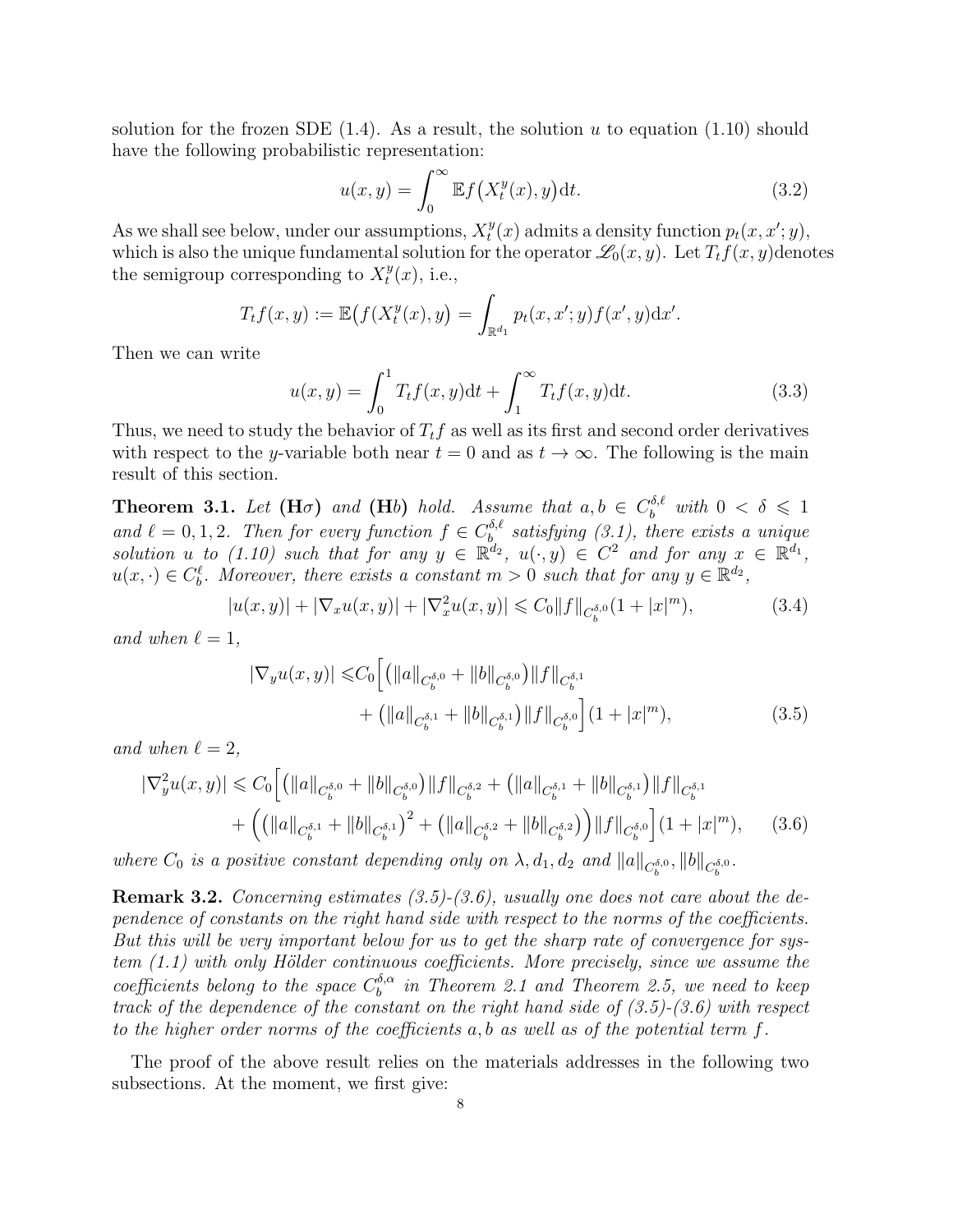*Proof of Theorem 3.1.* The existence and uniqueness of the solution u to  $(1.10)$  are wellknown under the above conditions, see e.g. [31, Theorem 1] and [32]. Meanwhile, by regarding  $y \in \mathbb{R}^{d_2}$  as a parameter, the estimate (3.4) is true since all coefficients are bounded uniformly in the y variable. Concerning estimate  $(3.5)$ , we have by  $(3.3)$  and Lemma 3.7 below that for any  $k \in \mathbb{R}_+$ , there exist constants  $C_1, m > 0$  such that

$$
\begin{aligned} |\nabla_y u(x,y)| &\leqslant \int_0^1 |\nabla_y T_t f(x,y)| \mathrm{d} t + \int_1^\infty |\nabla_y T_t f(x,y)| \mathrm{d} t \\ &\leqslant C_1 \Big[ \big( \|a\|_{C_b^{\delta,0}} + \|b\|_{C_b^{\delta,0}} \big) \|f\|_{C_b^{\delta,1}} + \big( \|a\|_{C_b^{\delta,1}} + \|b\|_{C_b^{\delta,1}} \big) \|f\|_{C_b^{\delta,0}} \Big] \\ &\qquad\times \left( 1 + \int_1^\infty \frac{(1+|x|^m)}{(1+t)^k} \mathrm{d} t \right), \end{aligned}
$$

which in turn yields the desired result. The estimate (3.6) can be proved similarly. The proof is finished.  $\Box$ 

Below, we proceed to study the first and second order derivatives of  $T_t f(x, y)$  with respect to the y-variable in the following two subsections. We provide the explicit dependence on all higher order norms of the coefficients involved.

3.1. First order derivative with respect to y. Let us first recall some classical results concerning the fundamental solution  $p_t(x, x'; y)$ , see [8, Theorem 2.3], [28, Chapter IV] and [32, Proposition 3].

**Lemma 3.3.** Assume (H $\sigma$ ) holds and let  $T > 0$ . Let  $a, b \in C_b^{\delta,0}$  with  $0 < \delta \leq 1$ . Then for every  $\ell = 0, 1, 2$  and any  $0 < t \leq T$ , we have

$$
|\nabla_x^{\ell} p_t(x, x'; y)| \leq C_T t^{-(d+\ell)/2} \exp\left(-c_0 |x - x'|^2 / t\right),\tag{3.7}
$$

and for every  $x_1, x_2 \in \mathbb{R}^{d_1}$  and  $0 < \delta' \leq \delta$ ,

$$
|\nabla_x^2 p_t(x_1, x'; y) - \nabla_x^2 p_t(x_2, x'; y)| \leq C_T |x_1 - x_2|^{\delta'} t^{-(d+2+\delta')/2}
$$

$$
\times \left( \exp\left(-c_0 |x_1 - x'|^2/t\right) + \exp\left(-c_0 |x_2 - x'|^2/t\right) \right), \tag{3.8}
$$

where  $C_T$ ,  $c_0 > 0$  are constants independent of y.

If we further assume (Hb) holds, then for any  $k, j \in \mathbb{R}_+$ , there exists a constant  $m > 0$ such that for all  $t \geq 1$ ,  $x, x' \in \mathbb{R}^{d_1}$  and  $y \in \mathbb{R}^{d_2}$ ,

$$
|p_t(x, x'; y)| \leq C_1 \frac{1 + |x|^m}{(1 + |x'|^j)},
$$
\n(3.9)

and for  $\ell = 1, 2$ ,

$$
|\nabla_x^{\ell} p_t(x, x'; y)| \leq C_2 \frac{1 + |x|^m}{(1 + t)^k (1 + |x'|^j)}.
$$
\n(3.10)

Moreover, the limit

$$
p_\infty(x',y) := \lim_{\substack{t \to \infty \\ 9}} p_t(x,x';y)
$$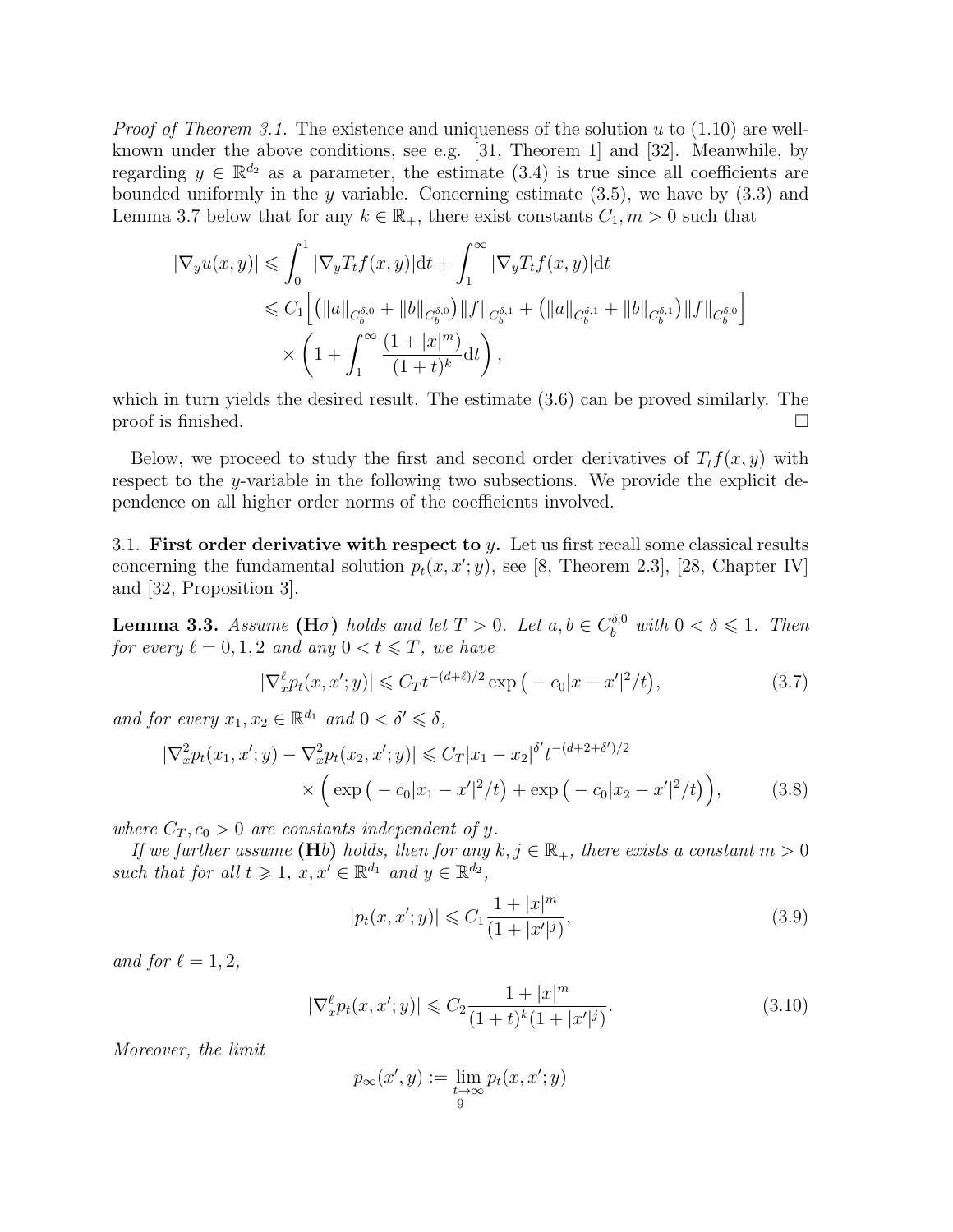exists and is independent of x, and for every  $k, j \in \mathbb{R}_+$ , there exists a constant  $m > 0$ such that for any  $y \in \mathbb{R}^{d_2}$ ,

$$
|p_{\infty}(x', y)| \leq \frac{C_3}{1 + |x'|^j},\tag{3.11}
$$

and

$$
|p_t(x, x'; y) - p_{\infty}(x', y)| \leq C_4 \frac{1 + |x|^m}{(1 + t)^k (1 + |x'|^j)}.
$$
\n(3.12)

The above positive constants  $C_i(i = 1, \dots, 4)$  depend only on  $\lambda, d_1, d_2$  and  $||a||_{C_b^{\delta,0}}, ||b||_{C_b^{\delta,0}}$ .

To study the regularity of  $T_t f$  with respect to the y-variable, we first consider the case where  $f(x, y) \equiv g(x)$ , i.e., the function f does not depend on the parameter y, and

$$
\int_{\mathbb{R}^d} g(x) \mu^y(\mathrm{d}x) \equiv 0, \quad \forall y \in \mathbb{R}^{d_2}.
$$
\n(3.13)

To shorten the notation, we write for  $\ell = 1, 2$ ,

$$
\frac{\partial^{\ell} \mathcal{L}_0}{\partial y^{\ell}}(x, y) := \sum_{i,j} \partial_y^{\ell} a_{ij}(x, y) \frac{\partial^2}{\partial x_i \partial x_j} + \partial_y^{\ell} b(x, y) \cdot \nabla_x.
$$

We have the following result.

**Lemma 3.4.** Let  $(H\sigma)$ - $(Hb)$  and  $(3.1)$  hold. Assume that  $a, b \in C_b^{\delta,1}$  $b^{\delta,1}$  and  $g \in C_b^{\delta}$  with  $0 < \delta \leq 1$ . Then we have

$$
\nabla_y T_t g(x, y) = \int_0^t \int_{\mathbb{R}^{d_1}} p_{t-s}(x, z; y) \frac{\partial \mathcal{L}_0}{\partial y}(z, y) T_s g(z, y) dz ds.
$$
 (3.14)

Moreover, for any  $0 < t \leq 2$ ,

$$
|\nabla_y T_t g(x, y)| \leq C_0 \left( \|a\|_{C_b^{\delta, 1}} + \|b\|_{C_b^{\delta, 1}} \right) \|g\|_{C_b^{\delta}},\tag{3.15}
$$

and for any  $k \in \mathbb{R}_+$ , there exists a constant  $m > 0$  such that for all  $t > 2$ ,

$$
|\nabla_y T_t g(x, y)| \leq C_0 \left( \|a\|_{C_b^{\delta, 1}} + \|b\|_{C_b^{\delta, 1}} \right) \|g\|_{C_b^{\delta}} \frac{(1 + |x|^m)}{(1 + t)^k},\tag{3.16}
$$

where  $C_0 > 0$  is a constant depending only on  $\lambda$ ,  $d_1$ ,  $d_2$  and  $||a||_{C_b^{\delta,0}}$ ,  $||b||_{C_b^{\delta,0}}$ .

Proof. The equality (3.14) has been proved in [32, Theorem 10] under sightly stronger assumptions on the coefficients. Let us show that the right hand side is indeed well-defined under our conditions. In fact, since  $a, b \in C_b^{\delta,1}$  $\partial_b^{\delta,1}$ , the operator  $\partial \mathcal{L}_0/\partial y$  is meaningful. On the other hand, since  $g \in C_b^{\delta}$ , we can derive by (3.7) that for  $\ell = 1, 2$  and any  $0 < s \leq 2$ ,

$$
\nabla_z^{\ell} T_s g(z, y) = \int_{\mathbb{R}^{d_1}} \nabla_z^{\ell} p_s(z, x'; y) \left[ g(x') - g(z) \right] dx'
$$
  
\n
$$
\leq C_1 \|g\|_{C_b^{\delta}} \int_{\mathbb{R}^{d_1}} s^{-(d+\ell)/2} \exp\left( -c_0 |z - x'|^2 / s \right) \cdot |x' - z|^{\delta} dx'
$$
  
\n
$$
\leq C_1 \|g\|_{C_b^{\delta}} s^{(\delta - \ell)/2},
$$
\n(3.17)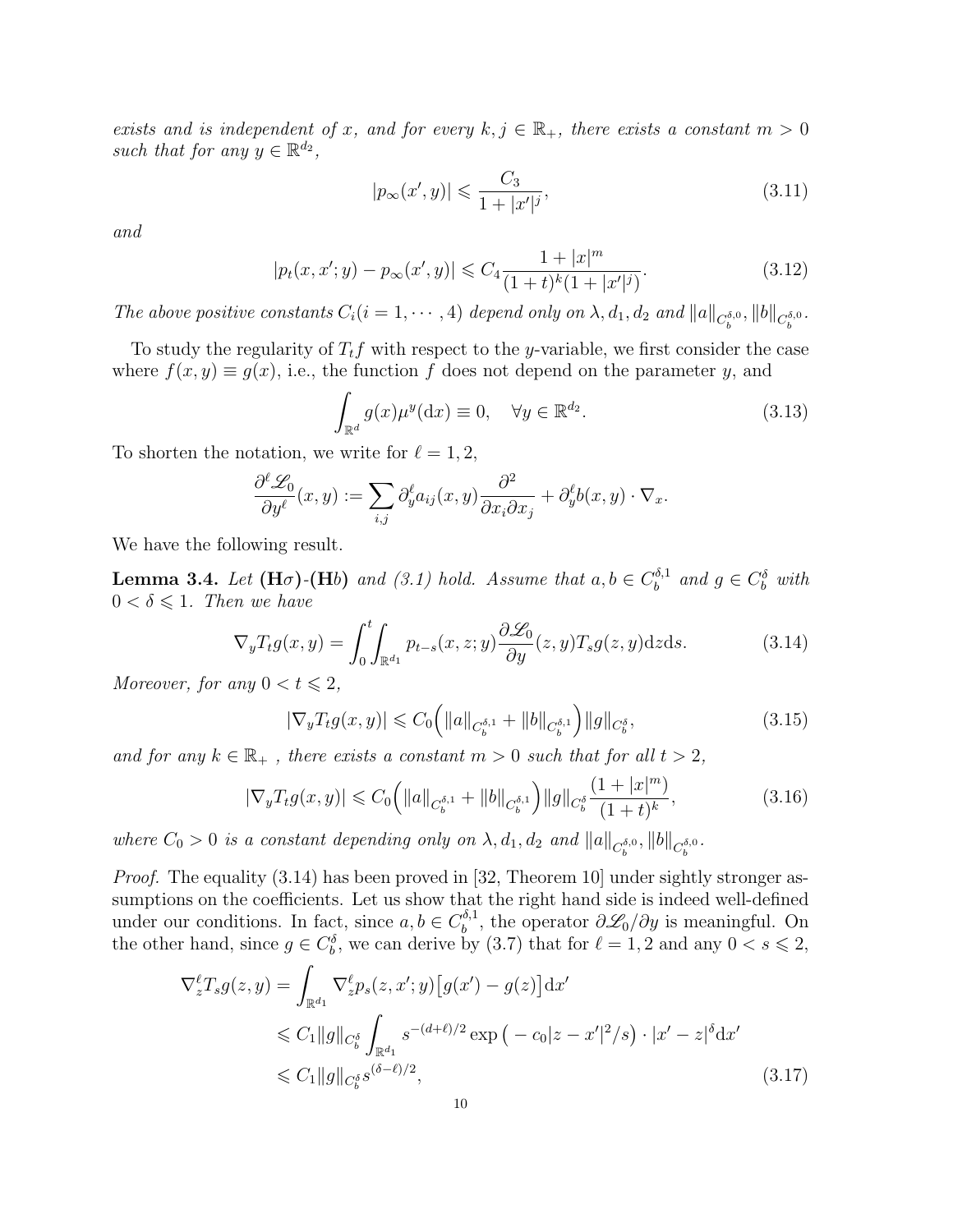and for any  $s > 1$ , we have by  $(3.10)$  that

$$
\nabla_z^{\ell} T_s g(z, y) \leq C_1 \int_{\mathbb{R}^{d_1}} \frac{1 + |z|^{\hat{m}}}{(1 + s)^k (1 + |x'|^{\hat{j}})} |g(x')| \mathrm{d}x' \leq C_1 \|g\|_{C_b^{\hat{\delta}}} \frac{1 + |z|^{\hat{m}}}{(1 + s)^k},\tag{3.18}
$$

where we choose  $\hat{j} > d_1$  in the above inequality, and  $C_1 > 0$  is a constant independent of  $s$  and  $y$ . As a result,

$$
\frac{\partial \mathcal{L}_0}{\partial y}(z, y) T_s g(z, y)
$$

makes sense, and estimate (3.15) follows directly. Below, we proceed to show (3.16). As a consequence of  $(3.13)$ , we have (see [32,  $(28)$ ])

$$
\nabla_y T_t g(x, y) = \int_0^t \int_{\mathbb{R}^{d_1}} p_{t-s}(x, z; y) \frac{\partial \mathcal{L}_0}{\partial y}(z, y) T_s g(z, y) \mathrm{d}z \mathrm{d}s \n- \int_0^\infty \int_{\mathbb{R}^{d_1}} p_{\infty}(z; y) \frac{\partial \mathcal{L}_0}{\partial y}(z, y) T_s g(z, y) \mathrm{d}z \mathrm{d}s.
$$

We further write

$$
\nabla_y T_t g(x, y) = \int_0^{t/2} \int_{\mathbb{R}^{d_1}} \left[ p_{t-s}(x, z; y) - p_{\infty}(z; y) \right] \frac{\partial \mathcal{L}_0}{\partial y}(z, y) T_s g(z, y) dz ds \n+ \int_{t/2}^t \int_{\mathbb{R}^{d_1}} p_{t-s}(x, z; y) \frac{\partial \mathcal{L}_0}{\partial y}(z, y) T_s g(z, y) dz ds \n- \int_{t/2}^{\infty} \int_{\mathbb{R}^{d_1}} p_{\infty}(z; y) \frac{\partial \mathcal{L}_0}{\partial y}(z, y) T_s g(z, y) dz ds =: \mathcal{I}_1 + \mathcal{I}_2 + \mathcal{I}_3.
$$

For the first term, we have by (3.12) that for any  $k \in \mathbb{R}_+$ ,

$$
\mathcal{I}_1 \leqslant \left( \int_0^1 + \int_1^{t/2} \right) \int_{\mathbb{R}^{d_1}} C_2 \frac{1 + |x|^m}{(1 + t - s)^k (1 + |z|^j)} \left| \frac{\partial \mathcal{L}_0}{\partial y}(z, y) T_s g(z, y) \right| dz ds.
$$

Using  $(3.17)$  and  $(3.18)$ , we can derive that

$$
\mathcal{I}_{1} \leqslant C_{2} \Big( \Vert a \Vert_{C_{b}^{\delta,1}} + \Vert b \Vert_{C_{b}^{\delta,1}} \Big) \Vert g \Vert_{C_{b}^{\delta}} \Big( \int_{0}^{1} \int_{\mathbb{R}^{d_{1}}} \frac{1 + \vert x \vert^{m}}{(1 + t - s)^{k} (1 + \vert z \vert^{j})} s^{\delta/2 - 1} \mathrm{d}z \mathrm{d}s
$$
\n
$$
+ \int_{1}^{t/2} \int_{\mathbb{R}^{d_{1}}} \frac{1 + \vert x \vert^{m}}{(1 + t - s)^{k} (1 + \vert z \vert^{j})} \frac{1 + \vert z \vert^{m}}{(1 + s)^{k}} \mathrm{d}z \mathrm{d}s \Big)
$$
\n
$$
\leqslant C_{2} \Big( \Vert a \Vert_{C_{b}^{\delta,1}} + \Vert b \Vert_{C_{b}^{\delta,1}} \Big) \Vert g \Vert_{C_{b}^{\delta}} \frac{(1 + \vert x \vert^{m})}{(1 + t)^{k}},
$$

where we choose  $j > d_1 + \hat{m}$  and k large enough in the last inequality. As for the second term, using  $(3.9)$  and  $(3.10)$ , we have

$$
\mathcal{I}_2 = \int_0^{t/2} \int_{\mathbb{R}^{d_1}} p_s(x, z; y) \frac{\partial \mathcal{L}_0}{\partial y}(z, y) T_{t-s} g(z, y) dz ds
$$
  
\$\leq C\_3 \left( ||a||\_{C\_b^{\delta,1}} + ||b||\_{C\_b^{\delta,1}} \right) ||g||\_{C\_b^{\delta}} \left( \int\_0^1 \int\_{\mathbb{R}^{d\_1}} s^{-d/2} \exp \left( -c\_0 |x - z|^2 / s \right) \right) \right]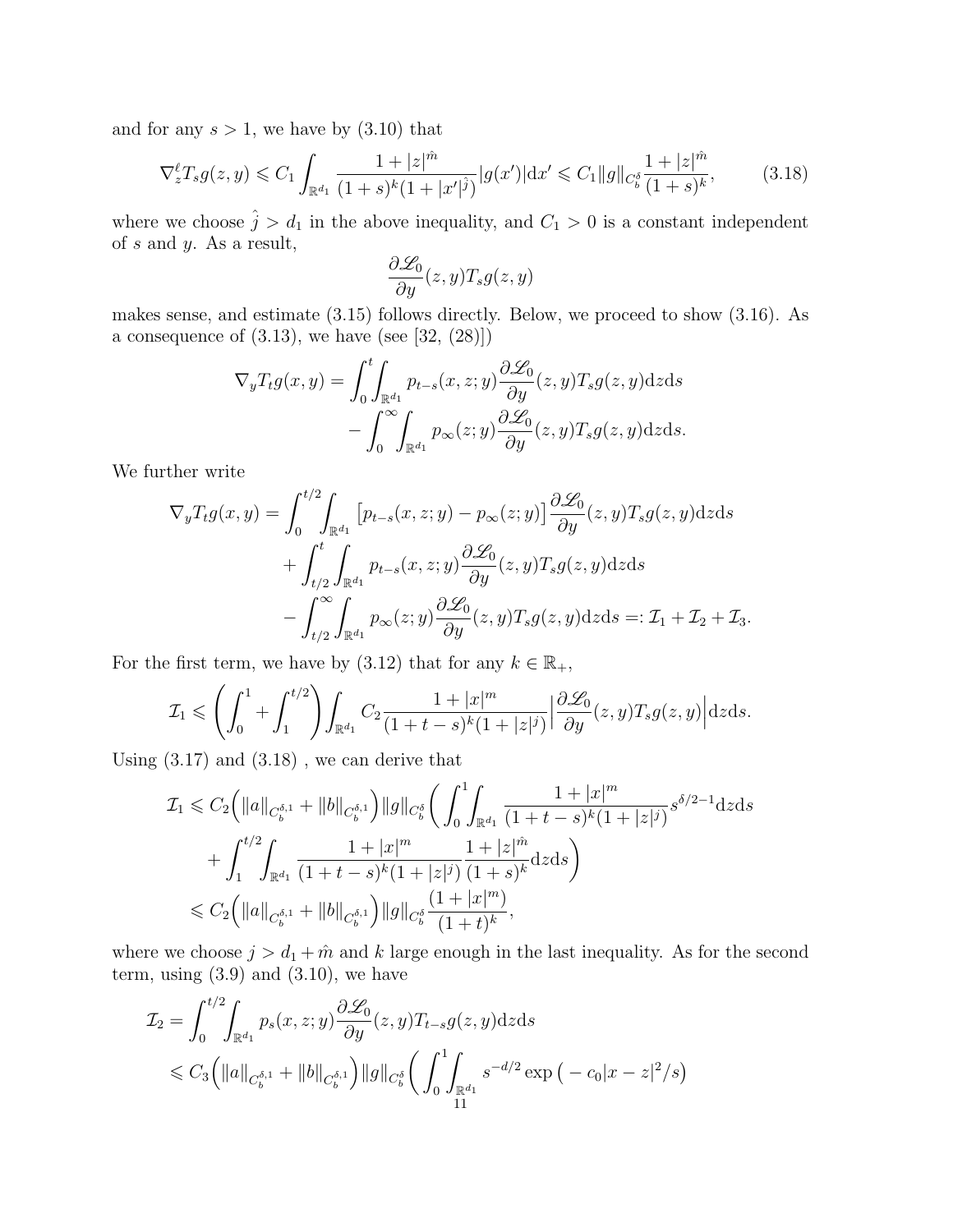$$
\times \frac{1+|z|^m}{(1+(t-s))^k} \, dz \, ds + \int_1^{t/2} \int_{\mathbb{R}^{d_1}} \frac{1+|x|^m}{(1+|z|^j)} \frac{1+|z|^{\hat{m}}}{(1+(t-s))^k} \, dz \, ds \bigg) \leq C_3 \Big( \|a\|_{C_b^{\delta,1}} + \|b\|_{C_b^{\delta,1}} \Big) \|g\|_{C_b^\delta} \frac{(1+|x|^m)}{(1+t)^k}.
$$

Finally, we have by (3.11) that

$$
\mathcal{I}_3 \leqslant C_4 \left( \|a\|_{C_b^{\delta,1}} + \|b\|_{C_b^{\delta,1}} \right) \|g\|_{C_b^{\delta}} \int_{t/2}^{\infty} \int_{\mathbb{R}^{d_1}} \frac{1}{1 + |z|^j} \frac{1 + |z|^{\hat{m}}}{(1 + s)^k} \mathrm{d}z \mathrm{d}s
$$
\n
$$
\leqslant C_4 \left( \|a\|_{C_b^{\delta,1}} + \|b\|_{C_b^{\delta,1}} \right) \|g\|_{C_b^{\delta}} \frac{1}{(1 + t)^k} \leqslant C_4 \left( \|a\|_{C_b^{\delta,1}} + \|b\|_{C_b^{\delta,1}} \right) \|g\|_{C_b^{\delta}} \frac{(1 + |x|^m)}{(1 + t)^k}.
$$
\nThe proof is finished.

3.2. Second order derivative with respect to y. We shall need the following regularity result for  $\nabla_y T_t g(x, y)$  with respect to x to study the second order derivative of  $T_t g$ with respect to the parameter y.

**Lemma 3.5.** Let  $(H\sigma)$ ,  $(Hb)$  and  $(3.1)$  hold. Assume that  $a, b \in C_b^{\delta,1}$  $b^{\delta,1}$  and  $g \in C_b^{\delta}$  with  $0 < \delta \leqslant 1$ . Then for every  $y \in \mathbb{R}^{d_2}$ , we have  $\nabla_y T_t g(\cdot, y) \in C^2$ . Moreover, for any  $0 < t \leqslant 2$  and  $\ell = 1, 2$ ,

$$
|\nabla_x^{\ell} \nabla_y T_t g(x, y)| \leq C_0 t^{(\delta - \ell)/2} \left( \|a\|_{C_b^{\delta, 1}} + \|b\|_{C_b^{\delta, 1}} \right) \|g\|_{C_b^{\delta}},\tag{3.19}
$$

and for any  $k \in \mathbb{R}_+$ , there exists a constant  $m > 0$  such that for any  $t > 2$ ,

$$
|\nabla_x^{\ell} \nabla_y T_t g(x, y)| \leq C_0 \left( \|a\|_{C_b^{\delta, 1}} + \|b\|_{C_b^{\delta, 1}} \right) \|g\|_{C_b^{\delta}} \frac{(1 + |x|^m)}{(1 + t)^k},
$$
(3.20)

where  $C_0 > 0$  is a constant depending only on  $\lambda$ ,  $d_1$ ,  $d_2$  and  $||a||_{C_b^{\delta,0}}$ ,  $||b||_{C_b^{\delta,0}}$ .

*Proof.* We only prove the estimates (3.19) and (3.20) when  $\ell = 2$ , the case  $\ell = 1$  can be proved similarly and is easier since it involves less singularities. Recall that

$$
\nabla_y T_t g(x, y) = \int_0^t \int_{\mathbb{R}^d} p_{t-s}(x, z; y) \frac{\partial \mathcal{L}_0}{\partial y}(z, y) T_s g(z, y) \mathrm{d}z \mathrm{d}s.
$$

By the Hölder assumption on the coefficients and  $(3.8)$ , it is easy to check that the function

$$
z \to \frac{\partial \mathcal{L}_0}{\partial y}(z, y) T_s g(z, y)
$$

is  $\delta'$ -Hölder continuous for any  $\delta' < \delta$ , i.e., for any  $x, z \in \mathbb{R}^{d_1}$  and  $s \leq 2$ , there exists a constant  $C_1 > 0$  such that

$$
\left| \frac{\partial \mathcal{L}_0}{\partial y}(x, y) T_s g(x, y) - \frac{\partial \mathcal{L}_0}{\partial y}(z, y) T_s g(z, y) \right|
$$
  
\$\leqslant C\_1 \left( \|a\|\_{C\_b^{\delta,1}} + \|b\|\_{C\_b^{\delta,1}} \right) \|g\|\_{C\_b^{\delta}} |x - z|^{\delta'} s^{\frac{\delta - \delta'}{2} - 1}.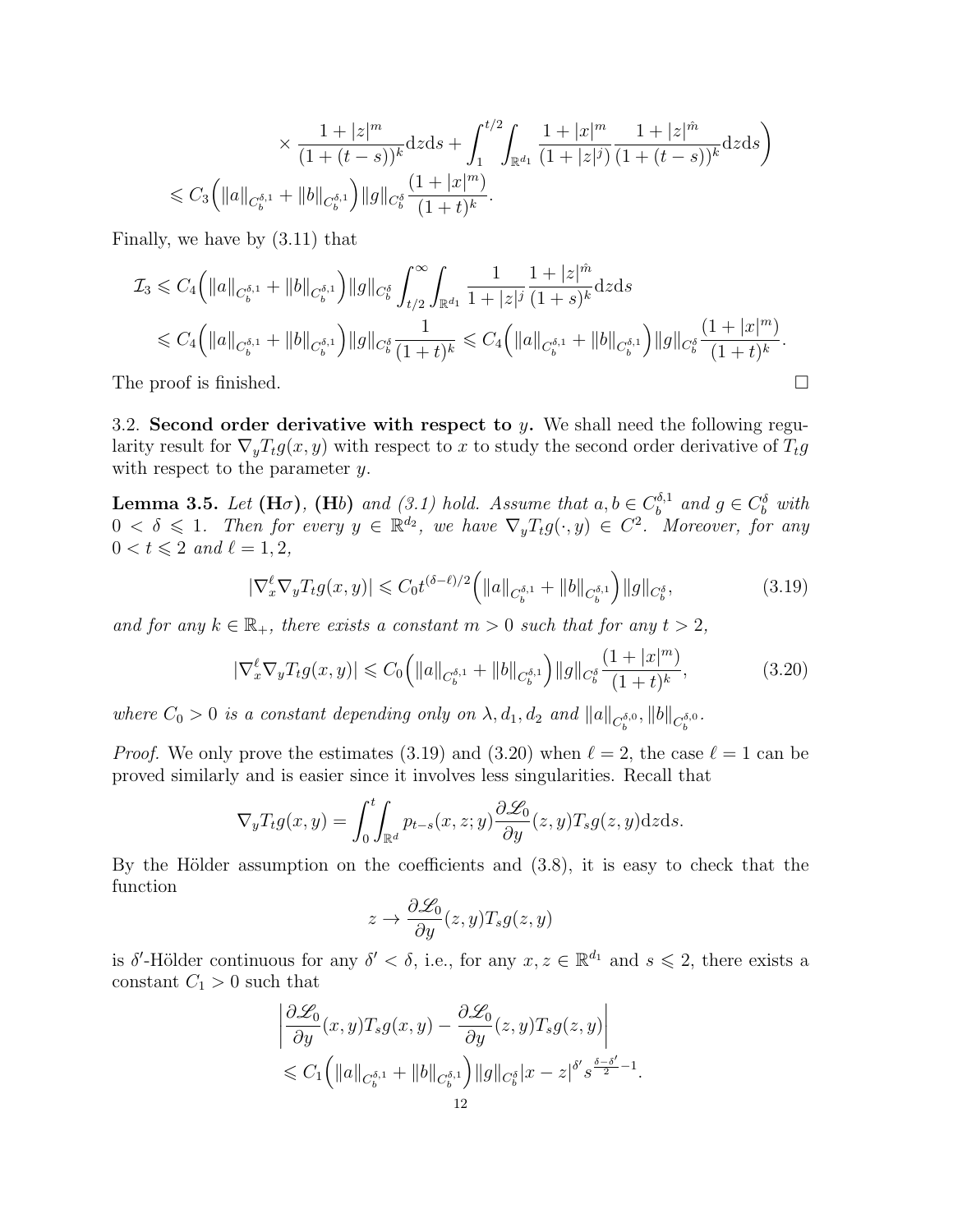Consequently, we can derive as in (3.17) that for any  $t \le 2$ ,

$$
\begin{split} |\nabla_x^2 \nabla_y T_t g(x, y)| &\leq C_2 \Big( \|a\|_{C_b^{\delta, 1}} + \|b\|_{C_b^{\delta, 1}} \Big) \|g\|_{C_b^{\delta}} \int_0^t \!\! \int_{\mathbb{R}^d} (t - s)^{-(d+2)/2} \\ &\times \exp\big(-c_0 |z - x'|^2 / (t - s)\big) \cdot |x' - z|^{\delta'} s^{\frac{\delta - \delta'}{2} - 1} \mathrm{d}x' \mathrm{d}s \\ &\leqslant C_2 \Big( \|a\|_{C_b^{\delta, 1}} + \|b\|_{C_b^{\delta, 1}} \Big) \|g\|_{C_b^{\delta}} \int_0^t (t - s)^{\delta'/2 - 1} s^{\frac{\delta - \delta'}{2} - 1} \mathrm{d}s \\ &\leqslant C_2 t^{\delta/2 - 1} \Big( \|a\|_{C_b^{\delta, 1}} + \|b\|_{C_b^{\delta, 1}} \Big) \|g\|_{C_b^{\delta}}, \end{split}
$$

which yields (3.19). For  $t > 2$ , we write

$$
\nabla_x^2 \nabla_y T_t g(x, y) = \left( \int_{t-1}^t + \int_1^{t-1} + \int_0^1 \right) \int_{\mathbb{R}^d} \nabla_x^2 p_s(x, z; y) \frac{\partial \mathcal{L}_0}{\partial y}(z, y) T_{t-s} g(z, y) dz ds
$$
  
=:  $Q_1 + Q_2 + Q_3$ .

Note that on  $[t - 1, t)$ , we have  $t - s \in (0, 1]$ . By  $(3.10)$  and  $(3.17)$ , we can get

$$
\begin{split} \mathcal{Q}_{1} &\leqslant C_{3} \Big( \|a\|_{C_{b}^{\delta,1}} + \|b\|_{C_{b}^{\delta,1}} \Big) \|g\|_{C_{b}^{\delta}} \int_{t-1}^{t} \int_{\mathbb{R}^{d}} \frac{1+|x|^{m}}{(1+s)^{k}(1+|z|^{j})} (t-s)^{\delta/2-1} \mathrm{d}z \mathrm{d}s \\ &\leqslant C_{3} \Big( \|a\|_{C_{b}^{\delta,1}} + \|b\|_{C_{b}^{\delta,1}} \Big) \|g\|_{C_{b}^{\delta}} \frac{(1+|x|^{m})}{(1+t)^{k}}. \end{split}
$$

While for the second term, we can use (3.10) and (3.18) to derive that

$$
\begin{split} \mathcal{Q}_{2} &\leqslant C_{4} \Big( \Vert a \Vert_{C_{b}^{\delta,1}} + \Vert b \Vert_{C_{b}^{\delta,1}} \Big) \Vert g \Vert_{C_{b}^{\delta}} \int_{1}^{t-1} \!\!\! \int_{\mathbb{R}^{d}} \frac{1 + \vert x \vert^{m}}{(1+s)^{k}(1 + \vert z \vert^{j})} \frac{1 + \vert z \vert^{\hat{m}}}{(1 + (t-s))^{k}} \mathrm{d}z \mathrm{d}s \\ &\leqslant C_{4} \Big( \Vert a \Vert_{C_{b}^{\delta,1}} + \Vert b \Vert_{C_{b}^{\delta,1}} \Big) \Vert g \Vert_{C_{b}^{\delta}} \frac{(1 + \vert x \vert^{m})}{(1 + t)^{k}} . \end{split}
$$

To control the last term, we first claim that for every  $k \in \mathbb{R}_+$ , there exist constants  $C_5, m > 0$  such that for any  $x_1, x_2 \in \mathbb{R}^{d_1}$  and  $t \geq 1$ ,

$$
\mathcal{J} := \frac{\partial \mathcal{L}_0}{\partial y}(x_1, y) T_t g(x_1, y) - \frac{\partial \mathcal{L}_0}{\partial y}(x_2, y) T_t g(x_2, y) \n\leq C_5 \left( \|a\|_{C_b^{\delta, 1}} + \|b\|_{C_b^{\delta, 1}} \right) \|g\|_{C_b^{\delta}} |x_1 - x_2|^{\delta} \frac{1 + |x_1|^m + |x_2|^m}{(1 + t)^k}.
$$
\n(3.21)

In fact, we can write

$$
\mathscr{J} \leqslant \left(\frac{\partial \mathscr{L}_0}{\partial y}(x_1, y) - \frac{\partial \mathscr{L}_0}{\partial y}(x_2, y)\right) T_t g(x_1, y) + \frac{\partial \mathscr{L}_0}{\partial y}(x_2, y) \Big( T_t g(x_1, y) - T_t g(x_2, y) \Big)
$$
  
=:  $\mathscr{J}_1 + \mathscr{J}_2$ .

By the Hölder assumption on the coefficients and  $(3.18)$ , it is easy to see that

$$
\mathscr{J}_1\leqslant C_6\Big(\|a\|_{C_b^{\delta,1}}+\|b\|_{C_b^{\delta,1}}\Big)\|g\|_{C_b^{\delta}}|x_1-x_2|^\delta\frac{1+|x_1|^m}{(1+t)^k}.
$$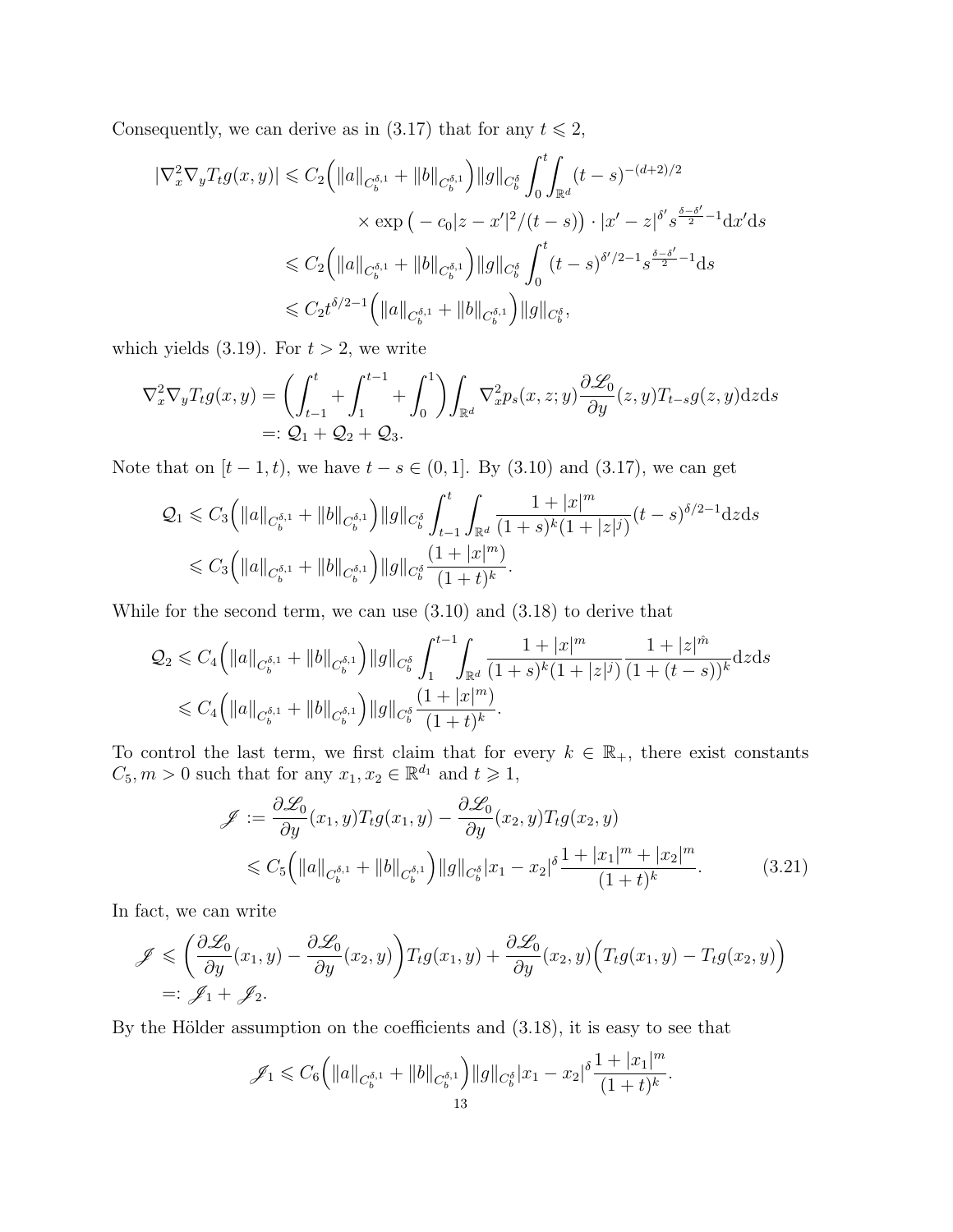On the other hand, we have by (3.8) that

$$
\mathscr{J}_{2} \leq C_{7} \Big( \|a\|_{C_{b}^{\delta,1}} + \|b\|_{C_{b}^{\delta,1}} \Big) \|g\|_{C_{b}^{\delta}} \sum_{\ell=1,2} \left| \int_{\mathbb{R}^{d}} \left[ \nabla_{x}^{\ell} p_{t}(x_{1}, x'; y) - \nabla_{x}^{\ell} p_{t}(x_{2}, x'; y) \right] g(x') dx' \right|
$$
  
\n
$$
= C_{7} \Big( \|a\|_{C_{b}^{\delta,1}} + \|b\|_{C_{b}^{\delta,1}} \Big) \|g\|_{C_{b}^{\delta}} \sum_{\ell=1,2} \left| \int_{\mathbb{R}^{d}} \int_{\mathbb{R}^{d}} \left[ \nabla_{x}^{\ell} p_{1}(x_{1}, z; y) - \nabla_{x}^{\ell} p_{1}(x_{2}, z; y) \right] \times \left[ p_{t-1}(z, x'; y) - p_{\infty}(x'; y) \right] g(x') dz dx' \right|
$$
  
\n
$$
\leq C_{7} \Big( \|a\|_{C_{b}^{\delta,1}} + \|b\|_{C_{b}^{\delta,1}} \Big) \|g\|_{C_{b}^{\delta}} |x_{1} - x_{2}|^{\delta} \int_{\mathbb{R}^{d}} \int_{\mathbb{R}^{d}} \Big( \exp(-c_{0}|x_{1} - z|^{2}) + \exp(-c_{0}|x_{2} - z|^{2}) \Big) \times \frac{1 + |z|^{m}}{(1 + t)^{k}(1 + |x'|^{j})} |g(x')| dz dx'
$$
  
\n
$$
\leq C_{7} \Big( \|a\|_{C_{b}^{\delta,1}} + \|b\|_{C_{b}^{\delta,1}} \Big) \|g\|_{C_{b}^{\delta}} |x_{1} - x_{2}|^{\delta} \frac{1 + |x_{1}|^{m} + |x_{2}|^{m}}{(1 + t)^{k}},
$$

where in the third inequality we also used  $(3.12)$ . Thus  $(3.21)$  is true. It then follows by the same argument as in (3.17) that

$$
\mathcal{Q}_{3} \leq C_{8} \Big( \|a\|_{C_{b}^{\delta,1}} + \|b\|_{C_{b}^{\delta,1}} \Big) \|g\|_{C_{b}^{\delta}} \int_{0}^{1} \int_{\mathbb{R}^{d}} s^{-(d+2)/2} \exp\big(-c_{0}|x-z|^{2}/2s\big)
$$
  

$$
\times |x-z|^{\delta} \frac{1+|z|^{m}+|x|^{m}}{(1+(t-s))^{k}} \mathrm{d}z \mathrm{d}s
$$
  

$$
\leq C_{8} \Big( \|a\|_{C_{b}^{\delta,1}} + \|b\|_{C_{b}^{\delta,1}} \Big) \|g\|_{C_{b}^{\delta}} \int_{0}^{1} \frac{1+|x|^{m}}{(1+(t-s))^{k}} s^{\delta/2-1} \mathrm{d}s
$$
  

$$
\leq C_{8} \Big( \|a\|_{C_{b}^{\delta,1}} + \|b\|_{C_{b}^{\delta,1}} \Big) \|g\|_{C_{b}^{\delta}} \frac{(1+|x|^{m})}{(1+t)^{k}}.
$$

The proof is finished.

We now establish the second order differentiability of  $T_t g$  with respect to the y-variable. We have the following result.

**Lemma 3.6.** Let  $(H\sigma)$ ,  $(Hb)$  and  $(3.1)$  hold. Assume that  $a, b \in C_b^{\delta, 2}$  $b_0^{\delta,2}$  and  $g \in C_b^{\delta}$  with  $0 < \delta \leq 1$ . Then we have

$$
\nabla_y^2 T_t g(x, y) = 2 \int_0^t \int_{\mathbb{R}^d} p_{t-s}(x, z; y) \frac{\partial \mathcal{L}_0}{\partial y}(z, y) \nabla_y T_s g(z, y) dz ds + \int_0^t \int_{\mathbb{R}^d} p_{t-s}(x, z; y) \frac{\partial^2 \mathcal{L}_0}{\partial y^2}(z, y) T_s g(z, y) dz ds.
$$
 (3.22)

Moreover, for any  $0 < t \leq 2$ ,

$$
|\nabla_y^2 T_t g(x, y)| \leq C_0 \left[ \left( \|a\|_{C_b^{\delta, 1}} + \|b\|_{C_b^{\delta, 1}} \right)^2 + \left( \|a\|_{C_b^{\delta, 2}} + \|b\|_{C_b^{\delta, 2}} \right) \right] \|g\|_{C_b^{\delta}},\tag{3.23}
$$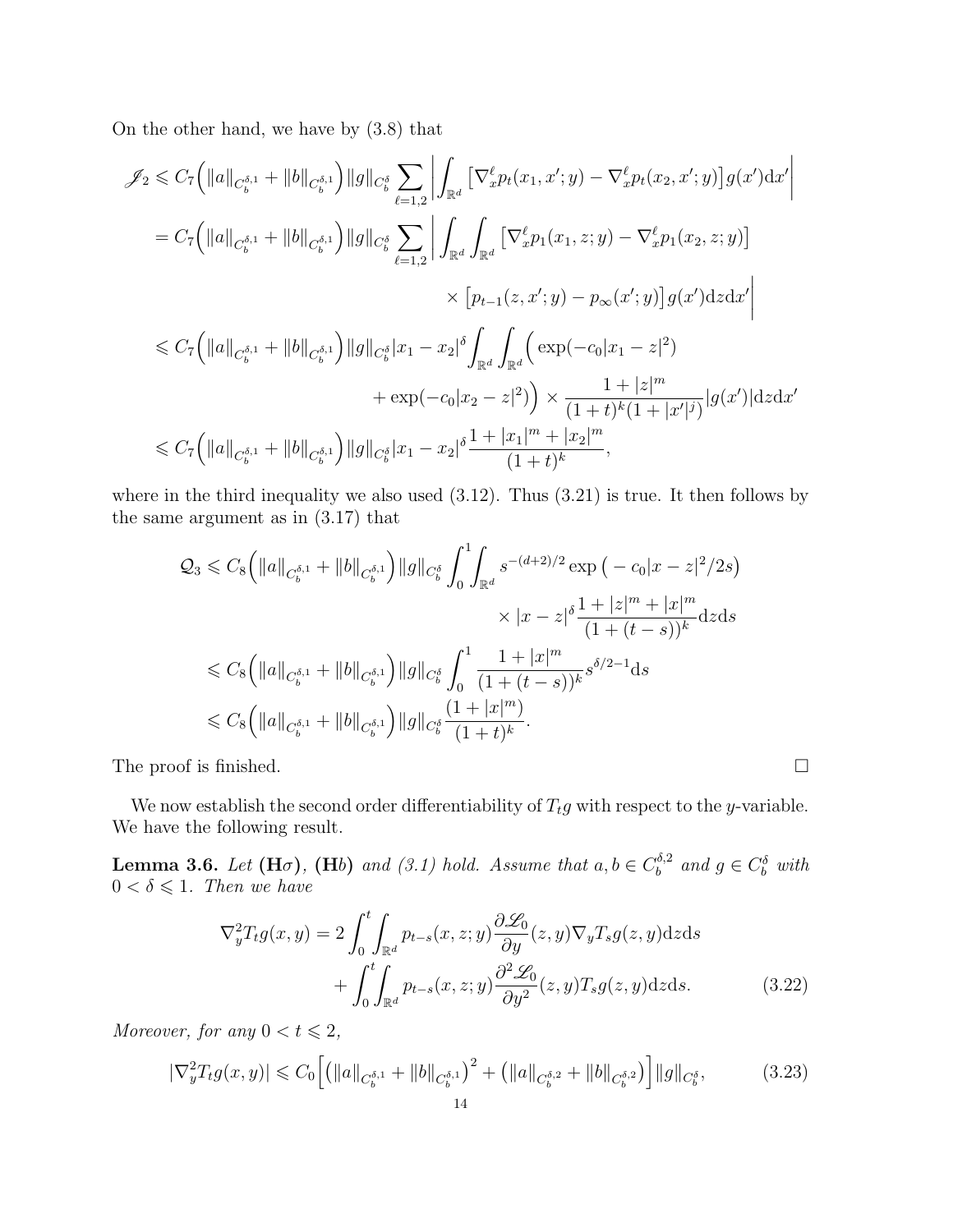and for any  $k \in \mathbb{R}_+$ , there exists a constant  $m > 0$  such that for every  $t > 2$ ,

$$
|\nabla_y^2 T_t g(x, y)| \leq C_0 \Big[ \big( \|a\|_{C_b^{\delta, 1}} + \|b\|_{C_b^{\delta, 1}} \big)^2 + \big( \|a\|_{C_b^{\delta, 2}} + \|b\|_{C_b^{\delta, 2}} \big) \Big] \|g\|_{C_b^{\delta}} \frac{(1 + |x|^m)}{(1 + t)^k}, \quad (3.24)
$$

where  $C_0 > 0$  is a constant depending only on  $\lambda$ ,  $d_1$ ,  $d_2$  and  $||a||_{C_b^{\delta,0}}$ ,  $||b||_{C_b^{\delta,0}}$ .

*Proof.* The formula  $(3.22)$  has been proven in [32, formula  $(34)$ ]. Let us focus on estimates  $(3.23)$  and  $(3.24)$ . In fact, for  $t \le 2$ , we can use  $(3.19)$  and the same argument as in (3.15) to get that

$$
|\nabla_y^2 T_t g(x, y)| \leq C_0 \Big( \|a\|_{C_b^{\delta, 1}} + \|b\|_{C_b^{\delta, 1}} \Big)^2 \|g\|_{C_b^{\delta}} + \Big( \|a\|_{C_b^{\delta, 2}} + \|b\|_{C_b^{\delta, 2}} \Big) \|g\|_{C_b^{\delta}},
$$

which implies (3.23). Now we prove the estimate (3.24). To this end, we write

$$
\nabla_y^2 T_t g(x, y) = 2 \bigg( \int_0^t \int_{\mathbb{R}^d} p_{t-s}(x, z; y) \frac{\partial \mathcal{L}_0}{\partial y}(z, y) \nabla_y T_s g(z, y) dz ds \n- \int_0^\infty \int_{\mathbb{R}^d} p_{\infty}(z; y) \frac{\partial \mathcal{L}_0}{\partial y}(z, y) \nabla_y T_s g(z, y) dz ds \n+ \bigg( \int_0^t \int_{\mathbb{R}^d} p_{t-s}(x, z; y) \frac{\partial^2 \mathcal{L}_0}{\partial y^2}(z, y) T_s g(z, y) dz ds \n- \int_0^\infty \int_{\mathbb{R}^d} p_{\infty}(z; y) \frac{\partial^2 \mathcal{L}_0}{\partial y^2}(z, y) T_s g(z, y) dz ds \bigg) =: \mathcal{J}_1 + \mathcal{J}_2.
$$

Note by our assumption that  $a, b \in C_b^{\delta, 2}$  $\mathcal{L}_b^{\delta,2}$ , the second part  $\mathcal{J}_2$  can be controlled in exactly the same way as in the estimate of  $\nabla_y^{\check{y}} T_t g(x, y)$ , i.e., we can get

$$
\mathcal{J}_2 \leqslant C_1 \Big( \Vert a \Vert_{C_b^{\delta,2}} + \Vert b \Vert_{C_b^{\delta,2}} \Big) \Vert g \Vert_{C_b^{\delta}} \frac{(1 + \vert x \vert^m)}{(1 + t)^k},
$$

where  $C_1 > 0$  depends only on  $\lambda$ ,  $d_1$ ,  $d_2$  and  $||a||_{C_b^{\delta,0}}$ ,  $||b||_{C_b^{\delta,0}}$ . Below we shall focus on the estimate of  $\mathcal{J}_1$ . As before, we write

$$
\frac{1}{2}\mathcal{J}_1 = \int_0^{t/2} \int_{\mathbb{R}^d} \left[ p_{t-s}(x, z; y) - p_{\infty}(z; y) \right] \frac{\partial \mathcal{L}_0}{\partial y}(z, y) \nabla_y T_s g(z, y) dz ds \n+ \int_{t/2}^t \int_{\mathbb{R}^d} p_{t-s}(x, z; y) \frac{\partial \mathcal{L}_0}{\partial y}(z, y) \nabla_y T_s g(z, y) dz ds \n+ \int_{t/2}^\infty \int_{\mathbb{R}^d} p_{\infty}(z; y) \frac{\partial \mathcal{L}_0}{\partial y}(z, y) \nabla_y T_s g(z, y) dz ds =: \mathcal{J}_{11} + \mathcal{J}_{12} + \mathcal{J}_{13}.
$$

For the first term, we have by  $(3.12)$ ,  $(3.19)$  and  $(3.20)$  that

$$
\mathcal{J}_{11} \leq C_{1} \Big( \|a\|_{C_{b}^{\delta,1}} + \|b\|_{C_{b}^{\delta,1}} \Big)^{2} \|g\|_{C_{b}^{\delta}} \int_{0}^{1} \int_{\mathbb{R}^{d}} \frac{1 + |x|^{m}}{(1 + t - s)^{k} (1 + |z|^{j})} dz ds
$$
  
+ 
$$
C_{1} \Big( \|a\|_{C_{b}^{\delta,1}} + \|b\|_{C_{b}^{\delta,1}} \Big)^{2} \|g\|_{C_{b}^{\delta}} \int_{1}^{t/2} \int_{\mathbb{R}^{d}} \frac{1 + |x|^{m}}{(1 + t - s)^{k} (1 + |z|^{j})} \frac{1 + |z|^{m}}{(1 + s)^{k}} dz ds
$$
  

$$
\leq C_{1} \Big( \|a\|_{C_{b}^{\delta,1}} + \|b\|_{C_{b}^{\delta,1}} \Big)^{2} \|g\|_{C_{b}^{\delta}} \frac{(1 + |x|^{m})}{(1 + t)^{k}}.
$$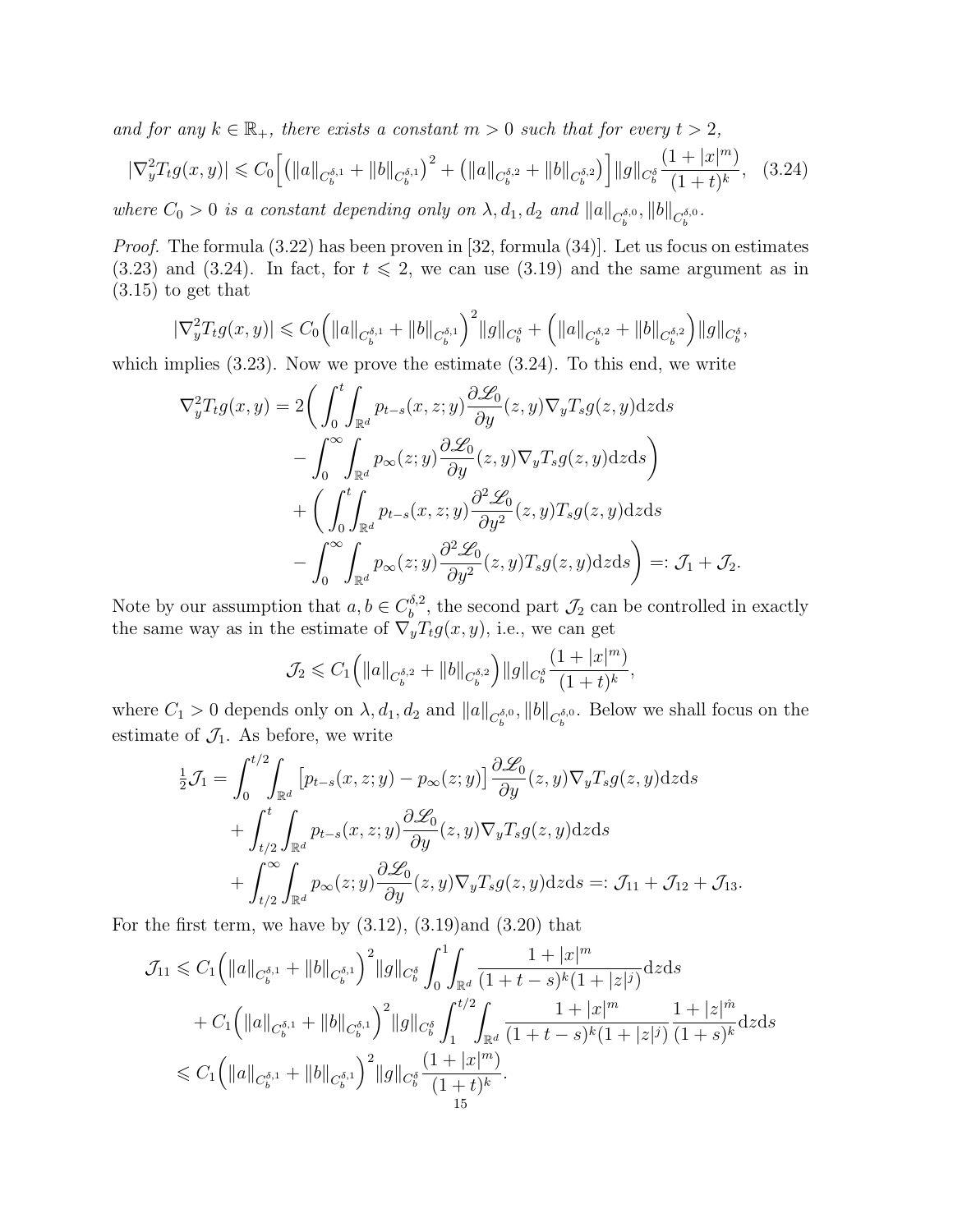Using (3.9) and (3.20) again, we can control the second term by

$$
\mathcal{J}_{12} \leq C \Big( \|a\|_{C_b^{\delta,1}} + \|b\|_{C_b^{\delta,1}} \Big)^2 \|g\|_{C_b^{\delta}} \int_0^1 \int_{\mathbb{R}^d} s^{-d/2} \exp\left(-c_0|x-z|^2/2s\right) \frac{1+|z|^m}{(1+(t-s))^k} \mathrm{d}z \mathrm{d}s
$$
  
+ 
$$
C \Big( \|a\|_{C_b^{\delta,1}} + \|b\|_{C_b^{\delta,1}} \Big)^2 \|g\|_{C_b^{\delta}} \int_1^{t/2} \int_{\mathbb{R}^d} \frac{1+|x|^m}{(1+|z|^k)} \frac{1+|z|^{\hat{m}}}{(1+(t-s))^k} \mathrm{d}z \mathrm{d}s
$$
  

$$
\leq C \Big( \|a\|_{C_b^{\delta,1}} + \|b\|_{C_b^{\delta,1}} \Big)^2 \|g\|_{C_b^{\delta}} \frac{(1+|x|^m)}{(1+t)^k}.
$$

Finally, we have by  $(3.11)$  and  $(3.20)$  that

$$
\mathcal{I}_3 \leqslant C \Big( \|a\|_{C_b^{\delta,1}} + \|b\|_{C_b^{\delta,1}} \Big)^2 \|g\|_{C_b^{\delta}} \int_{t/2}^{\infty} \int_{\mathbb{R}^d} \frac{1}{1 + |z|^j} \cdot \frac{1 + |z|^{\hat{m}}}{(1 + s)^k} \mathrm{d}z \mathrm{d}s
$$
  
\$\leqslant C \Big( \|a\|\_{C\_b^{\delta,1}} + \|b\|\_{C\_b^{\delta,1}} \Big)^2 \|g\|\_{C\_b^{\delta}} \frac{(1 + |x|^m)}{(1 + t)^k}.

The proof is finished.

With the above preparations, we can establish the following regularity of  $T_t f$  with respect to the parameter y.

**Lemma 3.7.** Let  $(H\sigma)$ ,  $(Hb)$  and  $(3.1)$  hold. Assume  $a, b \in C_b^{\delta, \ell}$  $b_0^{\delta,\ell}$  and  $f \in C_b^{\delta,\ell}$  with  $0 < \delta \leq 1$  and  $\ell = 1, 2$ . Then we have: (i) (Case  $\ell = 1$  and  $0 < t \leq 2$ ):

$$
|\nabla_y T_t f(x,y)| \leq C_0 \Big[ \big( \|a\|_{C_b^{\delta,0}} + \|b\|_{C_b^{\delta,0}} \big) \|f\|_{C_b^{\delta,1}} + \big( \|a\|_{C_b^{\delta,1}} + \|b\|_{C_b^{\delta,1}} \big) \|f\|_{C_b^{\delta,0}} \Big];
$$

(ii) (Case  $\ell = 1$  and  $t > 2$ ): for any  $k \in \mathbb{R}_+$ , there exists a constant  $m > 0$  such that for every  $t > 2$ ,

$$
\begin{aligned} |\nabla_y T_t f(x, y)| &\leqslant C_0 \Big[ \left( \|a\|_{C_b^{\delta, 0}} + \|b\|_{C_b^{\delta, 0}} \right) \|f\|_{C_b^{\delta, 1}} \\ &+ \left( \|a\|_{C_b^{\delta, 1}} + \|b\|_{C_b^{\delta, 1}} \right) \|f\|_{C_b^{\delta, 0}} \Big] \frac{(1 + |x|^m)}{(1 + t)^k}; \end{aligned}
$$

(iii) (Case  $\ell = 2$  and  $0 < t \leq 2$ ):

$$
|\nabla_{y}^{2}T_{t}f(x,y)| \leq C_{0}\Big[ \left( \left\|a\right\|_{C_{b}^{\delta,0}} + \left\|b\right\|_{C_{b}^{\delta,0}} \right) \|f\|_{C_{b}^{\delta,2}} + \left( \left\|a\right\|_{C_{b}^{\delta,1}} + \left\|b\right\|_{C_{b}^{\delta,1}} \right) \|f\|_{C_{b}^{\delta,1}} + \left( \left( \left\|a\right\|_{C_{b}^{\delta,1}} + \left\|b\right\|_{C_{b}^{\delta,1}} \right)^{2} + \left( \left\|a\right\|_{C_{b}^{\delta,2}} + \left\|b\right\|_{C_{b}^{\delta,2}} \right) \right) \|f\|_{C_{b}^{\delta,0}} \Big];
$$
(3.25)

(iv) (Case  $\ell = 2$  and  $t > 2$ ): for any  $k \in \mathbb{R}_+$ , there exists a constant  $m > 0$  such that for every  $t > 2$ ,

$$
|\nabla_{y}^{2}T_{t}f(x,y)| \leq C_{0}\Big[\big(\|a\|_{C_{b}^{\delta,0}} + \|b\|_{C_{b}^{\delta,0}}\big)\|f\|_{C_{b}^{\delta,2}} + \big(\|a\|_{C_{b}^{\delta,1}} + \|b\|_{C_{b}^{\delta,1}}\big)\|f\|_{C_{b}^{\delta,1}} + \Big(\big(\|a\|_{C_{b}^{\delta,1}} + \|b\|_{C_{b}^{\delta,1}}\big)^{2} + \big(\|a\|_{C_{b}^{\delta,2}} + \|b\|_{C_{b}^{\delta,2}}\big)\Big)\|f\|_{C_{b}^{\delta,0}}\Big]\frac{(1+|x|^{m})}{(1+t)^{k}},\tag{3.26}
$$

where  $C_0 > 0$  is a constant depending only on  $\lambda$ ,  $d_1$ ,  $d_2$  and  $||a||_{C_b^{\delta,0}}$ ,  $||b||_{C_b^{\delta,0}}$ .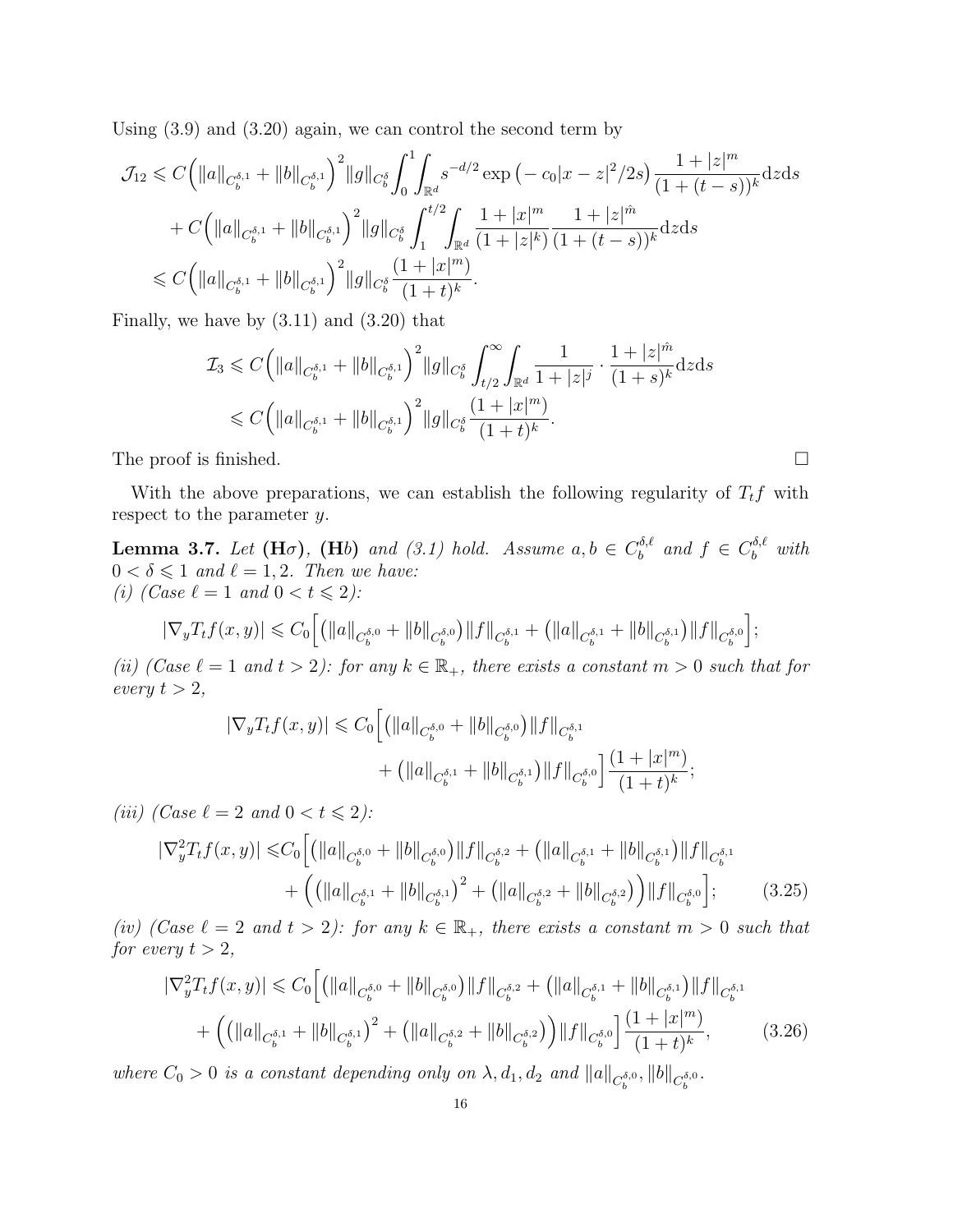*Proof.* We only prove the above estimates when  $\ell = 2$ . The corresponding estimates for  $\ell = 1$  follows by the same arguments. In fact, we have

$$
\nabla_y^2 T_t f(x, y) = \sum_{\ell=0}^2 C_2^{\ell} \nabla_y^{\ell} T_t g(x, y) \Big|_{g = \nabla_y^{2-\ell} f}
$$
  
=  $T_t g(x, y) \Big|_{g = \nabla_y^2 f} + 2 \nabla_y T_t \nabla_y g(x, y) \Big|_{g = \nabla_y f} + \nabla_y^2 T_t g(x, y) \Big|_{g = f}$   
=:  $\mathcal{K}_1 + \mathcal{K}_2 + \mathcal{K}_3$ .

When  $t \leq 2$ , it is obvious that

$$
\mathcal{K}_1 \leqslant C_1 \Big( \|a\|_{C_b^{\delta,0}} + \|b\|_{C_b^{\delta,0}} \Big) \|\nabla_y^2 f\|_{C_b^{\delta,0}} \leqslant C_1 \Big( \|a\|_{C_b^{\delta,0}} + \|b\|_{C_b^{\delta,0}} \Big) \|f\|_{C_b^{\delta,2}}.
$$

For the second term, we have by (3.15) that

$$
\mathcal{K}_2 \leqslant C_2 \Big( \|a\|_{C_b^{\delta,1}} + \|b\|_{C_b^{\delta,1}} \Big) \|\nabla_y f\|_{C_b^{\delta,0}} \leqslant C_2 \Big( \|a\|_{C_b^{\delta,1}} + \|b\|_{C_b^{\delta,1}} \Big) \|f\|_{C_b^{\delta,1}}.
$$

Finally, using (3.23) we can control the third term by

$$
\mathcal{K}_3 \leqslant C_3 \Big[ \big( \|a\|_{C_b^{\delta,1}} + \|b\|_{C_b^{\delta,1}} \big)^2 + \big( \|a\|_{C_b^{\delta,2}} + \|b\|_{C_b^{\delta,2}} \big) \Big] \|f\|_{C_b^{\delta,0}},
$$

which in turn yields  $(3.25)$ . The estimate  $(3.26)$  can be proved similarly by replacing  $(3.15)$  and  $(3.23)$  with  $(3.16)$  and  $(3.24)$ , respectively. The proof is finished.

## 4. STRONG CONVERGENCE WITH ORDER  $(\alpha \wedge 1)/2$

In this section, we study the strong convergence of the multi-scale system (1.1) to the effective equation (1.2). To this end, we assume that

$$
G(t, x, y) \equiv G(t, y),
$$

i.e., the diffusion coefficient  $G$  in the slow equation does not dependent on the x-variable. Note that in this case, we have

$$
\bar{G}(t, y) = G(t, y).
$$

We shall always assume  $(H\sigma)$ ,  $(H_G)$ ,  $(Hb)$  hold, and that the coefficients a and b are Hölder continuous with respect to x uniformly in y, and that the coefficient G is Hölder continuous with respect to  $y$  uniformly in  $t$ .

4.1. Zvonkin transform. Due to the low regularity assumptions on the coefficients of the system (1.1), it is not possible to prove the strong convergence of  $Y_t^{\varepsilon}$  to  $\overline{Y}_t$  directly. For this reason, we shall use Zvonkin's argument to transform the equations for  $Y_t^{\varepsilon}$  and  $\bar{Y}_t$  into new ones. Let us first prove the following regularity result for the averaged drift coefficient.

**Lemma 4.1.** Assume that  $a, b \in C_b^{\delta, \alpha}$  $\delta_b^{\delta,\alpha}$  and  $F \in C_b^{\alpha/2,\delta,\alpha}$  with  $0 < \delta, \alpha \leq 1$ . Let  $\overline{F}$  be defined as in (1.3). Then we have  $\bar{F} \in C_b^{\alpha/2,\alpha}$  $\frac{\alpha}{b}$ .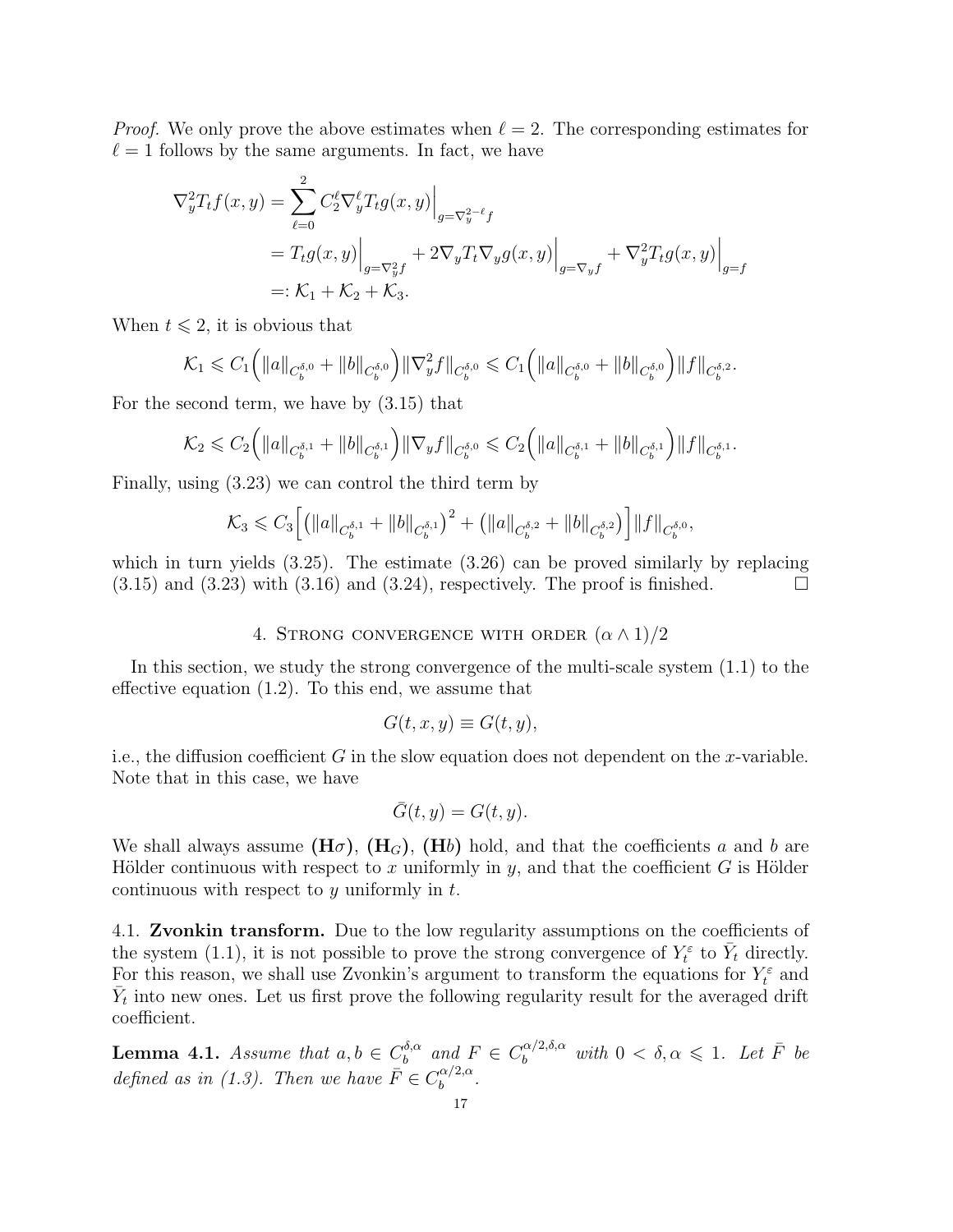*Proof.* The  $\alpha/2$ -Hölder continuity with respect to the t variable follows directly by the definition of F. Let us prove the Hölder continuous with respect to y. We write for  $y_1, y_2 \in \mathbb{R}^{d_2}$ 

$$
\bar{F}(t, y_1) - \bar{F}(t, y_2) = \int_{\mathbb{R}^{d_1}} [F(t, x, y_1) - F(t, x, y_2)] \mu^{y_1}(\mathrm{d}x) \n+ \int_{\mathbb{R}^{d_1}} F(t, x, y_2) [\mu^{y_1}(\mathrm{d}x) - \mu^{y_2}(\mathrm{d}x)] =: \mathcal{K}_1 + \mathcal{K}_2.
$$

It is easy to see that there exists a constant  $C_1 > 0$  such that

$$
\mathscr{K}_1 \leqslant C_1(|y_1-y_2|^{\alpha} \wedge 1).
$$

For the second term, by the same argument as in (3.14), we get

$$
\mathcal{K}_2 = \int_{\mathbb{R}^{d_1}} F(t, x', y_2) \left[ p_{\infty}(x'; y_1) \mathrm{d}x' - p_{\infty}(x'; y_2) \mathrm{d}x' \right]
$$
  
\n
$$
= \lim_{t \to \infty} \int_0^t \int_{\mathbb{R}^{d_1}} p_{t-s}(x, z; y_2) [\mathcal{L}_0(z, y_1) - \mathcal{L}_0(z, y_2)] \left( \int_{\mathbb{R}^{d_1}} p_s(z, x'; y_2) F(t, x', y_2) \mathrm{d}x' \right) \mathrm{d}z \mathrm{d}s
$$
  
\n
$$
= \int_0^\infty \int_{\mathbb{R}^{d_1}} p_{\infty}(z; y_2) [\mathcal{L}_0(z, y_1) - \mathcal{L}_0(z, y_2)] \left( \int_{\mathbb{R}^{d_1}} p_s(z, x'; y_2) F(t, x', y_2) \mathrm{d}x' \right) \mathrm{d}z \mathrm{d}s.
$$

Thus, we have by  $(3.11)$ ,  $(3.17)$  and  $(3.18)$  that

$$
\mathscr{K}_2 \leqslant C_2(|y_1 - y_2|^{\alpha} \wedge 1) \bigg( \int_0^2 \int_{\mathbb{R}^{d_1}} \frac{1}{(1 + |z|^j)} s^{\delta/2 - 1} dz ds + \int_2^{\infty} \int_{\mathbb{R}^{d_1}} \frac{1}{(1 + |z|^j)} \frac{(1 + |z|^m)}{(1 + s)^k} dz ds \bigg) \leqslant C_2 (|y_1 - y_2|^{\alpha} \wedge 1),
$$

where  $C_2 > 0$  is a constant. The proof is finished.  $\square$ 

Below, we shall fix a  $T > 0$  to be sufficiently small. Recall that  $\overline{\mathscr{L}}$  is defined by (1.9). Consider the following backward PDE in  $\mathbb{R}^{d_2}$ :

$$
\begin{cases}\n\partial_t v(t,y) + \bar{\mathcal{L}} v(t,y) + \bar{F}(t,y) = 0, \quad t \in [0,T), \\
v(T,y) = 0.\n\end{cases}
$$
\n(4.1)

Under our assumptions on the coefficients and by Lemma 4.1, it is well known that there exits a unique solution  $v \in L^{\infty}([0,T]; C^{2+\alpha}_b)$  $b^{2+\alpha}(\mathbb{R}^{d_2})\big) \cap C_b^{1+\alpha/2}$  $b_b^{(1+\alpha/2}([0,T];L^{\infty}(\mathbb{R}^{d_2}))$  for equation (4.1). Moreover, we can choose T small enough so that for any  $0 < t < T$ ,

$$
|\nabla_y v(t,y)| \leqslant 1/2, \quad \forall y \in \mathbb{R}^{d_2}.
$$

Define the transformed function by

$$
\Phi(t, y) := y + v(t, y).
$$

Then, the map  $y \to \Phi(t, y)$  forms a C<sup>1</sup>-diffeomorphism and

$$
1/2 \leqslant \|\nabla_y \Phi\|_{\infty} \leqslant 3. \tag{4.2}
$$

Now, let us define the new processes by

$$
\bar{V}_t := \Phi(t, \bar{Y}_t) \quad \text{and} \quad V_t^{\varepsilon} := \Phi(t, Y_t^{\varepsilon}). \tag{4.3}
$$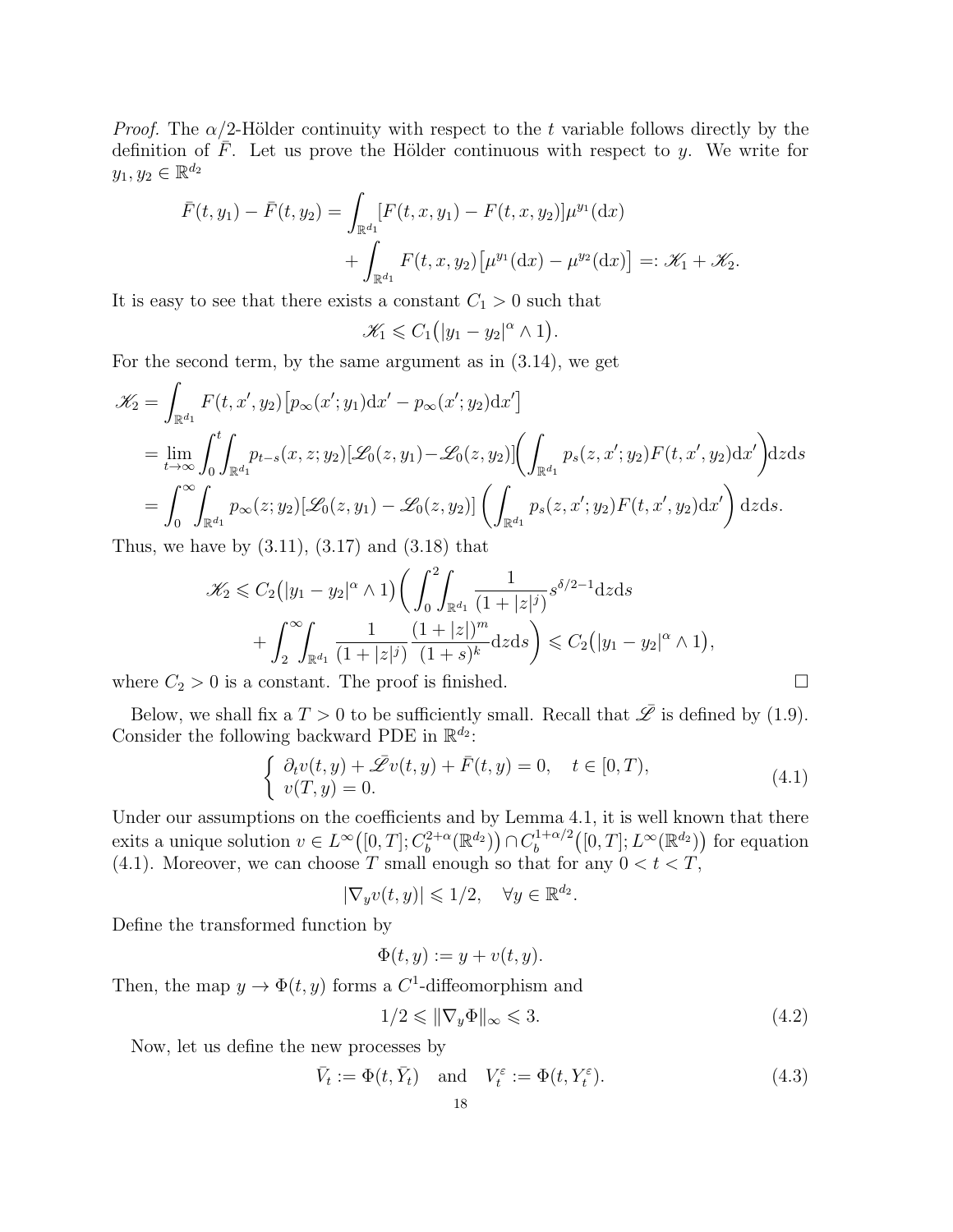We have the following result.

**Lemma 4.2.** Let  $\bar{V}_t$  and  $V_t^{\varepsilon}$  be defined by (4.3). Then we have

$$
d\bar{V}_t = G(t, \bar{Y}_t) \nabla_y \Phi(t, \bar{Y}_t) dW_t^2, \quad V_0 = \Phi(0, y)
$$
\n(4.4)

and

$$
dV_t^{\varepsilon} = \left[ F(t, X_t^{\varepsilon}, Y_t^{\varepsilon}) - \bar{F}(t, Y_t^{\varepsilon}) \right] \nabla_y \Phi(t, Y_t^{\varepsilon}) dt + G(t, Y_t^{\varepsilon}) \nabla_y \Phi(t, Y_t^{\varepsilon}) dW_t^2, \quad V_0^{\varepsilon} = \Phi(0, y).
$$
 (4.5)

*Proof.* Using Itô's formula, we have

$$
v(t, Y_t^{\varepsilon}) = v(0, y) + \int_0^t (\partial_s + \mathcal{L}_1) v(s, Y_s^{\varepsilon}) ds + \int_0^t G(s, Y_s^{\varepsilon}) \nabla_y v(s, Y_s^{\varepsilon}) dW_s^2
$$
  
\n
$$
= v(0, y) + \int_0^t (\partial_s + \bar{\mathcal{L}}) v(s, Y_s^{\varepsilon}) ds + \int_0^t G(s, Y_s^{\varepsilon}) \nabla_y v(s, Y_s^{\varepsilon}) dW_s^2
$$
  
\n
$$
+ \int_0^t \left[ F(s, X_s^{\varepsilon}, Y_s^{\varepsilon}) - \bar{F}(s, Y_s^{\varepsilon}) \right] \nabla_y v(s, Y_s^{\varepsilon}) ds
$$
  
\n
$$
= v(0, y) - \int_0^t \bar{F}(s, Y_s^{\varepsilon}) ds + \int_0^t G(s, Y_s^{\varepsilon}) \nabla_y v(s, Y_s^{\varepsilon}) dW_s^2
$$
  
\n
$$
+ \int_0^t \left[ F(s, X_s^{\varepsilon}, Y_s^{\varepsilon}) - \bar{F}(s, Y_s^{\varepsilon}) \right] \nabla_y v(s, Y_s^{\varepsilon}) ds,
$$

where in the last equality we used (4.1). This together with the equation for  $Y_t^{\varepsilon}$  yields  $(4.5)$ . The proof of  $(4.4)$  is easier and follows by the same argument.

4.2. Proof of Theorem 2.1. We first prepare the following mollifying approximation result. For simplification, let us set

$$
\hat{F}(t, x, y) := [F(t, x, y) - \bar{F}(t, y)] \nabla_y \Phi(t, y).
$$
\n(4.6)

Let  $\rho_1 : \mathbb{R} \to [0,1]$  and  $\rho_2 : \mathbb{R}^{d_2} \to [0,1]$  be two smooth radial convolution kernel functions such that  $\int_{\mathbb{R}} \rho_1(r) dr = \int_{\mathbb{R}^{d_2}} \rho_2(y) dy = 1$ , and for any  $k \geq 1$ ,  $|\nabla^k \rho_1| \leq C_k \rho_1(x)$ and  $|\nabla^k \rho_2| \leqslant C_k \rho_2(x)$ , where  $C_k > 0$  are constants. For every  $n \in \mathbb{N}^*$ , set

$$
\rho_1^n(r) := n^2 \rho_1(n^2 r)
$$
 and  $\rho_2^n(y) := n^{d_2} \rho_2(ny)$ .

We define the mollifying approximations of  $\ddot{F}$  by

$$
F_n(t, x, y) := \int_{\mathbb{R}^{d_2+1}} \hat{F}(t-s, x, y-z) \rho_2^n(z) \rho_1^n(s) dz ds.
$$
 (4.7)

Similarly, we define the mollifying approximations of  $a, b$  by

$$
a_n(x,y) := \int_{\mathbb{R}^{d_2}} a(x,y-z)\rho_2^n(z)dz, \quad b_n(x,y) := \int_{\mathbb{R}^{d_2}} b(x,y-z)\rho_2^n(z)dz.
$$
 (4.8)

Let  $\bar{F}_n$  be the average of  $F_n$  with respect to  $\mu^y(\mathrm{d}x)$ , i.e.,

$$
\bar{F}_n := \int_{\mathbb{R}^{d_1}} F_n(t, x, y) \mu^y(\mathrm{d} x).
$$

We have the following easy result, which will play important role below.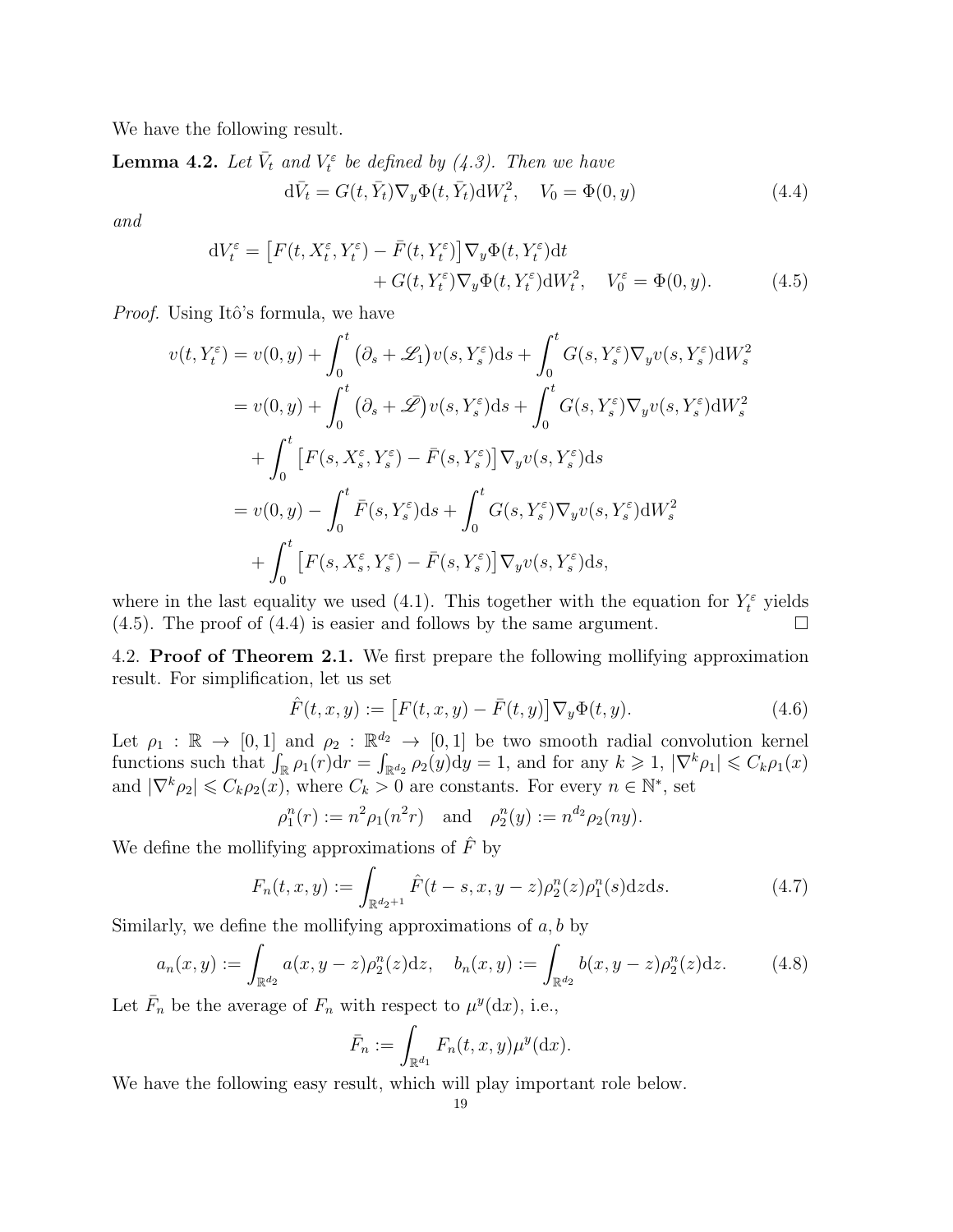**Lemma 4.3.** Assume that  $a, b \in C_b^{\delta, \alpha}$  $b_b^{\delta,\alpha}$  and  $F \in C_b^{\alpha/2,\delta,\alpha}$  with  $0 < \delta, \alpha \leqslant 1$ . Then we have  $\|\hat{F} - F_n\|_{\infty} + \|a - a_n\|_{\infty} + \|b - b_n\|_{\infty} + \|\bar{F}_n\|_{\infty} \leq C_0 n^{-\alpha}$  $(4.9)$ 

and

$$
||F_n||_{C_b^{1,\delta,\alpha}} + ||F_n||_{C_b^{\alpha,\delta,2}} + ||\bar{F}_n||_{C_b^{1,\alpha}} + ||\bar{F}_n||_{C_b^{\alpha,2}} + ||a_n||_{C_b^{\delta,2}} + ||b_n||_{C_b^{\delta,2}} \le C_0 n^{2-\alpha}, \quad (4.10)
$$
  
where  $C_0 > 0$  is a constant independent of n.

*Proof.* According to Lemma 4.1, it is easy to check that  $\hat{F} \in C_b^{\alpha/2,\delta,\alpha}$  $b^{(\alpha/2,0,\alpha)}$ . By the definition of  $\hat{F}_n$ , we have

$$
|\hat{F}(t,x,y) - F_n(t,x,y)| \leq \int_{\mathbb{R}^{d_2+1}} |\hat{F}(t-s,x,y-z) - \hat{F}(t,x,y)| \cdot \rho_2^n(z)\rho_1^n(s) dz ds
$$
  

$$
\leq C_1 \int_{\mathbb{R}^{d_2+1}} (s^{\alpha/2} + |z|^{\alpha}) \cdot \rho_2^n(z)\rho_1^n(s) dz ds \leq C_1 n^{-\alpha}.
$$

Furthermore, we have

$$
|\partial_t F_n(t, x, y)| \leq \int_{\mathbb{R}^{d_2+1}} |\hat{F}(t - s, x, y - z) - \hat{F}(t, x, y - z)| \cdot |\rho_2^n(z)| \partial_s \rho_1^n(s) dz ds
$$
  

$$
\leq C_2 n^2 \int_{\mathbb{R}^{d_2+1}} s^{\alpha/2} \rho_2^n(z) \rho_1^n(s) dz ds \leq C_2 n^{2-\alpha},
$$

and

$$
\begin{aligned} |\nabla_y^2 F_n(t, x, y)| &\leq \int_{\mathbb{R}^{d_2+1}} \left| \hat{F}(t - s, x, y - z) - \hat{F}(t - s, x, y) \right| \cdot |\nabla_z^2 \rho_2^n(z)| \rho_1^n(s) \, \mathrm{d}z \, \mathrm{d}s \\ &\leq C_2 n^2 \int_{\mathbb{R}^{d_2+1}} |z|^\alpha \rho_2^n(z) \rho_1^n(s) \, \mathrm{d}z \, \mathrm{d}s \leq C_2 n^{2-\alpha} . \end{aligned}
$$

The other estimates can be proved similarly.  $\Box$ 

Now, we are in the position to give:

*Proof of Theorem 2.1.* Let us first assume that  $T > 0$  is sufficiently small so that  $(4.2)$ holds. As a result, we have for any  $t \in [0, T]$ ,

$$
\mathbb{E}\left|Y_t^{\varepsilon} - \bar{Y}_t\right|^2 \leq 2\mathbb{E}\left|V_t^{\varepsilon} - \bar{V}_t\right|^2. \tag{4.11}
$$

Hence, we shall focus on the convergence of  $V_t^{\varepsilon}$  to  $\bar{V}_t$ . Recall the definition of  $\hat{F}$  by (4.6), and let  $F_n$  be given by (4.7),  $\hat{F}_n := F_n - \bar{F}_n$ . According to (4.4) and (4.5), we write

$$
V_t^{\varepsilon} - \bar{V}_t = \int_0^t \left[ G(s, Y_s^{\varepsilon}) \nabla_y \Phi(s, Y_s^{\varepsilon}) - G(s, \bar{Y}_s) \nabla_y \Phi(s, \bar{Y}_s) \right] dW_s^2 + \int_0^t \left[ \hat{F}(s, X_s^{\varepsilon}, Y_s^{\varepsilon}) - \hat{F}_n(s, X_s^{\varepsilon}, Y_s^{\varepsilon}) \right] ds + \int_0^t \hat{F}_n(s, X_s^{\varepsilon}, Y_s^{\varepsilon}) ds.
$$

Thus, taking expectation and using Burkholder-Davis-Gundy's inequality we can get that there exists a  $C_0 > 0$  such that

$$
\mathbb{E}|V_t^{\varepsilon} - V_t|^2 \leqslant C_0 \mathbb{E}\left(\int_0^t \left|G(s, Y_s^{\varepsilon}) \nabla_y \Phi(s, Y_s^{\varepsilon}) - G(s, \bar{Y}_s) \nabla_y \Phi(s, \bar{Y}_s)\right|^2 ds\right)
$$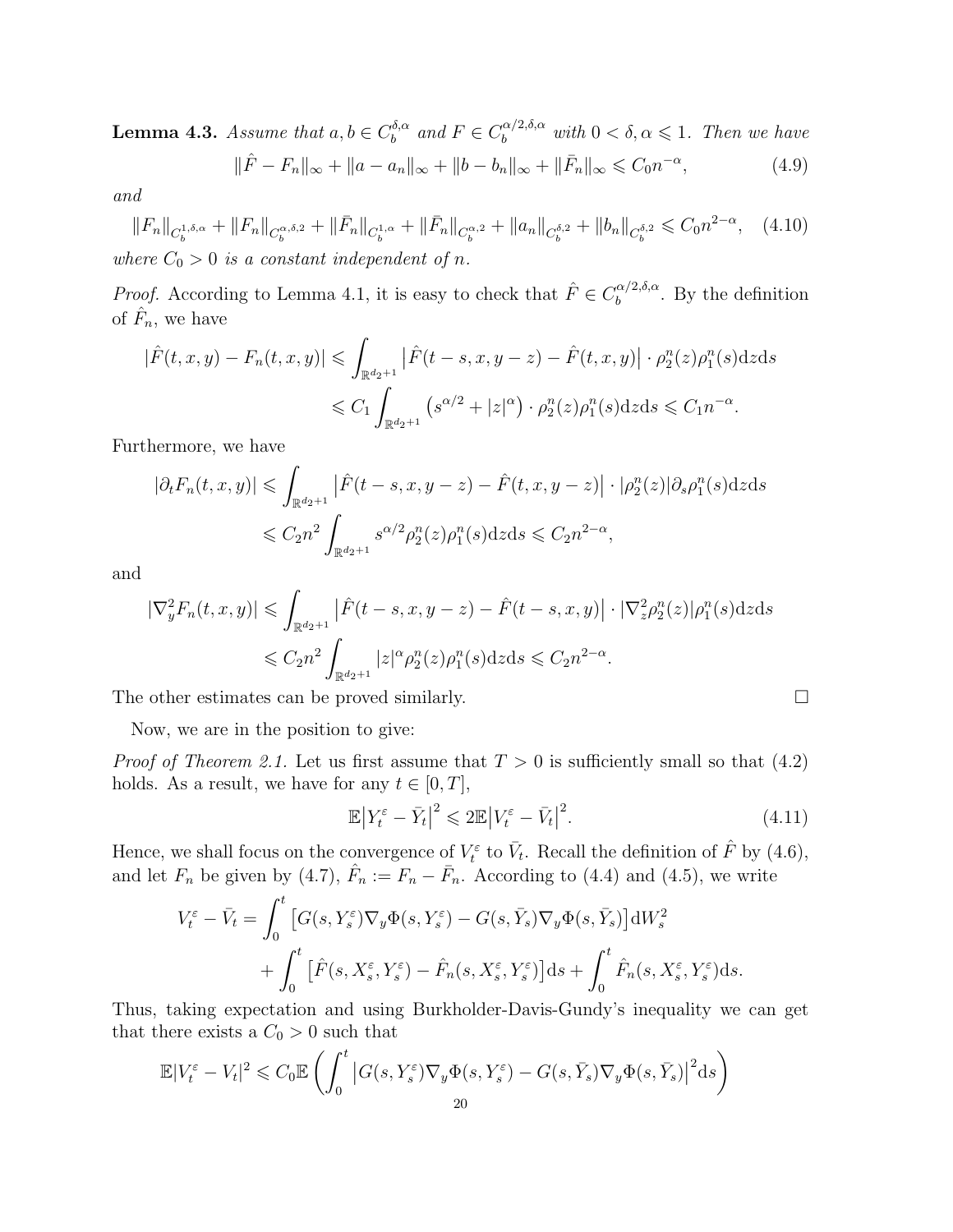$$
+ C_0 \mathbb{E} \left| \int_0^t \left[ \hat{F}(s, X_s^{\varepsilon}, Y_s^{\varepsilon}) - \hat{F}_n(s, X_s^{\varepsilon}, Y_s^{\varepsilon}) \right] ds \right|^2
$$
  
+ 
$$
C_0 \mathbb{E} \left| \int_0^t \hat{F}_n(s, X_s^{\varepsilon}, Y_s^{\varepsilon}) ds \right|^2 =: \mathcal{Q}_1(t, \varepsilon) + \mathcal{Q}_2(t, \varepsilon) + \mathcal{Q}_3(t, \varepsilon).
$$

Below, we divide the proof into three steps to control each term on the right hand side separately.

**Step 1** (Control of  $\mathcal{Q}_1(t,\varepsilon)$ ). Note that the function

$$
y \to G(t, \cdot) \nabla_y \Phi(t, \cdot) \in C_b^1(\mathbb{R}^{d_2}).
$$

As a result, we easily have that

$$
\mathcal{Q}_1(t,\varepsilon) \leqslant C_1 \mathbb{E}\left(\int_0^t |Y_s^{\varepsilon} - \bar{Y}_s|^2 \mathrm{d}s\right),\tag{4.12}
$$

where  $C_1 > 0$  is a constant independent of  $\varepsilon$ .

**Step 2** (Control of  $\mathcal{Q}_2(t,\varepsilon)$ ). The estimate of this term follows by an easy consequence of (4.9), which in turn yields that

$$
\mathcal{Q}_2(t,\varepsilon) \leqslant C_2 \|\hat{F} - \hat{F}_n\|_{\infty}^2 \leqslant C_2 n^{-2\alpha},\tag{4.13}
$$

where  $C_2$  is a positive constant independent of n and  $\varepsilon$ .

**Step 3** (Control of  $\mathcal{Q}_3(t, \varepsilon)$ ). We use the technique of the Poisson equation to control the third part. Let  $a_n, b_n$  be defined by (4.8), and denote by  $\mathscr{L}_0^n(x, y)$  the operator  $\mathscr{L}_0(x, y)$ with coefficients  $a, b$  replaced by  $a_n, b_n$ , i.e.,

$$
\mathcal{L}_0^n(x, y) := \sum_{i,j} a_n^{ij}(x, y) \frac{\partial^2}{\partial x_i \partial x_j} + b_n(x, y) \cdot \nabla_x.
$$
 (4.14)

Let  $\Psi_n$  be the solution to the following Poisson equation in  $\mathbb{R}^{d_1}$ :

$$
\mathscr{L}_0^n(x,y)\Psi_n(t,x,y)=\hat{F}_n(t,x,y),
$$

where  $(t, y) \in \mathbb{R}_+ \times \mathbb{R}^{d_2}$  are viewed as parameters. Note that  $\hat{F}_n$  satisfies the centering condition  $(3.1)$ . Thus, according to Theorem 3.1, we can use Itô's formula to get that for any  $t > 0$ ,

$$
\Psi_n(t, X_t^{\varepsilon}, Y_t^{\varepsilon}) = \Psi_n(0, x, y) + \int_0^t \left( \partial_s + \mathcal{L}_1 \right) \Psi_n(s, X_s^{\varepsilon}, Y_s^{\varepsilon}) ds \n+ \int_0^t \frac{1}{\varepsilon} \mathcal{L}_0 \Psi_n(s, X_s^{\varepsilon}, Y_s^{\varepsilon}) ds + \frac{1}{\sqrt{\varepsilon}} M_t^1 + M_t^2,
$$

where  $\mathcal{L}_1$  is given by (1.6), and for  $i = 1, 2, M_t^i$  are martingales defined by

$$
M_t^1 := \int_0^t \nabla_x \Psi_n(s, X_s^{\varepsilon}, Y_s^{\varepsilon}) \sigma(s, X_s^{\varepsilon}) dW_s^1,
$$

and

$$
M_t^2 := \int_0^t \nabla_y \Psi_n(s, X_s^{\varepsilon}, Y_s^{\varepsilon}) G(s, Y_s^{\varepsilon}) \mathrm{d}W_s^2.
$$
  
21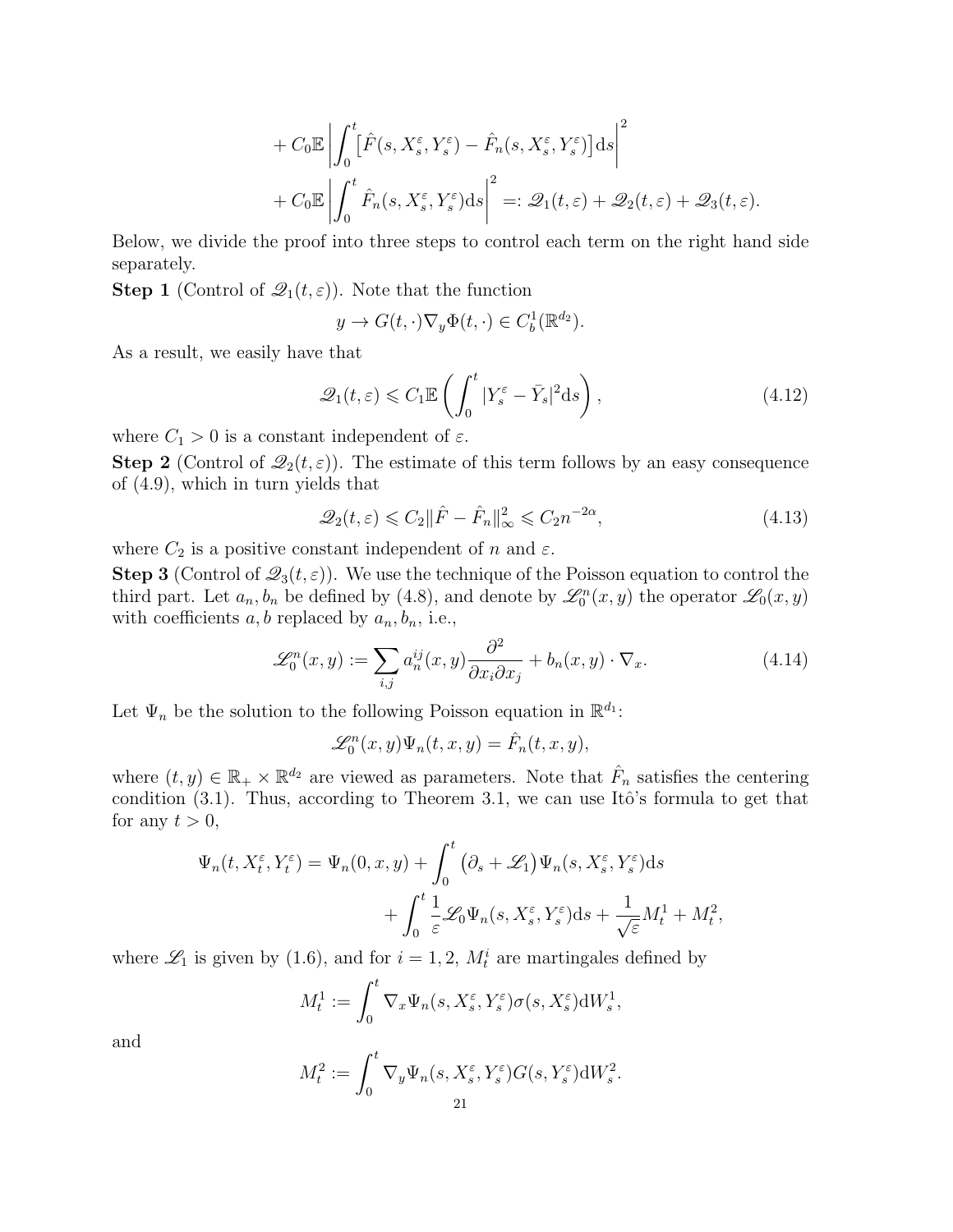This in turn yields that

$$
\int_{0}^{t} \hat{F}_{n}(s, X_{s}^{\varepsilon}, Y_{s}^{\varepsilon})ds = \varepsilon \Psi_{n}(t, X_{t}^{\varepsilon}, Y_{t}^{\varepsilon}) - \varepsilon \Psi_{n}(0, x, y) - \sqrt{\varepsilon}M_{t}^{1} - \varepsilon M_{t}^{2} \n+ \int_{0}^{t} \left[ b_{n}(X_{s}^{\varepsilon}, Y_{s}^{\varepsilon}) - b(X_{s}^{\varepsilon}, Y_{s}^{\varepsilon}) \right] \nabla_{x} \Psi_{n}(s, X_{s}^{\varepsilon}, Y_{s}^{\varepsilon})ds \n+ \int_{0}^{t} \left[ a_{n}(X_{s}^{\varepsilon}, Y_{s}^{\varepsilon}) - a(X_{s}^{\varepsilon}, Y_{s}^{\varepsilon}) \right] \nabla_{x}^{2} \Psi_{n}(s, X_{s}^{\varepsilon}, Y_{s}^{\varepsilon})ds \n- \varepsilon \int_{0}^{t} (\partial_{s} + \mathscr{L}_{1}) \Psi_{n}(s, X_{s}^{\varepsilon}, Y_{s}^{\varepsilon})ds.
$$

Taking this back into the definition of  $\mathcal{Q}_3(t,\varepsilon)$  and by (3.4), we have that there exists a constant  $m > 0$  such that

$$
\mathcal{Q}_3(t,\varepsilon) \leq C_3 \bigg[ \varepsilon^2 \mathbb{E} (1+|X_t^{\varepsilon}|^{2m}) + \varepsilon \mathbb{E} |M_t^1|^2 + \varepsilon^2 \mathbb{E} |M_t^2|^2
$$
  
+ 
$$
\mathbb{E} \bigg( \int_0^t \Big( \big| b_n(X_s^{\varepsilon}, Y_s^{\varepsilon}) - b(X_s^{\varepsilon}, Y_s^{\varepsilon}) \big|^2 + \big| a_n(X_s^{\varepsilon}, Y_s^{\varepsilon}) - a(X_s^{\varepsilon}, Y_s^{\varepsilon}) \big|^2 \Big) (1+|X_s^{\varepsilon}|^{2m}) ds \bigg)
$$
  
+ 
$$
\varepsilon^2 \mathbb{E} \bigg| \int_0^t \big( \partial_s + \mathcal{L}_y \big) \Psi_n(s, X_s^{\varepsilon}, Y_s^{\varepsilon}) ds \bigg|^2 \bigg] =: \mathcal{Q}_{31}(t,\varepsilon) + \mathcal{Q}_{32}(t,\varepsilon) + \mathcal{Q}_{33}(t,\varepsilon).
$$

Note that the assumptions  $(H\sigma)$  and  $(Hb)$  hold uniformly in y. Hence, it follows by [37, Lemma 1] (see also [32, Lemma 2]) that for any  $k > 0$ ,

$$
\mathbb{E}|X_t^{\varepsilon}|^k \leqslant C(1+|x|^k),\tag{4.15}
$$

where C is a positive constant independent of  $\varepsilon$ . As a result, we can control the first term by  $(3.5)$  and  $(4.10)$  that

$$
\mathcal{Q}_{31}(t,\varepsilon) \leq C_4 \Big( \varepsilon + \varepsilon^2 \mathbb{E} \int_0^t \|\nabla_y \Psi(\cdot, X_s^{\varepsilon}, \cdot)\|_{\infty}^2 ds \Big)
$$
  
\$\leq C\_4 \Big( \varepsilon + \varepsilon^2 \Big( \|a\_n\|\_{C\_b^{\delta,1}} + \|b\_n\|\_{C\_b^{\delta,1}} + \|\hat{F}\_n\|\_{C\_b^{0,\delta,1}} \Big) \mathbb{E} \Big( \int\_0^t (1 + |X\_s^{\varepsilon}|^{2m}) ds \Big) \$  
\$\leq C\_4 (1 + |x|^{2m}) \Big( \varepsilon + \varepsilon^2 n^{2(1-\alpha)} \Big).

For the second term, by  $(4.9)$  and  $(4.15)$ , it is easy to see that

$$
\mathcal{Q}_{32}(t,\varepsilon) \leqslant C_5 \left( \|b_n - b\|_{\infty}^2 + \|a_n - a\|_{\infty}^2 \right) \mathbb{E} \left( \int_0^t (1 + |X_s^{\varepsilon}|^{2m}) ds \right) \leqslant C_5 (1 + |x|^{2m}) n^{-2\alpha}.
$$

To estimate the last part, we first note that by  $(3.2)$  and viewing t as a parameter, we have that for any  $s > 0$ ,  $x \in \mathbb{R}^{d_1}$  and  $y \in \mathbb{R}^{d_2}$ ,

$$
|\partial_s \Psi_n(s, x, y)| \leq C_6 \|\partial_s \hat{F}_n\|_{C_b^{0, \delta, 0}} (1 + |x|^m) \leq C_6 n^{2-\alpha} (1 + |x|^m),
$$

where the last inequality follows by  $(4.10)$ . On the other hand, by reviewing y as a parameter, we have by (3.6) and (4.10) that

$$
\|\mathscr{L}_y \Psi_n(\cdot, x, \cdot)\|_{\infty} \leq C_6 \Big[ \big( \|a_n\|_{C_b^{\delta, 0}} + \|b_n\|_{C_b^{\delta, 0}} \big) \|\hat{F}_n\|_{C_b^{0, \delta, 2}} + \big( \|a_n\|_{C_b^{\delta, 1}} + \|b_n\|_{C_b^{\delta, 1}} \big) \|\hat{F}_n\|_{C_b^{0, \delta, 1}}
$$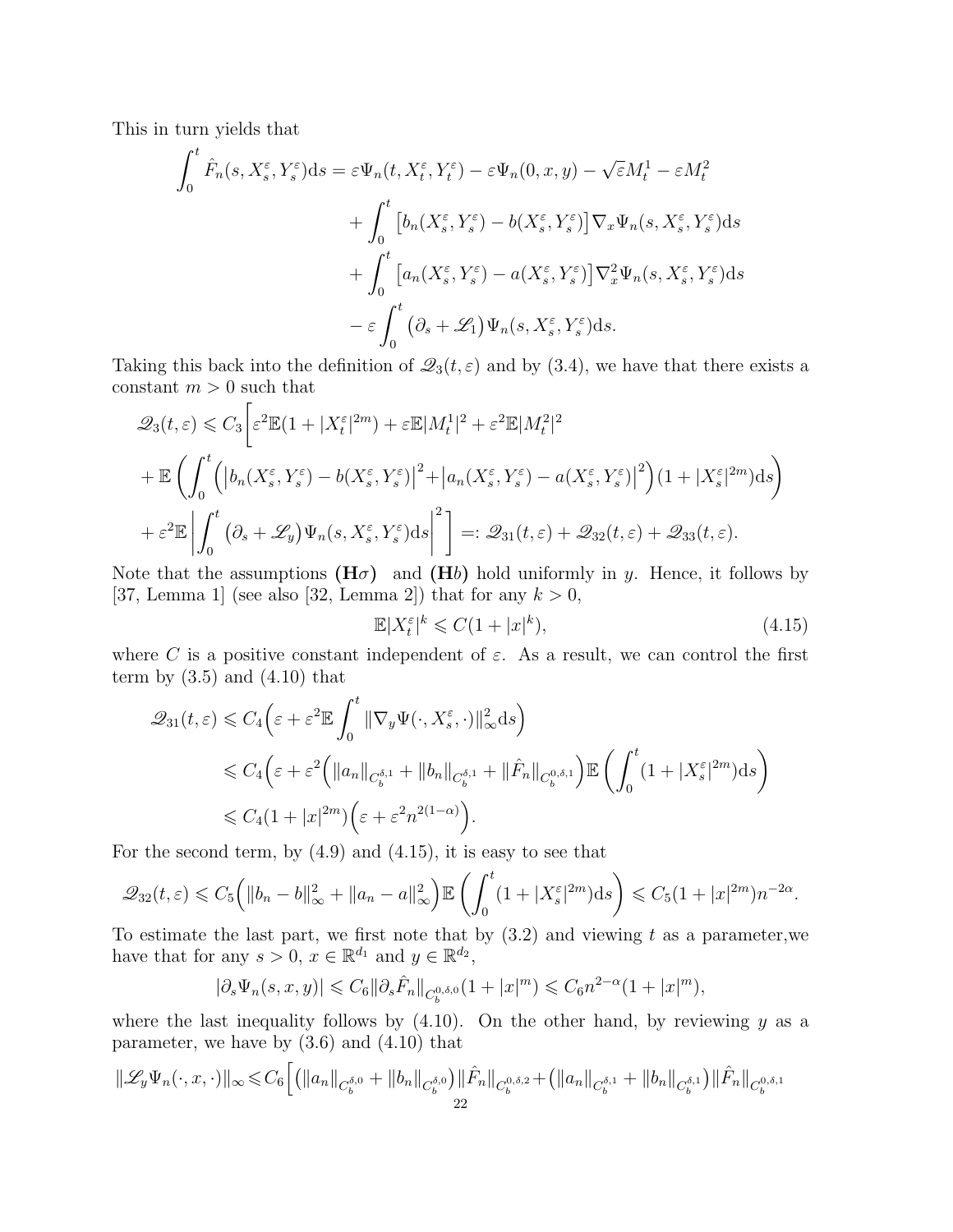+ 
$$
\left( \left( \|a_n\|_{C_b^{\delta,1}} + \|b_n\|_{C_b^{\delta,1}} \right)^2 + \left( \|a_n\|_{C_b^{\delta,2}} + \|b_n\|_{C_b^{\delta,2}} \right) \right) \|\hat{F}_n\|_{C_b^{0,\delta,0}} \right] (1 + |x|^m)
$$
  
\n $\leq C_6 \left( n^{2-\alpha} + n^{2-2\alpha} \right) (1 + |x|^m) \leq C_6 n^{2-\alpha} (1 + |x|^m).$ 

As a result, we have

$$
\mathcal{Q}_{33}(t,\varepsilon) \leqslant C_7(1+|x|^{2m})\varepsilon^2 n^{2(2-\alpha)}.
$$

Combing the above estimates, we get

$$
\mathcal{Q}_3(t,\varepsilon) \leq C_8(1+|x|^{2m})\big(\varepsilon+n^{-2\alpha}+\varepsilon^2n^{2(2-\alpha)}\big).
$$

Now, in view of  $(4.11)$ ,  $(4.12)$  and  $(4.13)$ , we arrive at

$$
\mathbb{E}\big|Y_t^{\varepsilon}-\bar{Y}_t\big|^2\leqslant C_9\mathbb{E}\bigg(\int_0^t|Y_s^{\varepsilon}-\bar{Y}_s|^2\mathrm{d} s\bigg)+C_9(1+|x|^{2m})\Big(n^{-2\alpha}+\varepsilon+\varepsilon^2n^{2(2-\alpha)}\Big).
$$

Taking  $n = \varepsilon^{-1/2}$  (which is optimal for minimizing the right hand side of the above inequality), we get

$$
\mathbb{E}\left|Y_t^{\varepsilon} - \bar{Y}_t\right|^2 \leqslant C_9 \mathbb{E}\left(\int_0^t |Y_s^{\varepsilon} - \bar{Y}_s|^2 \mathrm{d}s\right) + C_9 (1+|x|^{2m})\varepsilon^{\alpha \wedge 1},
$$

which in turn yields by Gronwall's inequality that

$$
\mathbb{E}\big|Y_t^{\varepsilon}-\bar{Y}_t\big|^2\leqslant C_T(1+|x|^{2m})\varepsilon^{\alpha\wedge 1}.
$$

For general  $T > 0$  and in view of (4.15), the result can be proved by induction and analogous arguments. So, the whole proof is finished.  $\square$ 

4.3. Proof of Theorem 2.3. We use Theorem 2.1 and the radial truncation technique to prove Theorem 2.3.

*Proof of Theorem 2.3.* For each  $n \in \mathbb{N}$ , define the new coefficients by

$$
b_n(x,y) := \begin{cases} b(x,y), & |y| \leq n, \\ b(x,ny/|y|) & |y| > n, \end{cases}, \quad \sigma_n(x,y) := \begin{cases} \sigma(x,y), & |y| \leq n, \\ \sigma(x,ny/|y|) & |y| > n, \end{cases}
$$

and

$$
F_n(t, x, y) := \begin{cases} F(t, x, y), & |y| \le n, \\ F(t, x, ny/|y|) & |y| > n, \end{cases}, \quad G_n(t, y) := \begin{cases} G(t, y), & |y| \le n, \\ G(t, ny/|y|) & |y| > n. \end{cases}
$$

It is easy to check that  $b_n, \sigma_n, F_n, G_n$  satisfy the conditions in Theorem 2.1. Let  $(X_t^{n,\varepsilon})$  $_{t}^{n,\varepsilon},Y_{t}^{n,\varepsilon})$ be the solution to SDE (1.1) with coefficients  $b, \sigma, F, G$  replaced by  $b_n, \sigma_n, F_n, G_n$ . Then for any  $T > 0$ , we have by Theorem 2.1 that

$$
\sup_{t\in[0,T]}\mathbb{E}\big|Y^{n,\varepsilon}_t-\bar{Y}^n_t\big|^2\to0\quad\text{as}\quad\varepsilon\to0,
$$

where  $\bar{Y}_t^n$  is the solution of the following new averaged equation:

$$
d\bar{Y}_t^n = \bar{F}_n(t, \bar{Y}_t^n)dt + G_n(t, \bar{Y}_t^n)dW_t^2, \quad \bar{Y}_0^n = y.
$$

Here,  $\bar{F}_n(t, y) := \int_{\mathbb{R}^{d_1}} F_n(t, x, y) \mu_n^y(dx)$ , and  $\mu_n^y(dx)$  is the unique invariant measure of the transition semigroup of the following frozen equation:

$$
dX_t^{n,y} = b_n(X_t^{n,y}, y)dt + \sigma_n(X_t^{n,y}, y)dW_t^1, \quad X_0^{n,y} = x.
$$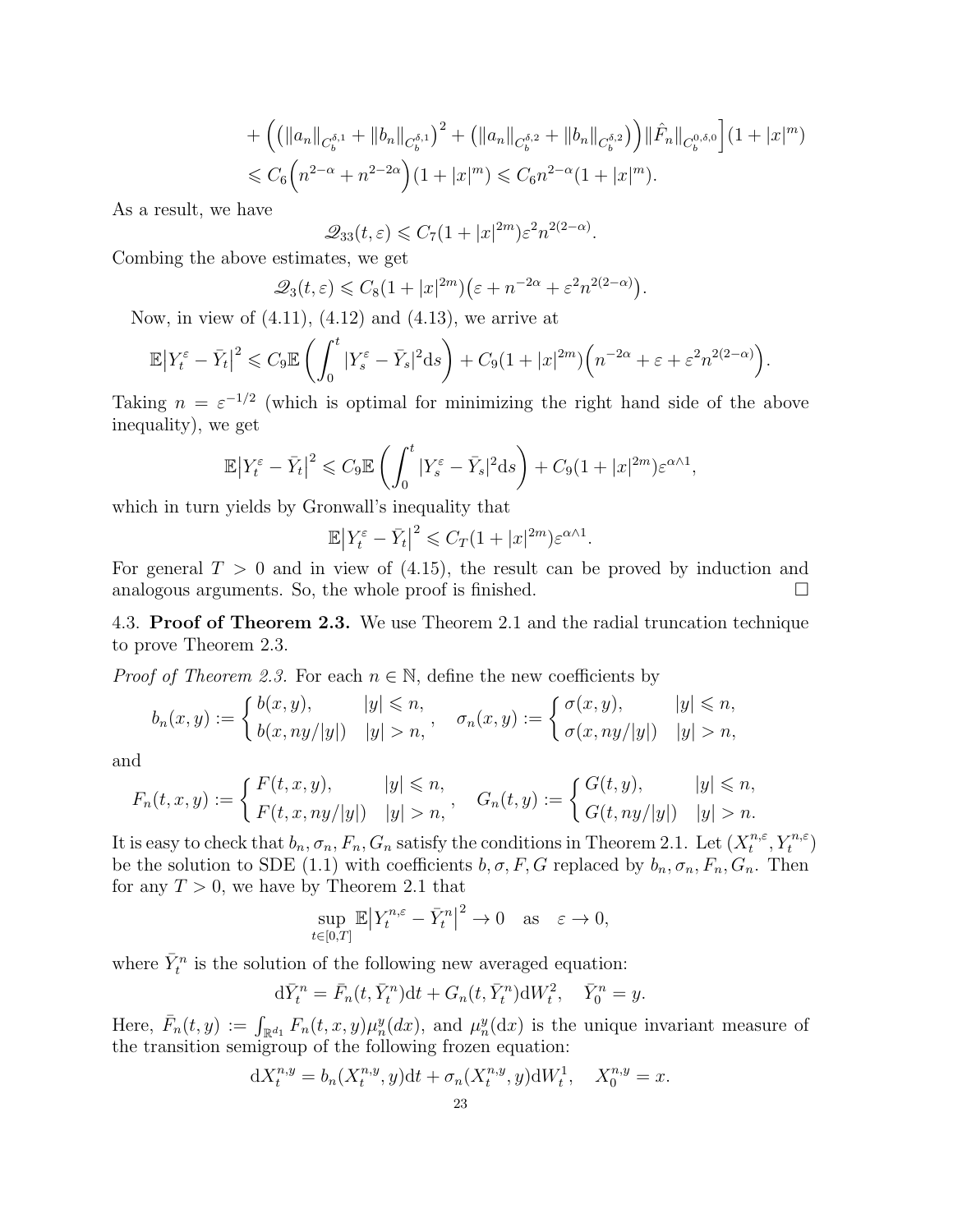For every  $\varepsilon > 0$ , define the stopping time by

$$
\tau_n^\varepsilon:=\inf\{t\geqslant 0: |Y_t^\varepsilon|+|\bar Y_t|\geqslant n\}.
$$

Then, by the construction of the new coefficients and the uniqueness of the strong solution to SDE  $(1.1)$ , it holds

$$
Y_t^{\varepsilon} = Y_t^{n,\varepsilon}, \quad \forall t \in [0, \tau_n^{\varepsilon}].
$$

On the other hand, note that for every  $|y| \leq n$ , we also have  $\mu_n^y(dx) = \mu^y(dx)$ . This implies that for  $|y| \leq n$ ,

$$
\bar{F}_n(t,y) = \int_{\mathbb{R}^{d_1}} F_n(t,x,y) \mu_n^y(dx) = \int_{\mathbb{R}^{d_1}} F(t,x,y) \mu^y(dx) = \bar{F}(t,y),
$$

which together with the uniqueness of the strong solution to  $SDE(1.2)$  means

$$
\bar{Y}_t^n = \bar{Y}_t, \quad \forall t \in [0, \tau_n^{\varepsilon}].
$$

As a result, we can deduce that for some  $\beta > 2$  and  $C > 0$ ,

$$
\sup_{t \in [0,T]} \mathbb{E} \left| Y_t^{\varepsilon} - \bar{Y}_t \right|^2 \leq \sup_{t \in [0,T]} \mathbb{E} \left( |Y_t^{\varepsilon} - \bar{Y}_t|^2 \cdot 1_{\{t \leq \tau_n^{\varepsilon}\}} \right) + \sup_{t \in [0,T]} \mathbb{E} \left( |Y_t^{\varepsilon} - \bar{Y}_t|^2 \cdot 1_{\{t > \tau_n^{\varepsilon}\}} \right)
$$
\n
$$
\leq \sup_{t \in [0,T]} \mathbb{E} |Y_t^{n,\varepsilon} - \bar{Y}_t^{n}|^2 + C \left[ \sup_{t \in [0,T]} \mathbb{E} \left( |Y_t^{\varepsilon}|^{\beta} + |\bar{Y}_t|^{\beta} \right) \right]^{2/\beta} \left[ \mathbb{P}(T > \tau_n^{\varepsilon}) \right]^{(\beta - 2)/\beta}
$$
\n
$$
\leq \sup_{t \in [0,T]} \mathbb{E} |Y_t^{n,\varepsilon} - \bar{Y}_t^{n}|^2 + C/n^{\beta - 2},
$$

where the last inequality follows by Chebyshev's inequality and condition  $(H^M)$ . Letting  $\varepsilon \to 0$  first and then  $n \to \infty$ , we can get the desired result.

### 5. WEAK CONVERGENCE WITH ORDER  $(\alpha/2) \wedge 1$

Now we study the weak convergence of the multi-scale system (1.1) to the effective system  $(1.2)$  in the fully coupled case, i.e., the diffusion coefficient  $G(t, x, y)$  in the slow part also depends on the fast term. We first prove the following regularity result for the averaged coefficients.

**Lemma 5.1.** Assume that  $a, b \in C_b^{\delta, \alpha}$  $b_b^{\delta,\alpha}$  and  $F, G \in C_b^{\alpha/2,\delta,\alpha}$  with  $0 < \delta, \alpha \leqslant 2$ . Let  $\overline{F}$  and  $\bar{G}$  be defined by (1.3). Then we have  $\bar{F}, \bar{H} \in C_b^{\alpha/2,\alpha}$  $\frac{\alpha}{b}$ .

*Proof.* We only sketch the proof of the regularity for  $\overline{F}$ . Note that when  $0 < \alpha \leq 1$ , the conclusion has been proven in Lemma 4.1. Let us focus on the case  $1 < \alpha \leq 2$ . We write for  $y_1, y_2 \in \mathbb{R}^{d_2}$ 

$$
\nabla_y \bar{F}(t, y_1) - \nabla_y \bar{F}(t, y_2) = \int_{\mathbb{R}^{d_1}} [\nabla_y F(t, x, y_1) - \nabla_y F(t, x, y_2)] \mu^{y_1}(\mathrm{d}x) \n+ \int_{\mathbb{R}^{d_1}} F(t, x, y_2) \nabla_y \big[ \mu^{y_1}(\mathrm{d}x) - \mu^{y_2}(\mathrm{d}x) \big] =: \tilde{\mathscr{K}}_1 + \tilde{\mathscr{K}}_2.
$$

It is easy to see that there exists a constant  $C_1 > 0$  such that

$$
\tilde{\mathscr{K}}_1 \leqslant C_1 \Big( |y_1 - y_2|^{\alpha - 1} \wedge 1 \Big).
$$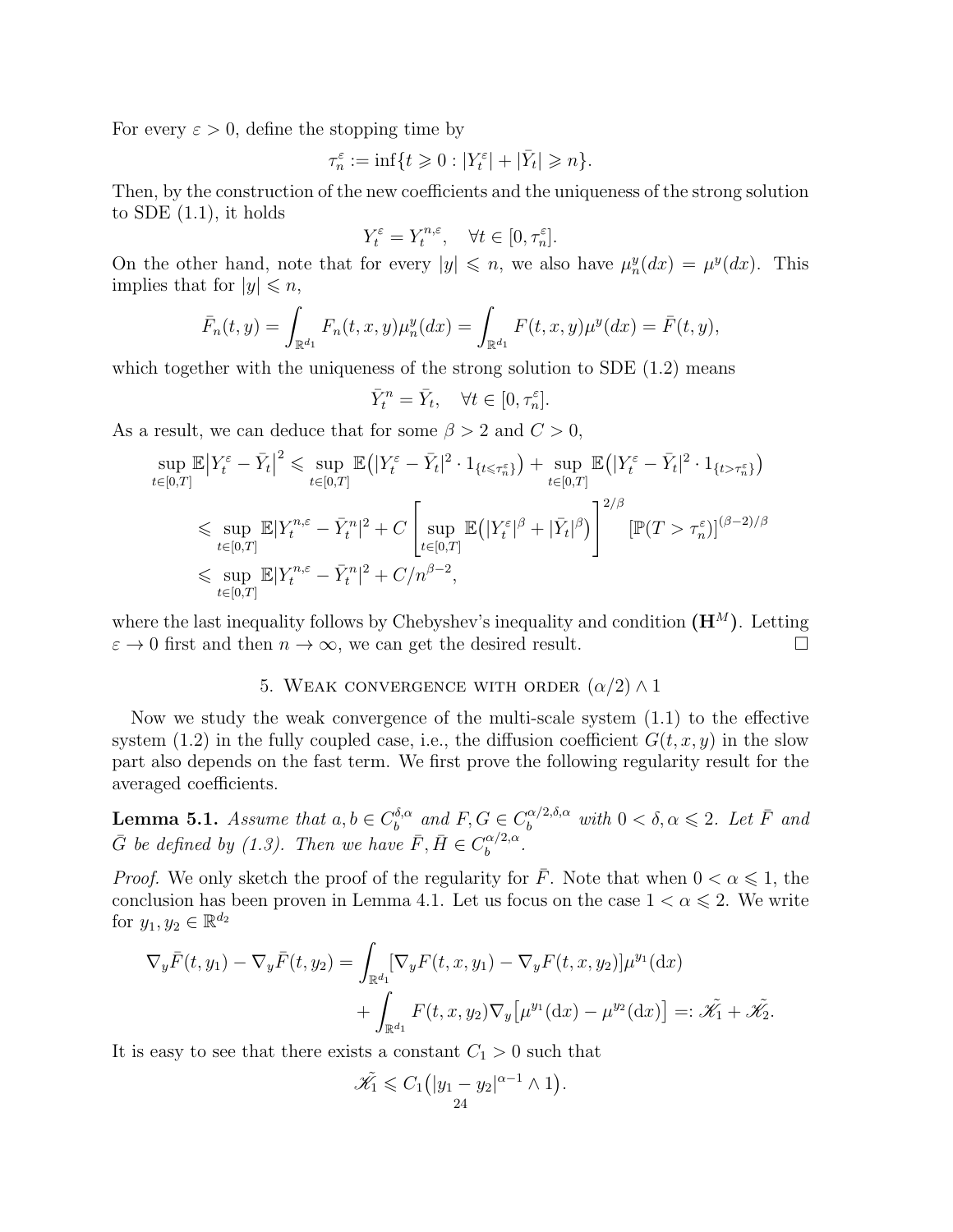For the second term, by (3.14) we write

$$
\tilde{\mathcal{K}}_2 = \int_{\mathbb{R}^{d_1}} F(t, x', y_2) \left[ \nabla_y p_{\infty}(x'; y_1) - \nabla_y p_{\infty}(x'; y_2) \right] dx'
$$
\n
$$
= \lim_{t \to \infty} \int_0^t \int_{\mathbb{R}^{d_1}} p_{t-s}(x, z; y_2) \left[ \frac{\partial \mathcal{L}_0(z, y_1)}{\partial y} - \frac{\partial \mathcal{L}_0(z, y_2)}{\partial y} \right]
$$
\n
$$
\times \left( \int_{\mathbb{R}^{d_1}} p_s(z, x'; y_2) F(t, x', y_2) dx' \right) dz ds
$$
\n
$$
= \int_0^\infty \int_{\mathbb{R}^{d_1}} p_{\infty}(z; y_2) \left[ \frac{\partial \mathcal{L}_0(z, y_1)}{\partial y} - \frac{\partial \mathcal{L}_0(z, y_2)}{\partial y} \right] \left( \int_{\mathbb{R}^{d_1}} p_s(z, x'; y_2) F(t, x', y_2) dx' \right) dz ds.
$$

Then, the desired estimates follow by exactly the same arguments as in the proof of Lemma 4.1. We omit the details.  $\Box$ 

Recall that  $\overline{\mathscr{L}}$  is defined by (1.9). Given a function  $\varphi \in C_b^{2+\alpha}$  $b^{2+\alpha}$  and  $T > 0$ , we consider the following Cauchy problem:

$$
\begin{cases}\n\partial_t \hat{u}(t, y) - \bar{\mathscr{L}} \hat{u}(t, y) = 0, \quad t \in [0, T), \\
\hat{u}(0, y) = \varphi(y).\n\end{cases}
$$
\n(5.1)

It is known that there exists a unique solution  $\hat{u}$  to (5.1) which is given by

$$
\hat{u}(t,y) = \mathbb{E}\varphi(\bar{Y}_t(y)).
$$

Moreover, we have  $\nabla_y^2 \hat{u} \in C_b^{\alpha/2,\alpha}$  $b_b^{\alpha/2,\alpha}$ , see e.g. [28, Chapter IV, Section 5]. Set  $\tilde{u}(t, y) := \hat{u}(T - t, y), \quad t \in [0, T].$ 

By Itô's formula, we deduce that

$$
\tilde{u}(T, Y_T^{\varepsilon}) = \tilde{u}(0, y) + \int_0^T \partial_s \tilde{u}(s, Y_s^{\varepsilon}) + \mathscr{L}_1(X_s^{\varepsilon}, Y_s^{\varepsilon}) \tilde{u}(s, Y_s^{\varepsilon}) ds + \tilde{M}_t,
$$

where  $\tilde{M}_t$  is a martingale given by

$$
\tilde{M}_t := \int_0^t G(s, X_s^{\varepsilon}, Y_s^{\varepsilon}) \nabla_y \tilde{u}(s, Y_s^{\varepsilon}) dW_s^2.
$$

Note that

$$
\tilde{u}(T, Y_T^{\varepsilon}) = \hat{u}(0, Y_T^{\varepsilon}) = \varphi(Y_T^{\varepsilon}), \text{ and } \tilde{u}(0, y) = \hat{u}(T, y) = \mathbb{E}[\varphi(Y_T)],
$$

and

$$
\begin{split} &\partial_s \tilde{u}(s,Y_s^\varepsilon)+\mathscr{L}_1(X_s^\varepsilon,Y_s^\varepsilon)\tilde{u}(s,Y_s^\varepsilon)=\mathscr{L}_1(X_s^\varepsilon,Y_s^\varepsilon)\tilde{u}(s,Y_s^\varepsilon)-\bar{\mathscr{L}}_y\tilde{u}(s,Y_s^\varepsilon)\\ &= [H(s,X_s^\varepsilon,Y_s^\varepsilon)-\bar{H}(s,Y_s^\varepsilon)]\nabla_y^2\tilde{u}(s,Y_s^\varepsilon)+[F(s,X_s^\varepsilon,Y_s^\varepsilon)-\bar{F}(s,Y_s^\varepsilon)]\nabla_y\tilde{u}(s,Y_s^\varepsilon). \end{split}
$$

We thus get

$$
\mathbb{E}[\varphi(Y_T^{\varepsilon})] - \mathbb{E}[\varphi(Y_T)] = \mathbb{E}\bigg(\int_0^T [H(s, X_s^{\varepsilon}, Y_s^{\varepsilon}) - \bar{H}(s, Y_s^{\varepsilon})] \nabla_y^2 \tilde{u}(s, Y_s^{\varepsilon}) ds\bigg) \n+ \mathbb{E}\bigg(\int_0^T [F(s, X_s^{\varepsilon}, Y_s^{\varepsilon}) - \bar{F}(s, Y_s^{\varepsilon})] \nabla_y \tilde{u}(s, Y_s^{\varepsilon}) ds\bigg) := \mathscr{U}_1 + \mathscr{U}_2.
$$
\n(5.2)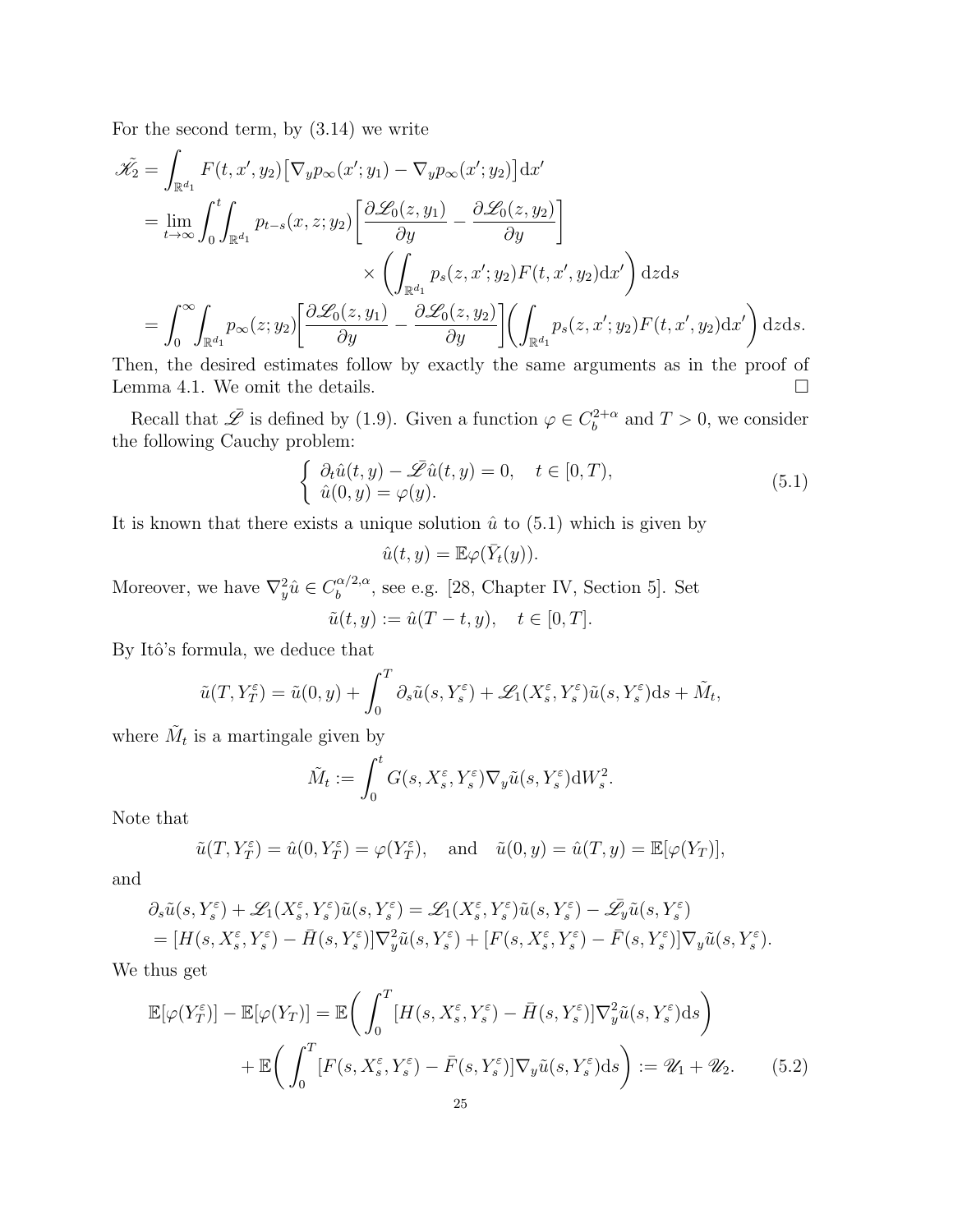Define

$$
\tilde{H}(t,x,y) := [H(t,x,y) - \bar{H}(t,y)]\nabla_y^2 \tilde{u}(t,y)
$$

and

$$
\tilde{F}(t, x, y) := [F(t, x, y) - \bar{F}(t, y)] \nabla_y \tilde{u}(t, y).
$$

Let  $\tilde{H}_n$ ,  $\tilde{F}_n$  be the mollifying approximations of  $\tilde{H}$  and  $\tilde{F}$  defined similarly as in (4.7), respectively. We prepare the following approximation result, which is similar to Lemma 4.3.

**Lemma 5.2.** Assume that  $a, b \in C_b^{\delta, \alpha}$  $b_b^{\delta,\alpha}$  and  $F \in C_b^{\alpha/2,\delta,\alpha}$  with  $0 < \delta \leqslant 1, 0 < \alpha \leqslant 2$ . Then we have

$$
\|\tilde{F} - \tilde{F}_n\|_{\infty} + \|\tilde{H} - \tilde{H}_n\|_{\infty} + \|a - a_n\|_{\infty} + \|b - b_n\|_{\infty} \leq C_0 n^{-\alpha},
$$
\n(5.3)

and

$$
\|\tilde{F}_n\|_{C_b^{1,\delta,\alpha}} + \|\tilde{F}_n\|_{C_b^{\alpha,\delta,2}} + \|\tilde{H}_n\|_{C_b^{1,\delta,\alpha}} + \|\tilde{H}_n\|_{C_b^{\alpha,\delta,2}} + \|a_n\|_{C_b^{\delta,2}} + \|b_n\|_{C_b^{\delta,2}} \leq C_0 n^{2-\alpha}, \tag{5.4}
$$

where  $C_0 > 0$  is a constant independent of n.

*Proof.* Note that when  $0 < \alpha \leq 1$ , the conclusion has been proved in Lemma 4.1. Below, we shall focus on the case  $1 < \alpha \leq 2$ , and prove the corresponding estimates for H. The other estimates can be proved similarly. According to Lemma 5.1, it is easy to check that  $\tilde{H} \in C_h^{\alpha/2,\delta,\alpha}$  $b_b^{\alpha/2,0,\alpha}$ . As a result, we have

$$
|\tilde{H}(t,x,y) - \tilde{H}_n(t,x,y)| \leq \int_{\mathbb{R}^{d_2+1}} |\tilde{H}(t-s,x,y-z) + \tilde{H}(t-s,x,y+z)|
$$
  

$$
- 2\tilde{H}(t,x,y)| \cdot \rho_2^n(z)\rho_1^n(s)dzds
$$
  

$$
\leq C_1 \int_{\mathbb{R}^{d_2+1}} (s^{\alpha/2} + |z|^{\alpha}) \cdot \rho_2^n(z)\rho_1^n(s)dzds \leq C_1 n^{-\alpha},
$$

and

$$
|\nabla_y^2 \tilde{H}_n(t, x, y)| \leq \int_{\mathbb{R}^{d_2+1}} |\nabla_y \tilde{H}(t - s, x, y - z) - \nabla_y \tilde{H}(t - s, x, y)| \cdot |\nabla_z \rho_2^n(z)| \rho_1^n(s) dz ds
$$
  

$$
\leq C_2 n \int_{\mathbb{R}^{d_2+1}} |z|^{\alpha-1} \cdot \rho_2^n(z) \rho_1^n(s) dz ds \leq C_2 n^{2-\alpha}.
$$

So, the proof is finished.  $\square$ 

We are now in the position to give:

Proof of Theorem 2.5. We begin from  $(5.2)$  and proceed to control the first term. Let  $\bar{H}_n$  be the average of  $\tilde{H}_n$  with respect to  $\mu^y(\mathrm{d}x)$ , and set  $\hat{H}_n := \tilde{H}_n - \bar{H}_n$ . We write

$$
\mathscr{U}_1 \leq \mathbb{E} \left| \int_0^T \left[ \tilde{H}(s, X_s^{\varepsilon}, Y_s^{\varepsilon}) - \hat{H}_n(s, X_s^{\varepsilon}, Y_s^{\varepsilon}) \right] ds \right|
$$
  
+ 
$$
\mathbb{E} \left( \int_0^T \hat{H}_n(s, X_s^{\varepsilon}, Y_s^{\varepsilon}) ds \right) =: \mathscr{U}_{11} + \mathscr{U}_{12}.
$$

Using (5.3), we can control the first term easily by

$$
\mathscr{U}_{11} \leqslant C_1 n^{-\alpha}
$$

.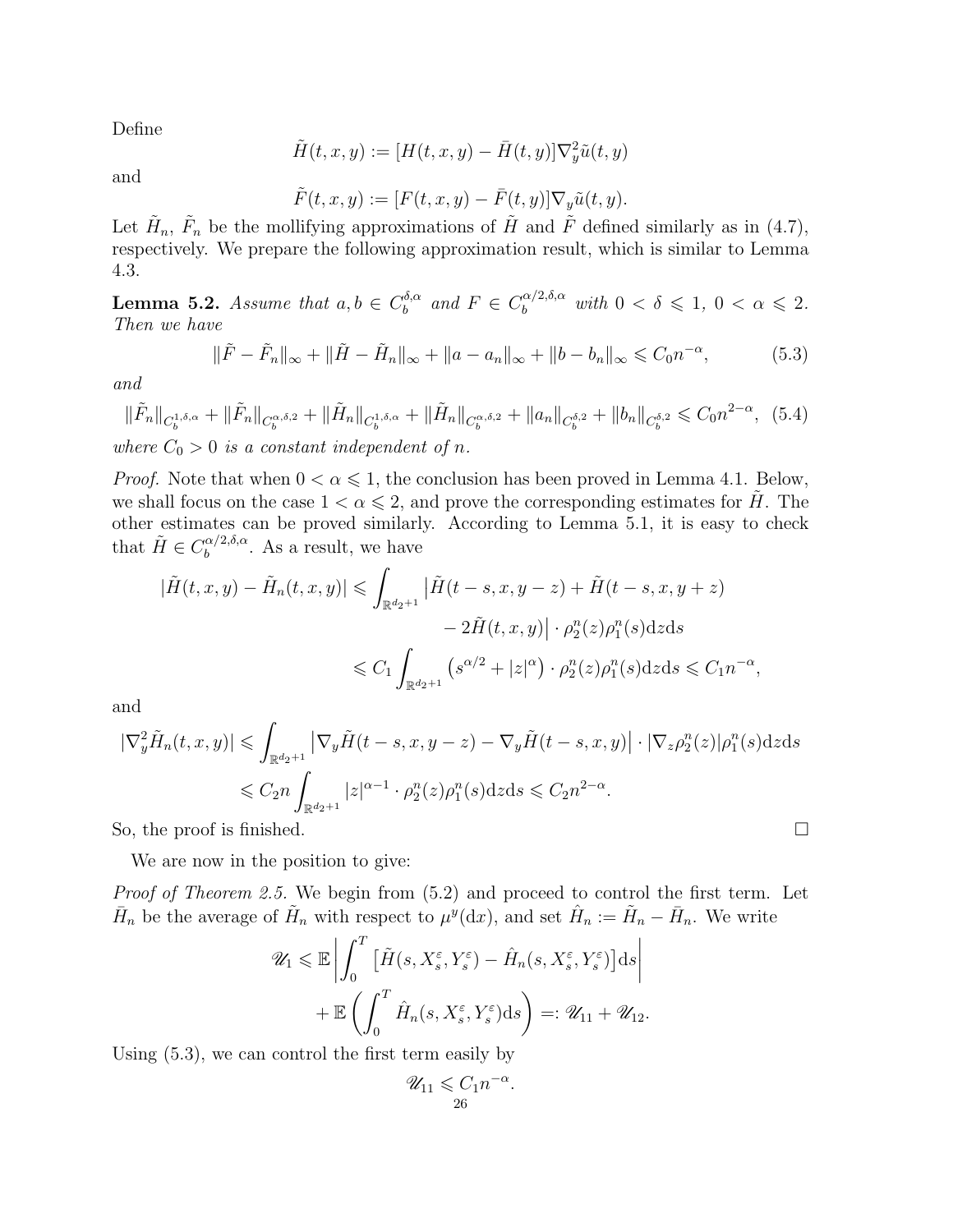To control the second term, let  $\tilde{\Psi}_n$  be the solution to the following Poisson equation in  $\mathbb{R}^{d_1}$ :

$$
\mathcal{L}_0^n(x, y)\tilde{\Psi}_n(t, x, y) = \hat{H}_n(t, x, y),
$$

where  $\mathscr{L}_0^n$  is defined by (4.14) and  $(t, y) \in \mathbb{R}_+ \times \mathbb{R}^{d_2}$  are viewed as parameters. Note that  $\tilde{H}_n$  satisfies the centering condition (3.1). Thus, according to Theorem 3.1, we can use the Itô's formula to get that

$$
\mathbb{E}\left(\int_{0}^{T}\hat{H}_{n}(s, X_{s}^{\varepsilon}, Y_{s}^{\varepsilon})ds\right) = \varepsilon \tilde{\Psi}_{n}(T, X_{T}^{\varepsilon}, Y_{T}^{\varepsilon}) - \varepsilon \tilde{\Psi}_{n}(0, x, y) \n+ \left(\int_{0}^{T}\left[b_{n}(X_{s}^{\varepsilon}, Y_{s}^{\varepsilon}) - b(X_{s}^{\varepsilon}, Y_{s}^{\varepsilon})\right] \nabla_{x} \tilde{\Psi}_{n}(s, X_{s}^{\varepsilon}, Y_{s}^{\varepsilon})ds \n+ \int_{0}^{T}\left[a_{n}(X_{s}^{\varepsilon}, Y_{s}^{\varepsilon}) - a(X_{s}^{\varepsilon}, Y_{s}^{\varepsilon})\right] \nabla_{x}^{2} \tilde{\Psi}_{n}(s, X_{s}^{\varepsilon}, Y_{s}^{\varepsilon})ds \n- \varepsilon \int_{0}^{T}\left(\partial_{s} + \mathscr{L}_{1}\right) \tilde{\Psi}_{n}(s, X_{s}^{\varepsilon}, Y_{s}^{\varepsilon})ds \n=:\tilde{\mathscr{Q}}_{1}(T, \varepsilon) + \tilde{\mathscr{Q}}_{2}(T, \varepsilon) + \tilde{\mathscr{Q}}_{3}(T, \varepsilon).
$$

Using (5.3), (5.4) and exactly the same arguments as before, we get

$$
\tilde{\mathscr{Q}}_1(T,\varepsilon) + \tilde{\mathscr{Q}}_2(T,\varepsilon) \leqslant C(\varepsilon + n^{-\alpha}).
$$

and

$$
\tilde{\mathcal{Q}}_3(T,\varepsilon) \leqslant C\varepsilon n^{2-\alpha}.
$$

As a result, we have

$$
\mathscr{U}_1\leqslant C(\varepsilon+n^{-\alpha}+\varepsilon n^{2-\alpha}).
$$

Using exactly the same arguments as above, we can also get

$$
\mathscr{U}_2 \leqslant C(\varepsilon + n^{-\alpha} + \varepsilon n^{2-\alpha}).
$$

Hence, taking  $n = \varepsilon^{-1/2}$ , we arrive at

$$
\left| \mathbb{E}[\varphi(Y_T^{\varepsilon})] - \mathbb{E}[\varphi(\bar{Y}_T)] \right| \leq C_T \left( \varepsilon^{\alpha/2} + \varepsilon \right) \leq C_T \varepsilon^{(\alpha/2) \wedge 1}.
$$

The proof is finished.  $\square$ 

Finally, we give:

*Proof of Theorem 2.7.* It is well-known that the solution  $u^{\varepsilon}$  to equation (1.7) has the following probabilistic representation (see [24]):

$$
u^{\varepsilon}(t,x,y) = \mathbb{E}\left(\int_0^{T-t} \psi(Y_s^{\varepsilon})ds + \varphi(Y_{T-t}^{\varepsilon})\right).
$$

Since  $\varphi$  is continuous, we can always find a sequence of functions  $\varphi_n \in C_b^3$  such that  $\|\varphi_n - \varphi\|_{\infty} \to 0$  as  $n \to \infty$ . As a result, we deduce by Theorem 2.5 that

$$
\mathbb{E}\varphi(Y_{T-t}^{\varepsilon})-\mathbb{E}\varphi(\bar{Y}_{T-t})\leqslant \left[\mathbb{E}\varphi_n(Y_{T-t}^{\varepsilon})-\mathbb{E}\varphi_n(\bar{Y}_{T-t})\right]+2\|\varphi_n-\varphi\|_{\infty}.
$$

Taking  $\varepsilon \to 0$  first and then  $n \to \infty$ , we get

$$
\lim_{\varepsilon \to 0} \left| \mathbb{E}\varphi(Y_{T-t}^{\varepsilon}) - \mathbb{E}\varphi(\bar{Y}_{T-t}) \right| = 0.
$$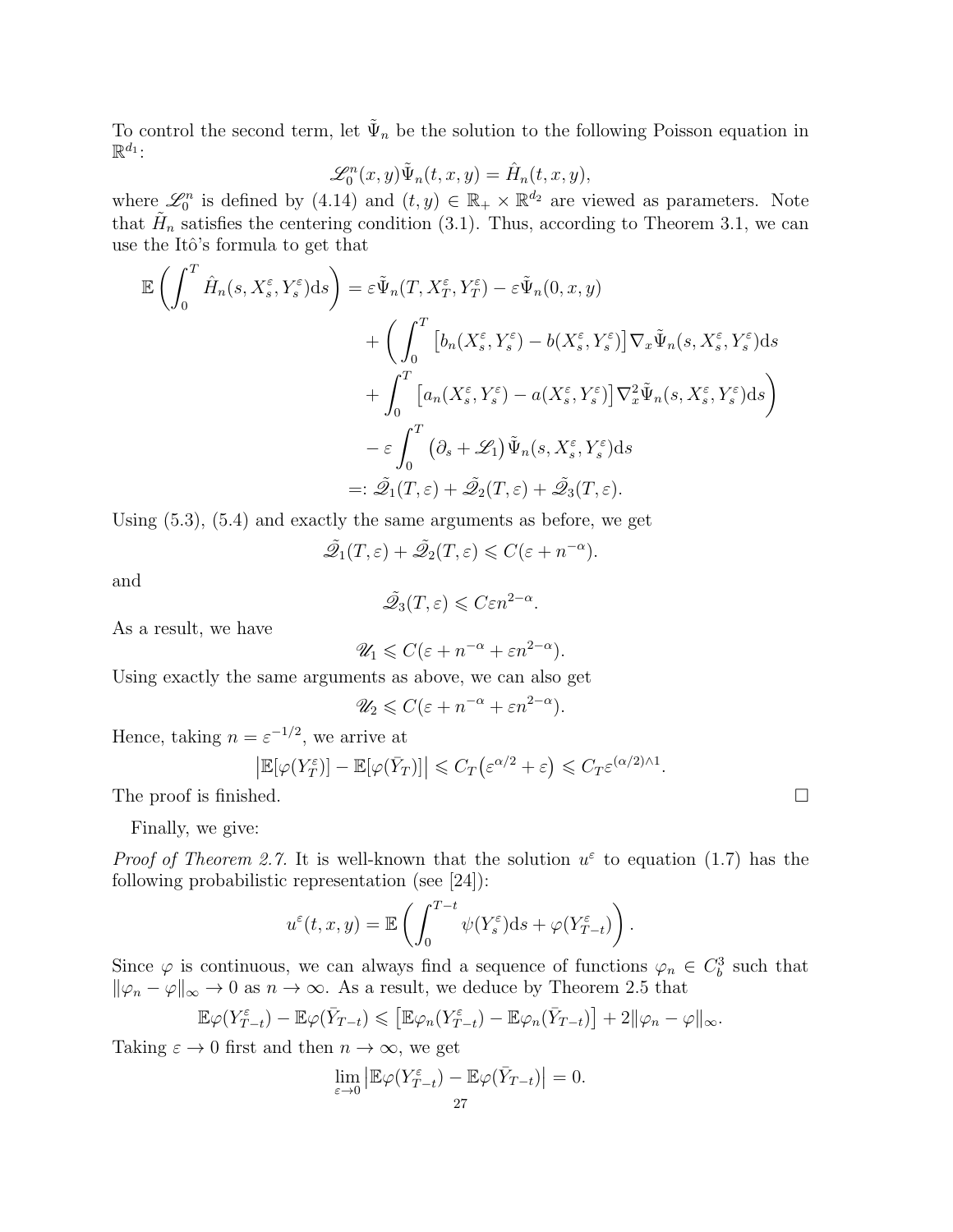On the other hand, since  $\psi$  is bounded, we can always find a sequence of functions  $\psi_n \in C_b^3$  such that for every  $p \geq 1$ ,  $\|\psi_n - \psi\|_{L^p_{loc}} \to 0$  as  $n \to \infty$ . Then, for every  $R > 0$ , we write

$$
\mathbb{E}\left(\int_{0}^{T-t}\left[\psi(Y_{s}^{\varepsilon})-\psi(\bar{Y}_{s})\right]ds\right) = \mathbb{E}\left(\int_{0}^{T-t}\left[\psi_{n}(Y_{s}^{\varepsilon})-\psi_{n}(\bar{Y}_{s})\right]ds\right) \n+ \mathbb{E}\left(\int_{0}^{T-t}\left[\psi(Y_{s}^{\varepsilon})-\psi_{n}(Y_{s}^{\varepsilon})\right]1_{\{|Y_{s}^{\varepsilon}| \leq R\}}ds\right) + \mathbb{E}\left(\int_{0}^{T-t}\left[\psi(\bar{Y}_{s})-\psi_{n}(\bar{Y}_{s})\right]1_{\{|Y_{s}| \leq R\}}ds\right) \n+ \mathbb{E}\left(\int_{0}^{T-t}\left[\psi(\bar{Y}_{s})-\psi_{n}(\bar{Y}_{s})\right]1_{\{|Y_{s}| > R\}}ds\right) + \mathbb{E}\left(\int_{0}^{T-t}\left[\psi(\bar{Y}_{s})-\psi_{n}(\bar{Y}_{s})\right]1_{\{|Y_{s}| > R\}}ds\right).
$$

Due to Theorem 2.5, the first term goes to 0 as  $\varepsilon \to 0$ . By Krylov's estimate (see [24]) we have that for some  $p > d_1 + d_2$ ,

$$
\mathbb{E}\left(\int_0^{T-t}\left[\psi(Y_s^{\varepsilon})-\psi_n(Y_s^{\varepsilon})\right]1_{\{|Y_s^{\varepsilon}| \le R\}}\mathrm{d} s\right) \le C\|\psi-\psi_n\|_{L^p_{loc}},
$$

which goes to 0 as  $n \to \infty$ . Finally, the last part goes to 0 as  $R \to \infty$  by Chebyshev's inequality. This finishes the proof.

#### **REFERENCES**

- [1] Bertram R. and Rubin J. E.: Multi-timescale systems and fast-slow analysis. Math. Biosci. 287 (2017), 105–121.
- [2] Bogachev V. I., Shaposhnikov S. V. and Veretennikov A. Yu.: Differentiability of solutions of stationary Fokker-Pllanck-Kolmogorov equations with respect to a parameter. Discrete and Continuous Dynamical Systems - Series B, 36 (2016), 3519–3543.
- [3] Bréhier C. E.: Strong and weak orders in averaging for SPDEs. Stoch. Process. Appl., 122 (2012), 2553–2593.
- [4] Br´ehier C. E.: Analysis of an HMM time-discretization scheme for a system of stochastic PDEs. SIAM J. Numer. Anal., 51 (2013), 1185–1210.
- [5] Bréhier C. E.: Orders of convergence in the averaging principle for SPDEs: the case of a stochastically forced slow component. https://arxiv.org/abs/1810.06448.
- [6] Cerrai S.: A Khasminskii type averaging principle for stochastic reaction-diffusion equations. Ann. Appl. Probab. 19 (2009), 899–948.
- [7] Cerrai S. and Freidli M.: Averaging principle for stochastic reaction-diffusion equations. Probab. Theory Related Fields, 144 (2009), 137–177.
- [8] Chen Z., Hu E., Xie L. and Zhang X.: Heat kernels for non-symmetric diffusions operators with jumps. J. Diff. Equations, 263 (2017), 6576–6634.
- [9] Chevyrev I., Friz P., Korepanov A. and Melbourne I.: Superdiffusive limits for deterministic fast-slow dynamical systems. arXiv:1907.04825v1.
- [10] Dong Z., Sun X., Xiao H. and Zhai J.: Averaging principle for one dimensional stochastic Burgers equation. *J. Diff. Equations*, **265** (2018), 4749-4797.
- [11] E W., Liu D. and Vanden-Eijnden E.: Analysis of multiscale methods for stochastic differential equations. *Comm. Pure Appl. Math.*,  $58$  (2005), 1544–1585.
- [12] Friedlin M.: Functional integration and partial differential equations, Princeton Univ. Press, Princeton, N.J., 1985.
- [13] Freidlin M. and Wentzell A.: Random perturbations of dynamical systems, Springer Science & Business Media, Berlin, Heidelberg, 2012.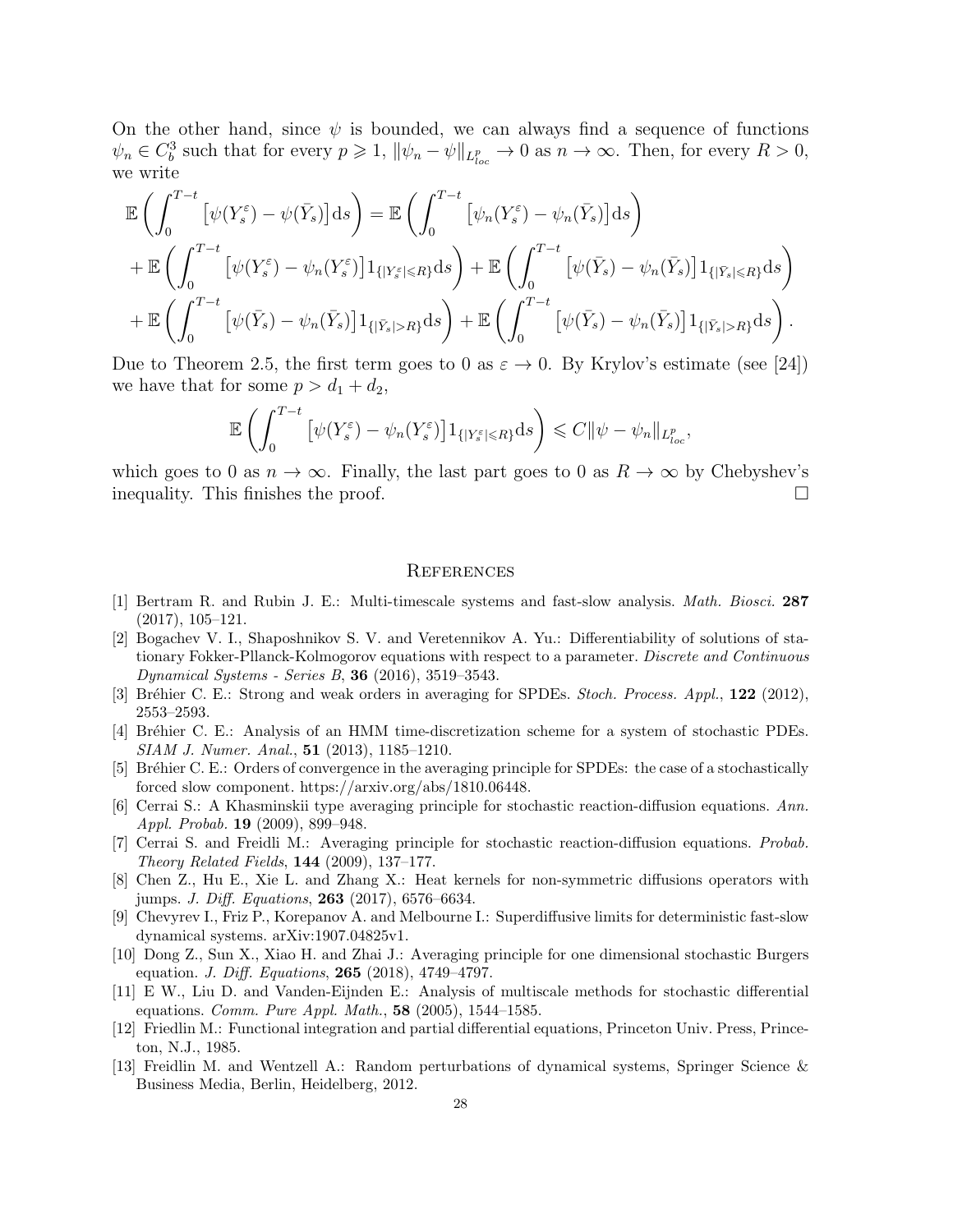- [14] Fu H. and Duan J.: An averaging principle for two-scale stochastic partial differential equations. Stoch. Dyn., 11 (2011), 353–367.
- [15] Givon D.: Strong convergence rate for two-time-scale jump-diffusion stochastic differential systems. Multiscale Model. Simul. 6 (2007), 577–594.
- [16] Givon D., Kevrekidis I. G. and Kupferman R.: Strong convergence of projective integeration schemes for singularly perturbed stochastic differential systems. Comm. Math. Sci., 4 (2006), 707– 729.
- [17] Harvey E., Kirk V., Wechselberger M. and Sneyd J.: Multiple timescales, mixed mode oscillations and canards in models of intracellular calcium dynamics. J. Nonlinear Sci., 21 (2011), 639–683.
- [18] Khasminskii R. Z.: A limit theorem for the solutions of differential equations with random righthand sides. Theory Probab.  $Appl., 11 (1966), 390-406.$
- [19] Khasminskii R. Z.: On an averging principle for Itô stochastic differential equations. Kibernetica, 4 (1968), 260–279.
- [20] Khasminskii R. Z. and Yin G.: On averaging principles: an asymptotic expansion approach. SIAM J. Math. Anal., 35 (2004), 1534–1560.
- [21] Khasminskii R. Z and Yin G.: Limit behavior of two-time-scale diffusions revised. J.Diff. Equ., 212 (2005), 85–113.
- [22] Kifer Y.: Diffusion approximation for slow motion in fully coupled averaging. Proba. Theor. Relat. Fields, 129 (2004) 157–181.
- [23] Kifer Y.: Another proof of the averaging principle for fully coupled dynamical systems with hyperbolic fast motions. *Discrete Contin. Dyn. Syst.*, **13** (2005),  $1187-1201$ .
- [24] Krylov N. V.: Controlled diffusion processes. Translated from the Russian by A.B. Aries. Applications of Mathematics, 14. Springer-Verlag, New York-Berlin, 1980.
- [25] Krylov N. V. and Bogolyubov N.: Les proprietes ergodiques des suites des probabilites en chaine. C. R. Acad. Sci. Paris, 204 (1937), 1454–1456.
- [26] Krylov N. V. and Röckner M.: Strong solutions of stochastic equations with singular time dependent drift. Probab. Theory Related Fields,  $131$  (2005), 154–196.
- [27] Kuehn C.: Multiple time scale dynamics, volume 191 of Applied Mathematical Sciences. Springer, 2015.
- [28] Lady˘zenskaja O.A., Solonnikov V.A. and Ural'ceva N.N.: Linear and Quasi-linear Equations of Parabolic Type. Translated from Russian by S.Smmith. Amercian Mathematical Society, 1968.
- [29] Li X. M.: An averaging principle for a completely integrable stochastic Hamiltonian system. Nonlinearity, 21  $(2008)$ , 803-822.
- [30] Liu D.: Strong convergence of principle of averaging for multiscale stochastic dynamical systems. Commun. Math. Sci., 8 (2010), 999–1020.
- [31] Pardoux E. and Veretennikov A. Yu.: On the Poisson equation and diffusion approximation. I. Ann. Prob.,  $29$  (2001), 1061–1085.
- [32] Pardoux E. and Veretennikov A. Yu.: On the Poisson equation and diffusion approximation 2. Ann. Prob., 31 (2003), 1166–1192.
- [33] Pavliotis G. A. and Stuart A. M.: Multiscale methods: averaging and homogenization, volume 53 of Texts in Applied Mathematics. Springer, New York, 2008.
- [34] Vanden-Eijnden E: Numerical techniques for multi-scale dynamical systems with stochastic effects. Commun Math Sci., 1 (2003), 377–384.
- [35] Veretennikov A. Yu.: On the strong solutions of stochastic differential equations. Theory Probab. Appl., 24 (1979), 354-366.
- [36] Veretennikov A. Yu.: On the averaging principle for systems of stochastic differential equations. Math. USSR Sborn., 69 (1991), 271–284.
- [37] Veretennikov A. Yu.: On polynomial mixing bounds for stochastic differential equations. Stoch. *Proc. Appl.*, **70** (1997), 115–127.
- [38] Veretennikov A. Yu.: On Sobolev solutions of poisson equations in  $\mathbb{R}^d$  with a parameter. J. Math. Sci.,  $179$  (2011), 1-32.